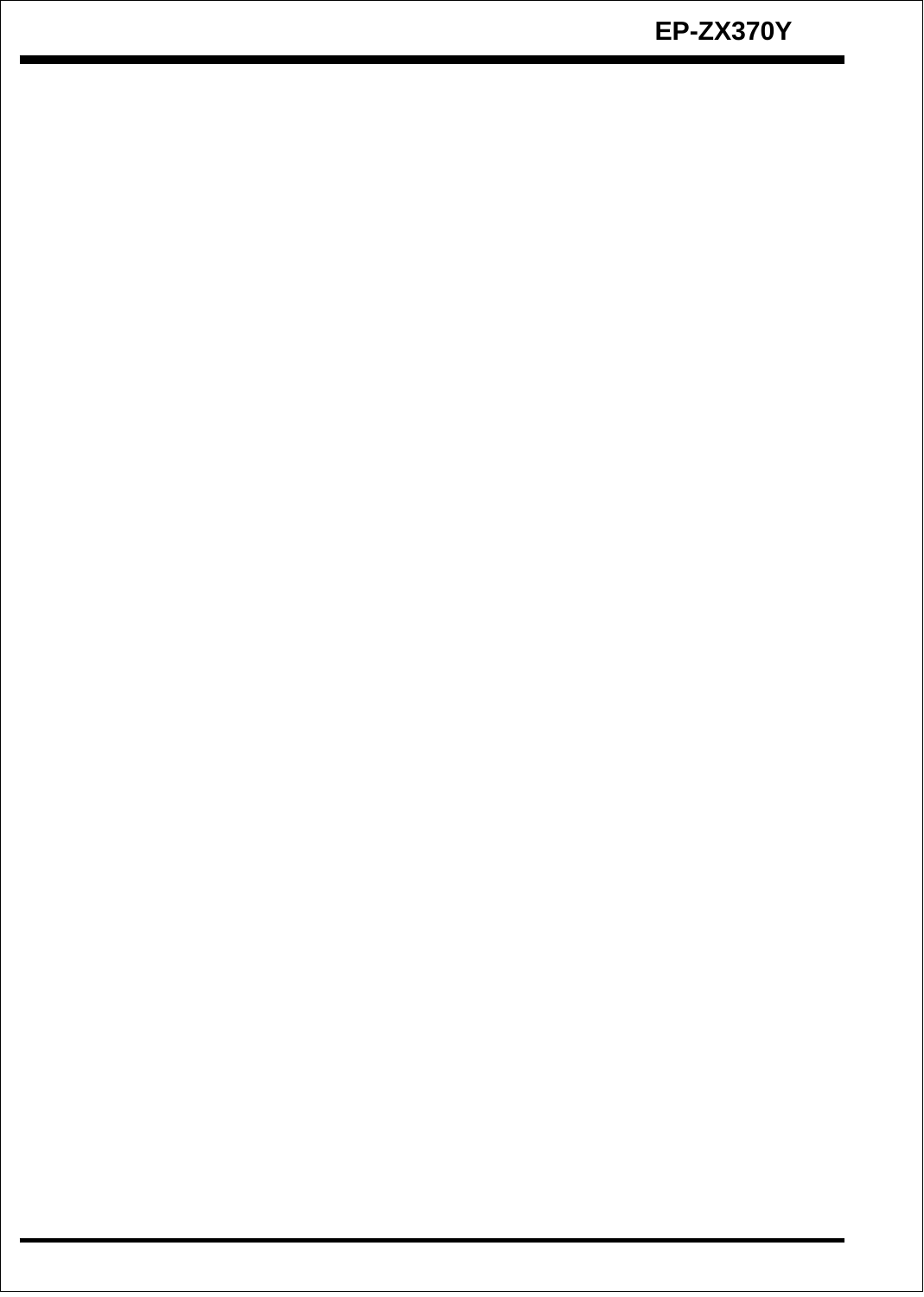#### Technical Support Services

If you need additional information, help during installation or normal use of this product, please contact your retailer. If your retailer can not help, you may E-Mail us with any questions at the following address tech@epox.com

Record your serial number before installing your EP-ZX370Y mainboard. (the serial number is located near the ISA slots at the edge of the board)

#### *EPoX EP-ZX370Y serial number:*

\_\_\_\_\_\_\_\_\_\_\_\_\_\_\_\_\_\_\_\_\_\_\_\_\_\_

#### BIOS Upgrades

Please use either our Web Site for current BIOS Upgrades.

#### **Internet Access**

http://www.epox.com sales@epox.com tech@epox.com

### *Thank you for using EPoX mainboards!*

© Copyright 1997 EPoX Computer Company. All rights reserved.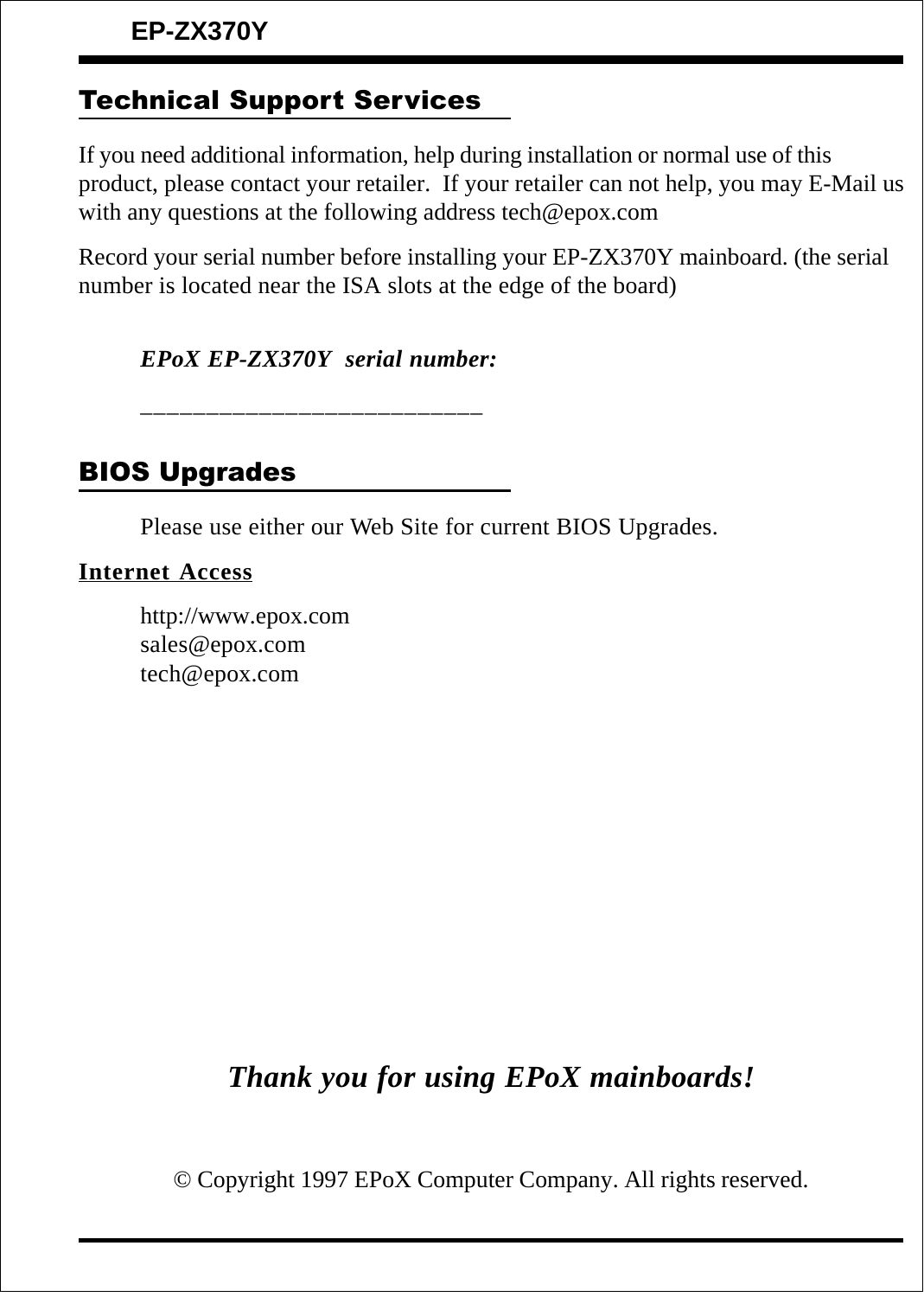### User Notice

No part of this product, including the product and software may be reproduced, transmitted, transcribed, stored in a retrieval system, or translated into any language in any form by any means without the express written permission of EPoX Computer Company (hereinafter referred to as EPoX) except documentation kept by the purchaser for backup purposes.

EPoX provides this manual "as is" without warranty of any kind, either express or implied, including but not limited to the implied warranties or conditions of merchantability or fitness for a particular purpose. In no event shall EPoX be liable for any loss or profits, loss of business, loss of use or data, interruption of business or for indirect, special incidental, or consequential damages of any kind, even if EPoX has been advised of the possibility of such damages arising from any defect or error in the manual or product. EPoX may review this manual from time to time without notice. For updated BIOS, drivers, or product release information you may visit EPoX's home page at: http://www.epox.com

Products mentioned in this manual are mentioned for identification purposes only. Product names appearing in this manual may or may not be registered trademarks or copyrights of their respective companies.

#### **The product name and revision number are both printed on the mainboard itself.**

#### **Handling Procedures**

**Static electricity can severely damage your equipment**. Handle the EP-ZX370Y and any other device in your system with care and avoid unneccessary contact with system components on the mainboard.

Always work on an antistatic surface to avoid possible damage to the motherboard from static discharge.

We assume no responsibility for any damage to the EP-ZX370Y mainboard that results from failure to follow installation instructions or failure to observe safety precautions.

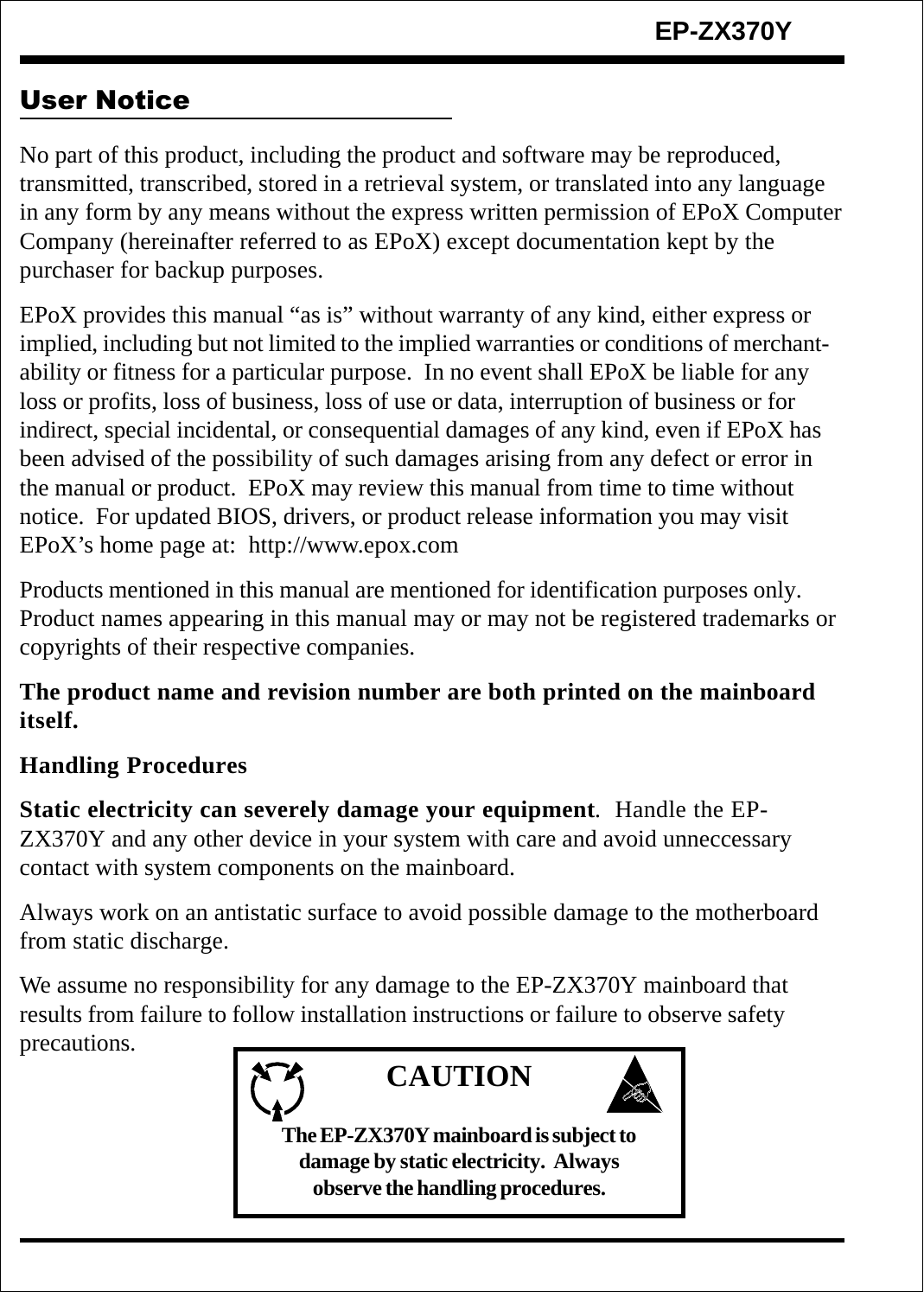### Table of Contents

| <i>Introduction</i><br>Page                                                                                       |
|-------------------------------------------------------------------------------------------------------------------|
|                                                                                                                   |
| Overview                                                                                                          |
|                                                                                                                   |
| <b>Features</b>                                                                                                   |
|                                                                                                                   |
| <i><b>Installation</b></i>                                                                                        |
|                                                                                                                   |
| <b>Easy Installation Procedure</b>                                                                                |
| System Memory Configuration  3-4<br>External Modem Ring-in Power ON and<br>Keyboard Power ON Function (KBPO)  3-9 |
| <b>Award BIOS Setup</b>                                                                                           |
| Change Supervisor or User Password  4-23                                                                          |
|                                                                                                                   |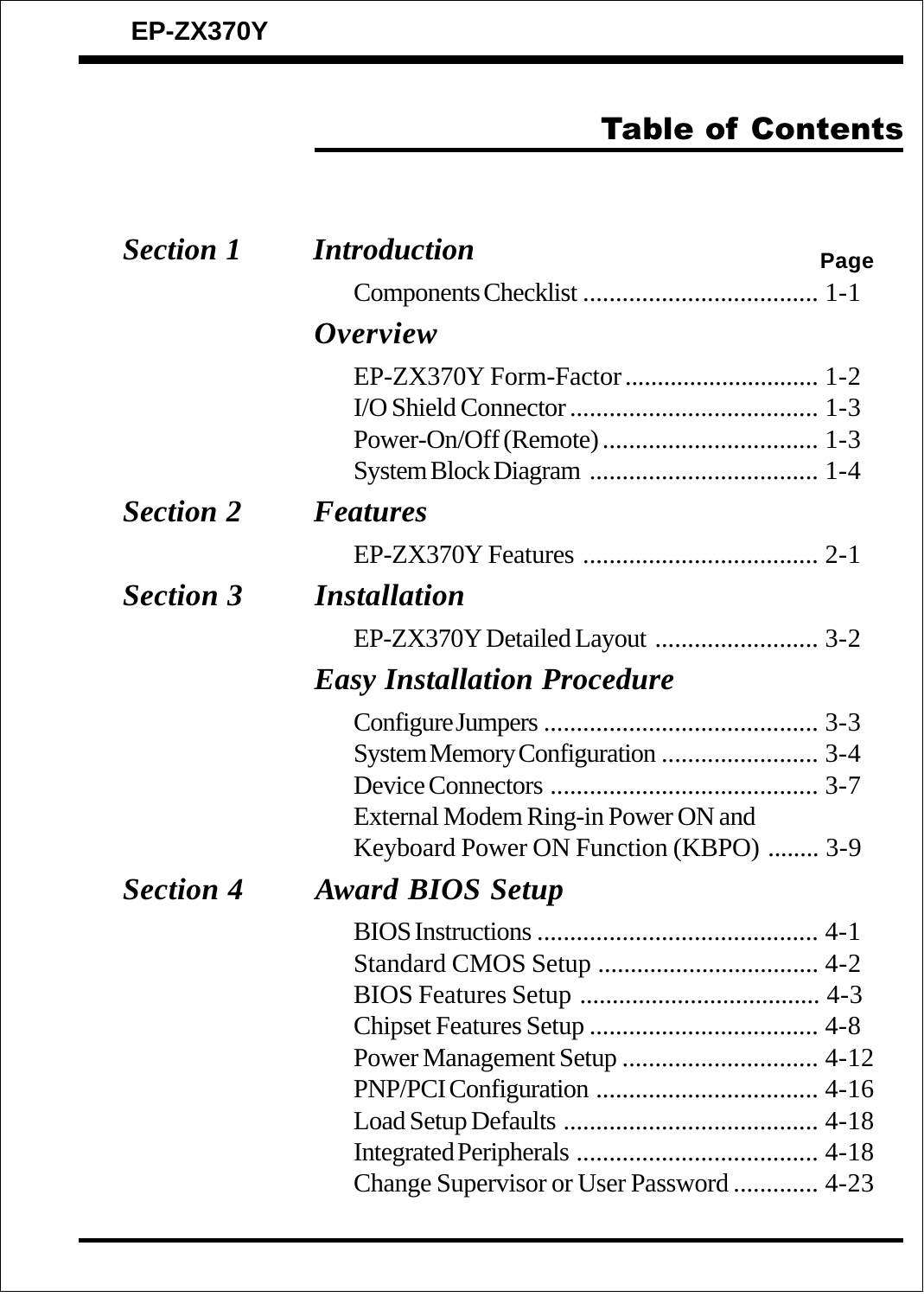| <b>Section 5</b> | <b>PCI</b> Sound                      |
|------------------|---------------------------------------|
|                  |                                       |
| <b>Section 6</b> | <i><b>Appendix</b></i>                |
|                  | Appendix A                            |
|                  |                                       |
|                  |                                       |
|                  |                                       |
|                  |                                       |
|                  | RTC & CMOS RAM Map  A-3               |
|                  | Appendix B                            |
|                  |                                       |
|                  |                                       |
|                  | Appendix C                            |
|                  |                                       |
|                  | Appendix D                            |
|                  | CPU Clock Frequency Selection In BIOS |
|                  |                                       |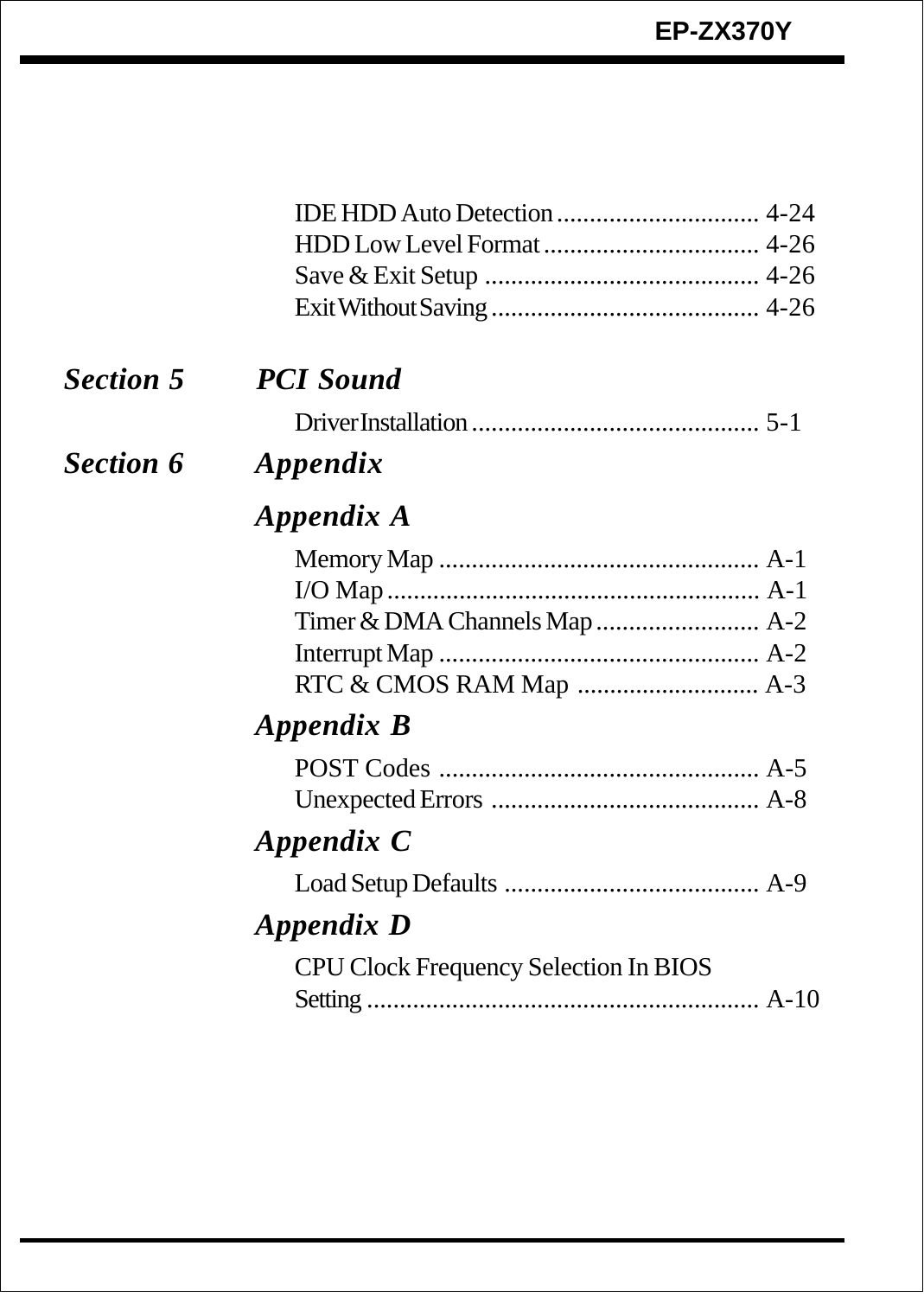### Section 1 INTRODUCTION

#### Components Checklist

- ü A. (1) EP-ZX370Y mainboard
- B. (1) EP-ZX370Y user's manual
- C. (1) Floppy ribbon cable
- D. (1) Hard drive ribbon cables
	- E. (1) PS/2 to AT keyboard connector adapter (optional)
		- $F \t(1)$  Bus master drivers
			- (1) USDM
			- (1) PCI Sound drivers

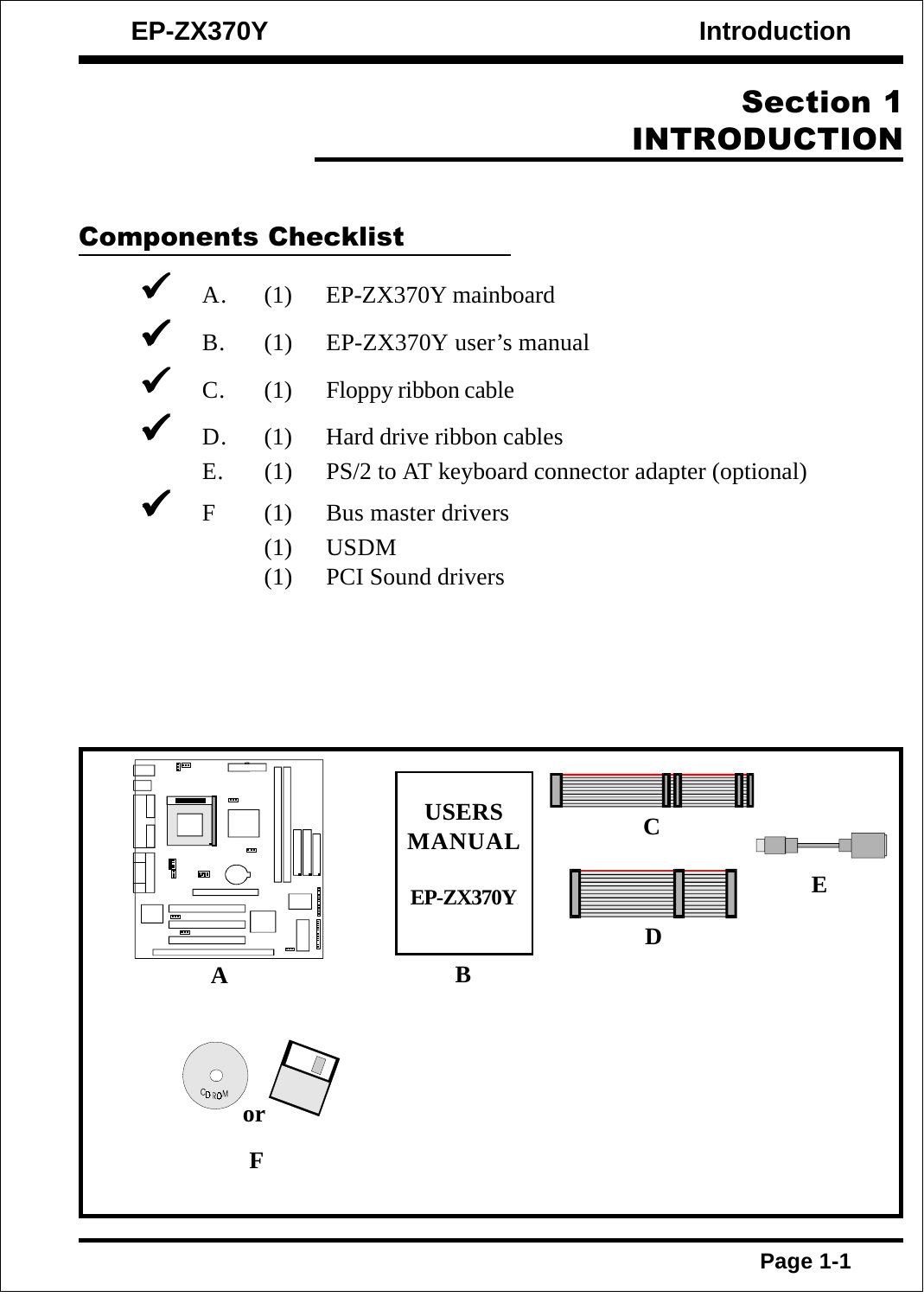#### EP-ZX370Y Form-Factor

The EP-ZX370Y is designed with MicroATX form factor - the new industry standard of chassis. The MicroATX form factor is essentially a Baby-AT baseboard rotated 90 degrees within the chassis enclosure and a new mounting configuration for the power supply. With these changes the processor is relocated away from the expansion slots, allowing them all to hold full length add-in cards. MicroATX defines a double height aperture to the rear of the chassis which can be used to host a wide range of onboard I/O. Only the size and position of this aperture is defined, allowing PC manufacturers to add new I/O features (e.g.; TV input, TV output, joystick, modem, LAN, etc.) to systems. This will help systems integrators differentiate their products in the marketplace, and better meet your needs.

- Smaller size promotes a smaller system size.
- I/O shield does not need to be retooled in an ATX 2.01 or later. Mainboard could be used in an ATX 2.01-compliant.
- A smaller power supply cam be used. High integration on mainboard reduces the system costs.

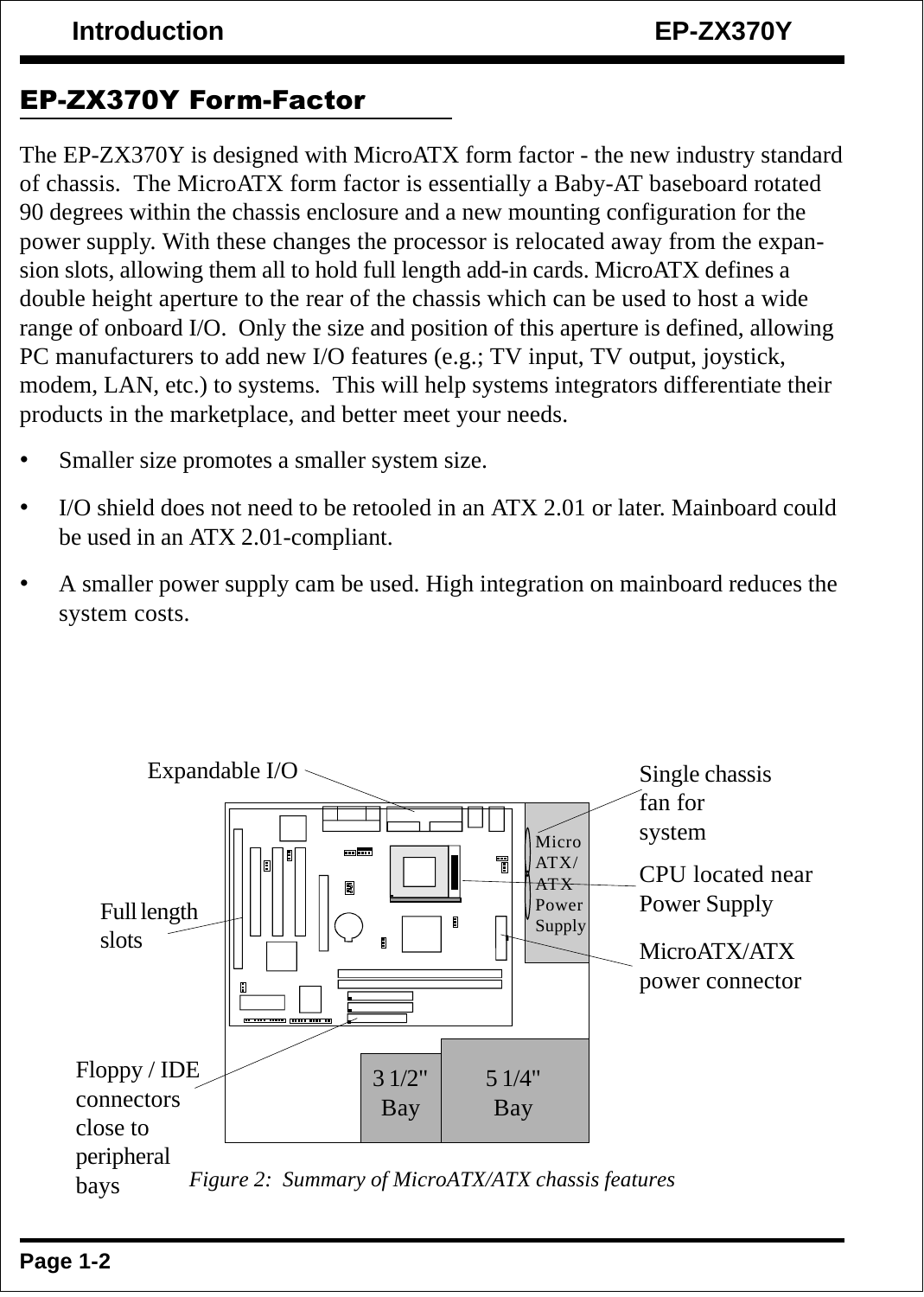#### I/O Shield Connector

**The EP-ZX370Y** is equipped with an I/O back panel. Please use the appropriate I/ O shield (figure 3). *parallel port Joystick/Midi port*



**The EP-ZX370Y** has a single 20-pin connector for MicroATX power supplies. For MicroATX/ATX power supplies that support the **Remote On/Off** feature, this should be connected to the systems front panel for system Power On/Off button. The systems power On/Off button should be a momentary button that is normally open.

**The EP-ZX370Y** has been designed with "Soft Off" functions. You can turn Off the system from one of two sources: The first is the front panel Power On/Off the button, and the other is the "Soft Off" function (coming from the EP-ZX370Y's onboard circuit controller) that can be controlled by the operating system. Windows 95/98 will control this when the user clicks that they are ready to Shutdown the system.

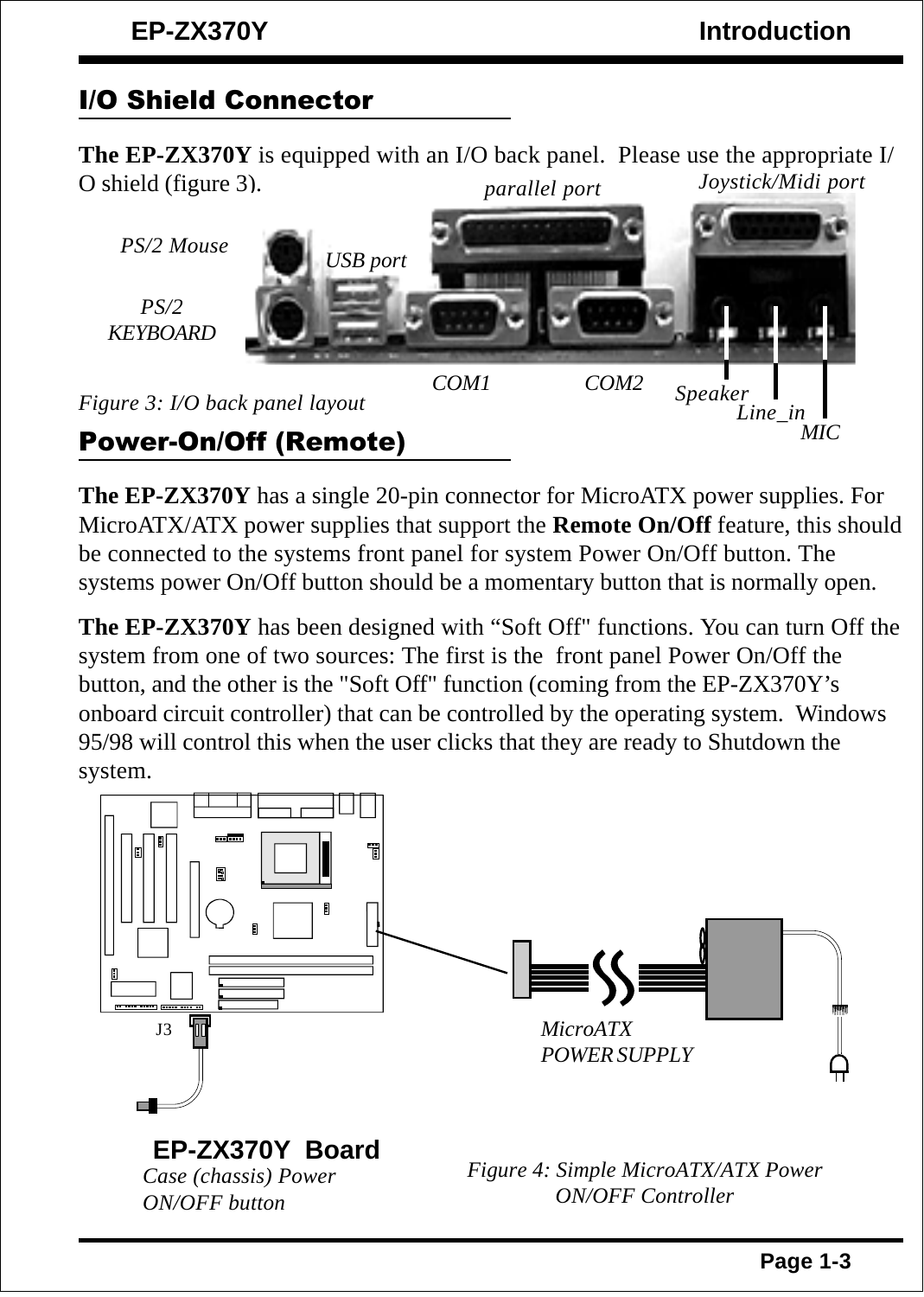#### System Block Diagram



*Figure 5: System Block Diagram*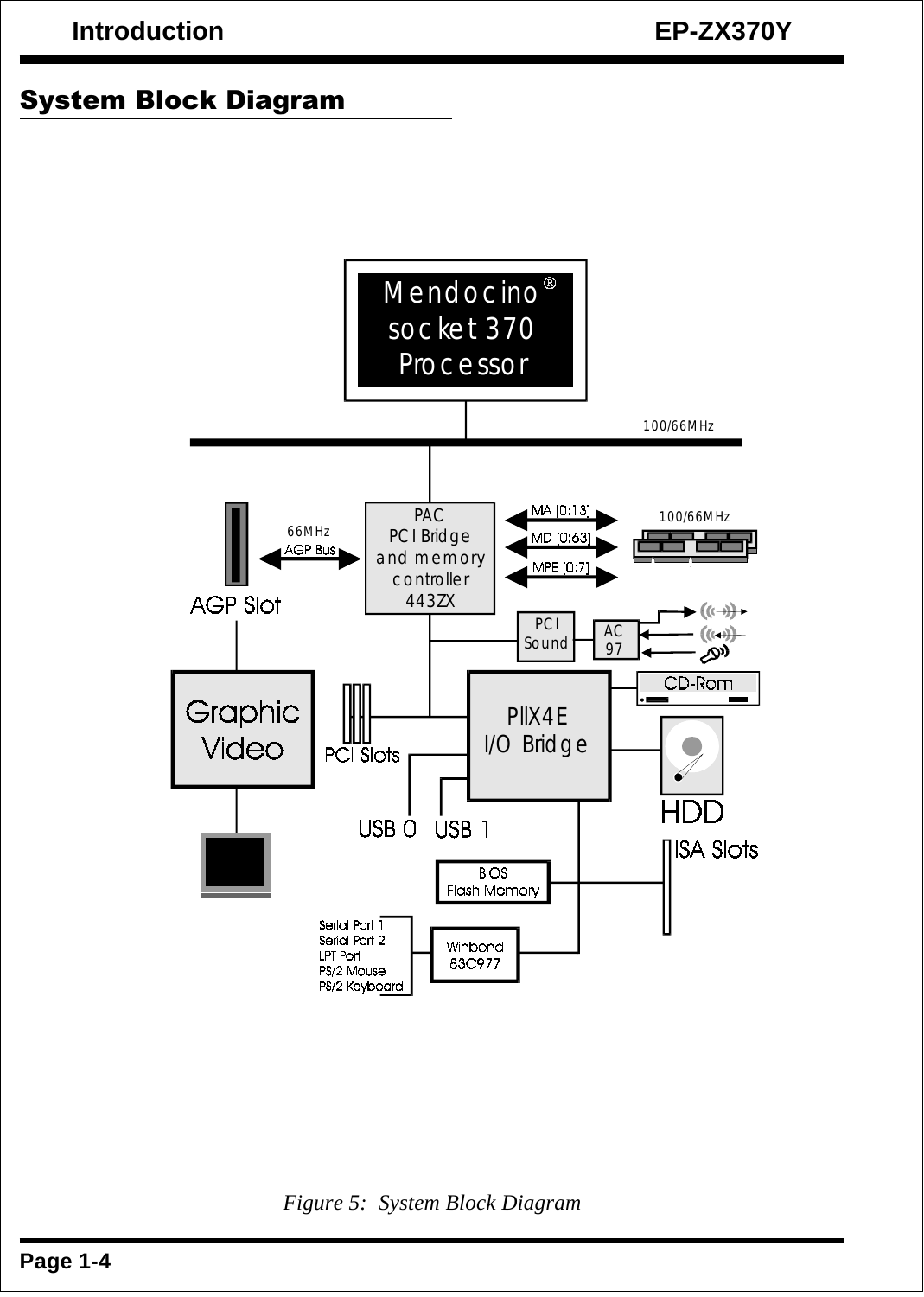### Section 2 FEATURES

#### EP-ZX370Y Features:

- EP-ZX370Y is based on the Mendocino<sup>®</sup> Processor operating at 300  $\sim$ 433MHz (66MHz) on PPGA 370 socket. The board is configured by a Jumper to match your CPU clock speed.
- Designed with Intel's 82443 ZX AGPset.
- Supports up to 256 Mega of DRAM (minimum of 16 MB) on board, You can use 168-pin DIMM x 2. It will automatically detect Extended Data Output (EDO) DRAM or Synchronous DRAM memory (SDRAM) at 66MHz (please see Section 3-2).
- EP-ZX370Y will not support Error Checking and Correcting (ECC) when using paritys DRAM memory modules. No Reqistered DIMM Support.
- Supports (1) 16 bit ISA slots, (3) 32 bit PCI slots, (1) AGP slot and provides (2) independent high performance PCI IDE interfaces capable of supporting PIO Mode 3/4 and Ultra DMA 33 devices. The EP-ZX370Y supports (3) PCI Bus Master slots and a jumperless PCI INT# control scheme which reduces configuration confusion when plugging in PCI card(s).
- Supports ATAPI (e.g. CD-ROM) devices on both Primary and Secondary IDE interfaces.
- Designed with Winbond W83977EF Multi I/O: (1) floppy port, (1) parallel port (EPP, ECP), and (2) serial ports (16550 Fast UART). Note: Japanese "Floppy 3 mode" is also supported
- Includes a PS/2 mouse connector.
- Allows use of a PS/2 keyboard.
- Features Award Plug & Play BIOS. With Flash Memory you can always upgrade to the current BIOS as they are released. (http://www.epox.com please visit our Technical Support section for the latest updates)
- EP-ZX370Y utilizes a Lithium battery which provides environmental protec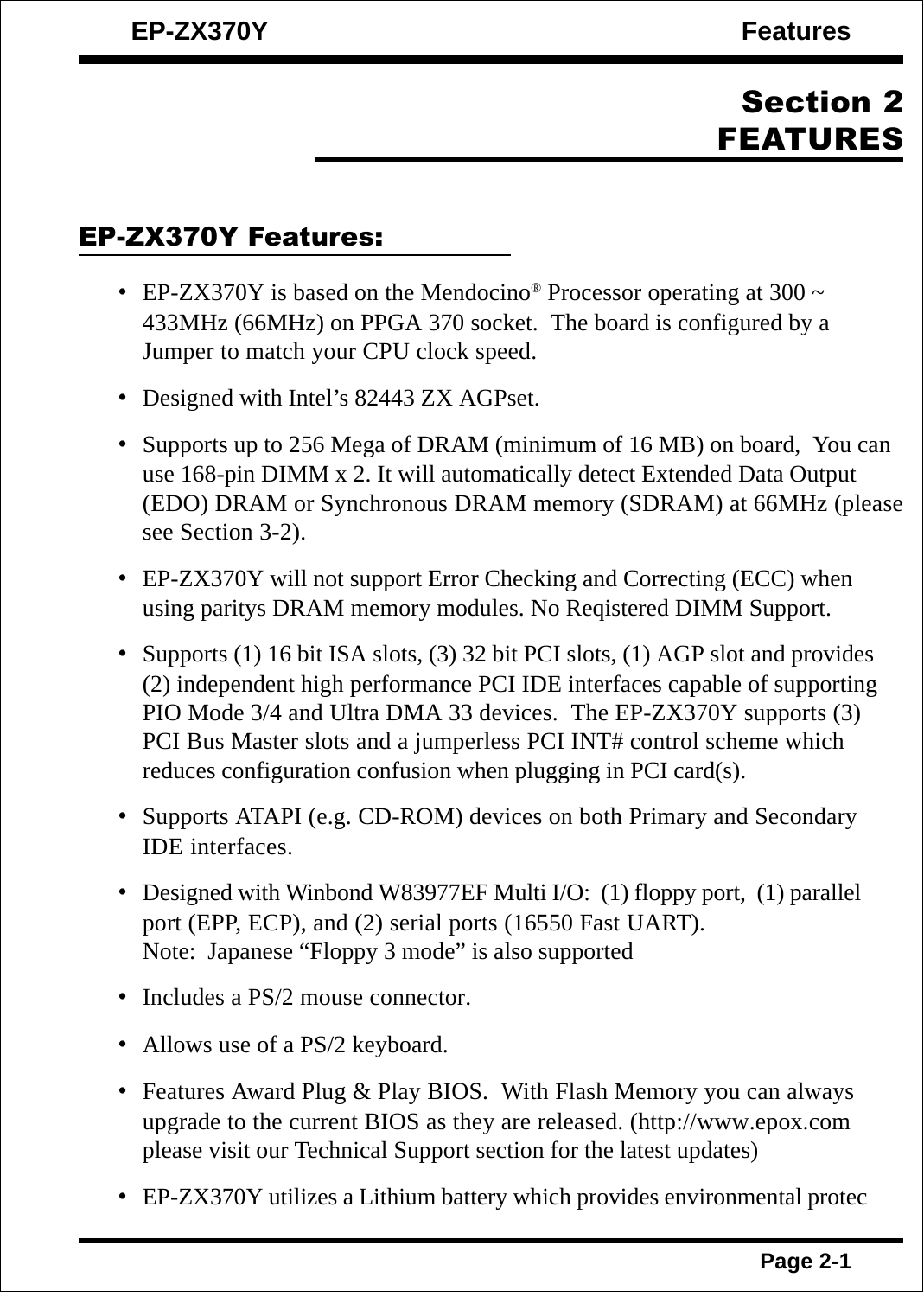tion and longer battery life.

- Supports the Universal Serial Bus (USB) connector. The onboard PIIX4E chip provides the means for connecting PC peripherals such as; keyboards, joysticks, telephones, and modems.
- Built-in ATX 20-pin power supply connector.
- Software power-down when using Windows<sup>®</sup> 95.
- Supports ring-in feature (remote power-on through external modem, allow system to be turned on remotely.
- Resume by Alarm Allow your system to turn on at a preselected time.
- Power Loss Recovery In the event of a power outtage your system will automatically turn itself back on without user intervention.
- Supports CPU Hardware sleep and SMM (System Management Mode).
- Supports Hot key, Any key or password Keyboard power ON function (KBPO).
- Supports USDM software to offer motherboard various status on Windows® 95/98.
- Supports the CPU and Chassis fan Auto stop in the sleep mode.
- Supports the System Power LED (PANEL) blinks in the sleep mode.
- Built-in WOL (Wake On Lan) Connector.
- Built-in YAMAHA YMF740 PCI Sound Onboard.
- Ture Full Duplex playback and Capture with different Sampling Rate.
- Maximum 32-voice XG captital Wave table
- Synthesizer including GM Compatibility.
- Supports OPL3, Sound Blaster Pro, MPU401 UART mode and Joystick function.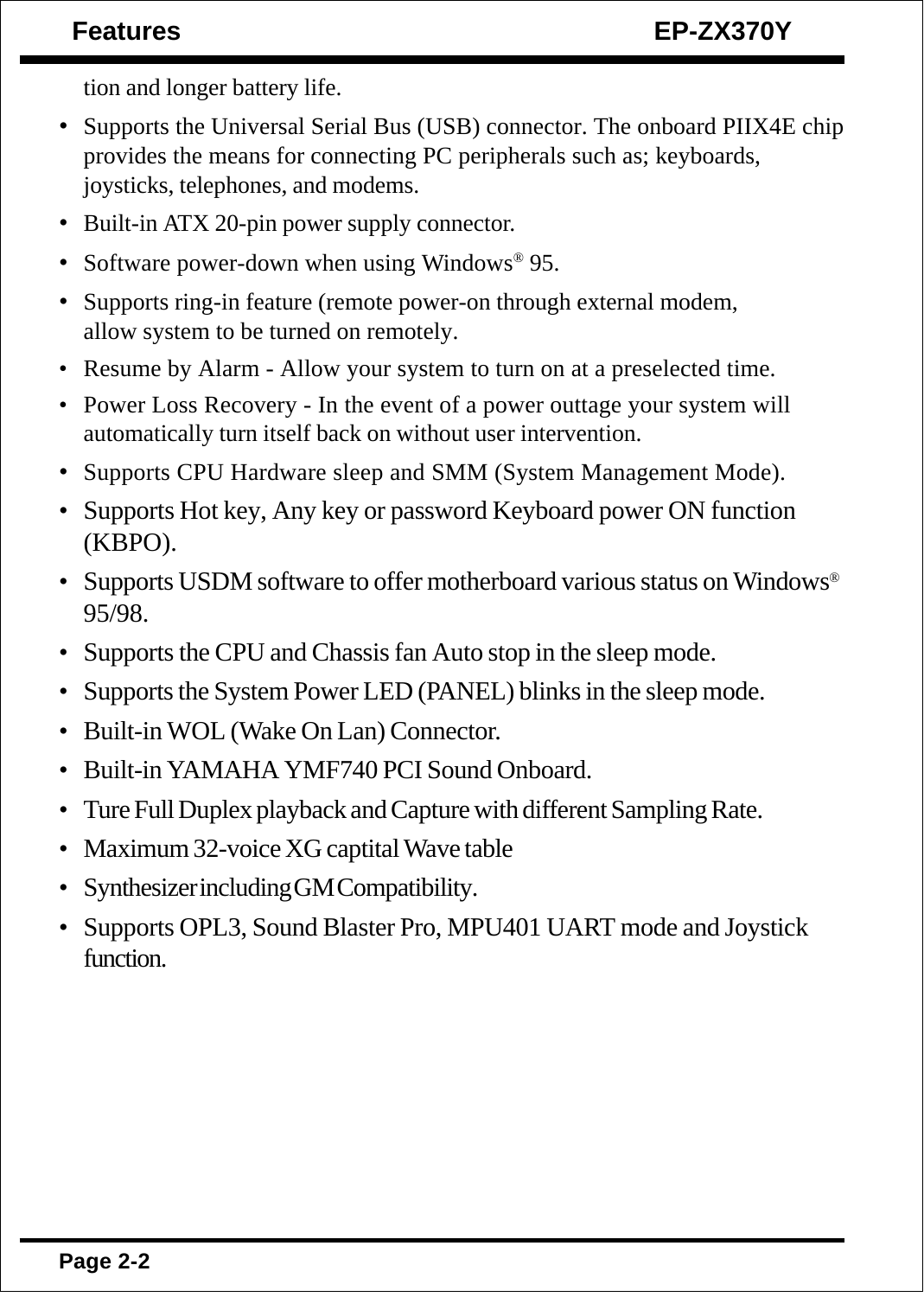### Section 3 INSTALLATION

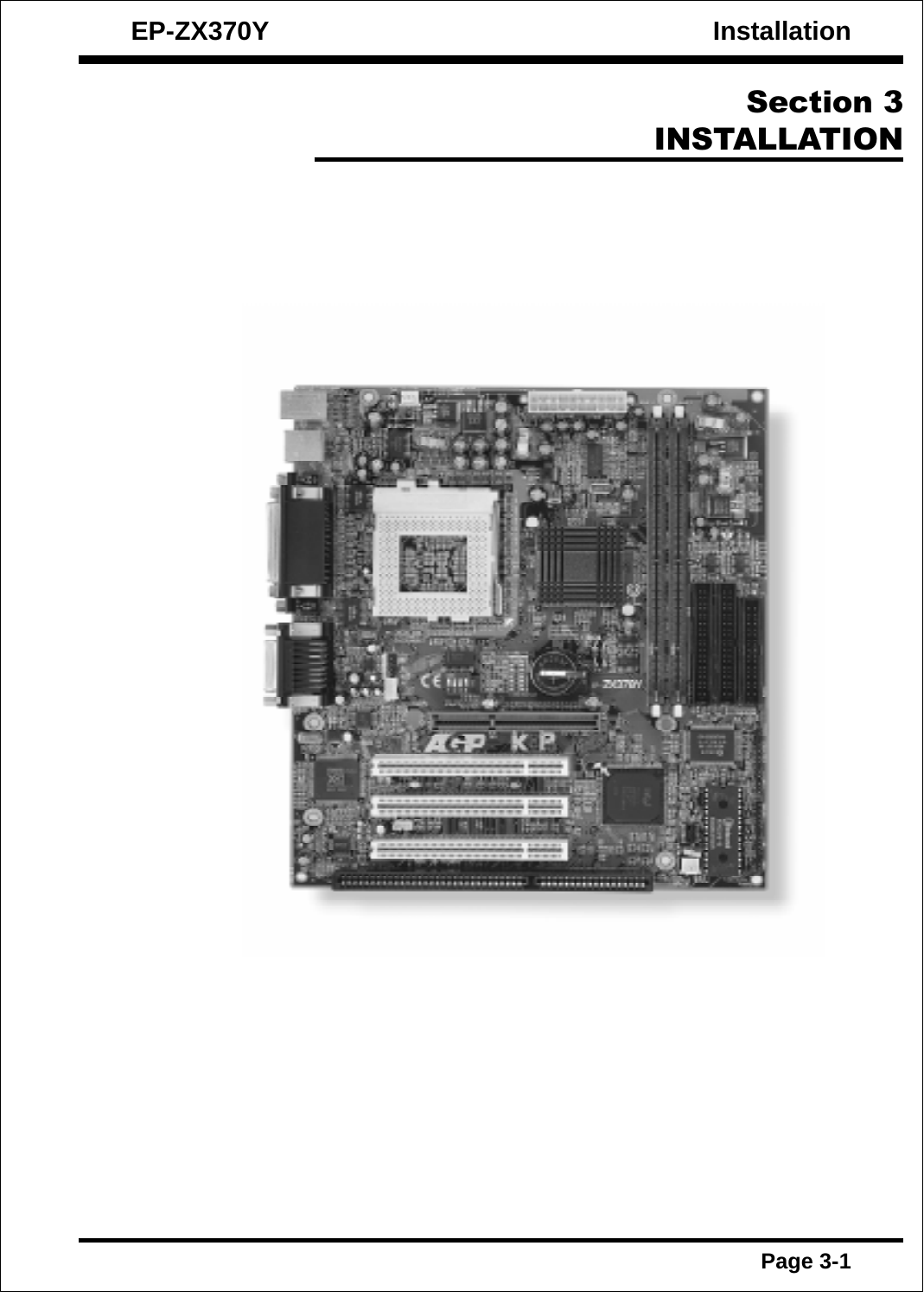### **EP-ZX370Y Detailed Layout**



*Figure 6*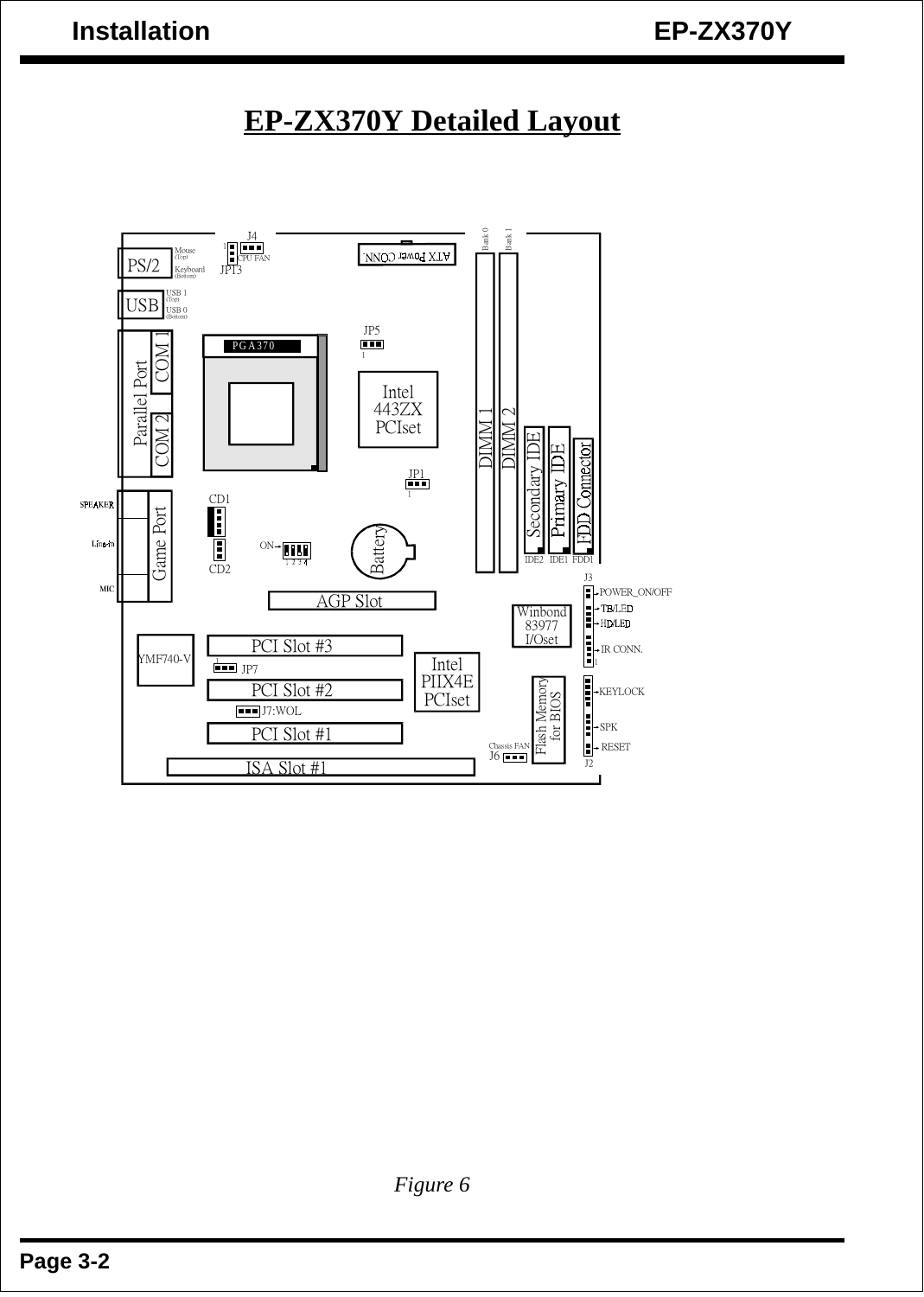#### Easy Installation Procedure

The following must be completed before powering on your new system:

- **3-1. Configure Jumpers to match your hardware**
- **3-2. Install memory chips**
- **3-3. Device Connectors**
- **3.4 External Modem Ring-in Power ON and Keyboard Power ON Functions (KBPO)**

#### Section 3-1 Configure Jumpers

EPoX designs all motherboards with the fewest jumpers to make your installation fast and easy.

The following will describe all of the jumpers that you are required to set before moving on to step 3-2.

*Note: The jumpers as depicted as shown (Figure 6) in their correct physical orientation.*

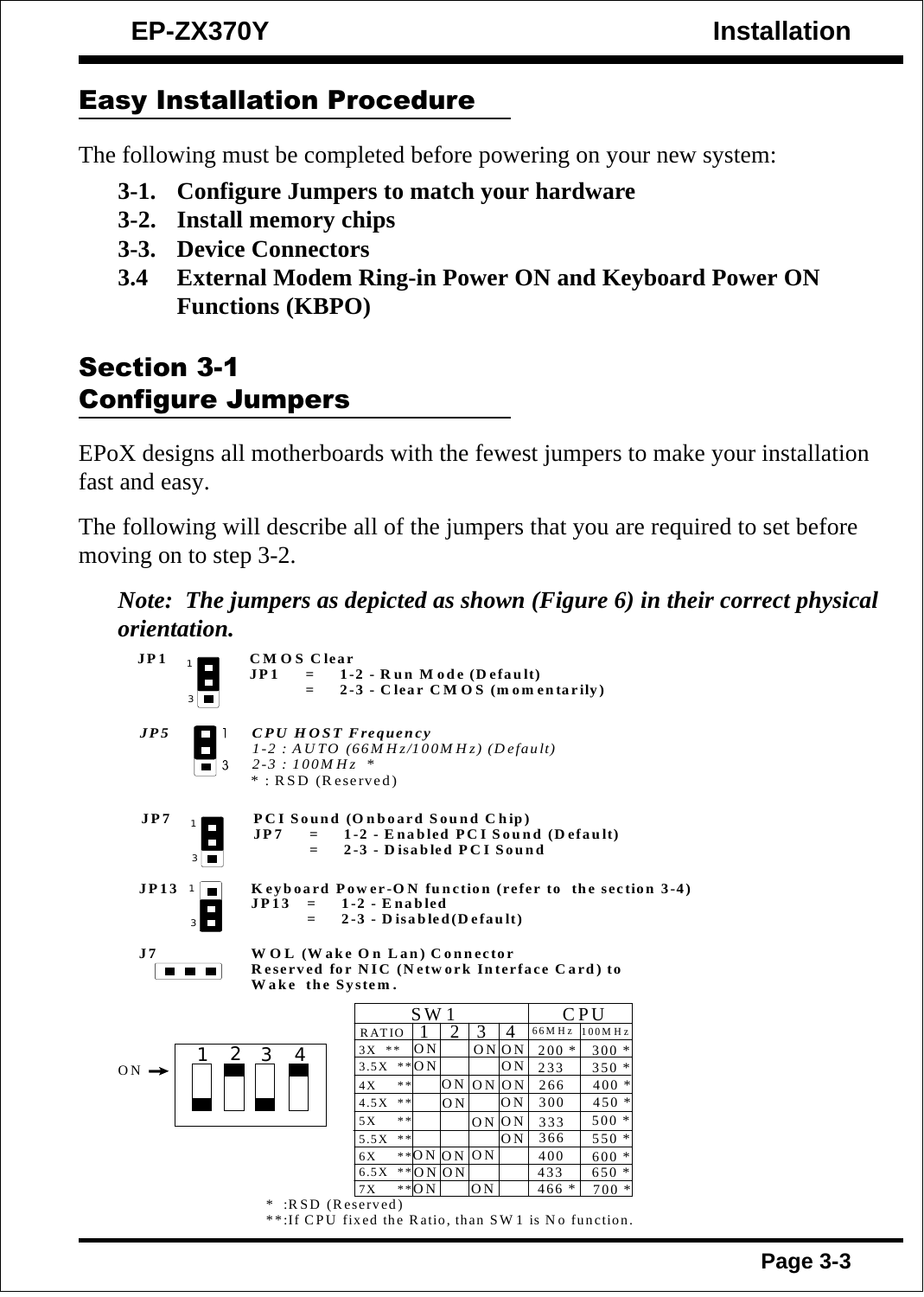#### Section 3-2 System Memory Configuration

#### Memory Layout

The EP-ZX370Y supports (2) 168-pin DIMMs (Dual In-line Memory Module). The DIMMs can be either EDO (Extended Data Out) or SDRAM (Synchronized DRAM). The DIMMs may be installed using just one chip.

- **We recommend using SDRAM DIMM can not mixing with EDO DIMM modules.**
- The EDO DIMM only support Mendocino<sup>®</sup> PPGA370 Processor at 66MHz.
- DIMM SDRAM may be 83MHz (-12ns), 100MHz (-10ns) or 125MHz (-8ns) bus speed.
- Maximum of 2 DIMM sockets (256MB memory).
- No ECC support.
- No Registered DIMM support.

Figure 2 and Table 1 show several possible memory configurations using

```
DIMM 1 (M1 )
DIMM 2 (M2 )
Figure 2
                                                                              Bank 0 Synchronous<br>Bank 1 SDRAM or EDO<br>DIM M
```

| <b>Total Memory</b>  | DIMM <sub>1</sub><br>(Bank 0)                       | DIMM <sub>2</sub><br>(Bank 1)                     |
|----------------------|-----------------------------------------------------|---------------------------------------------------|
| $= 256MB$<br>Maximum | $EDO/SDRAM*$<br>8MB, 16MB, 32MB,<br>64MB, 128MB X 1 | EDO/SDRAM*<br>8MB, 16MB, 32MB,<br>64MB, 128MB X 1 |
| $= 128MB$<br>Maximum | EDO/SDRAM*<br>8MB, 16MB, 32MB,<br>64MB, 128MBX 1    | None                                              |

*Table 1*

 *\* SDRAM only supports 8, 16, 32, 64, 128MB DIMM modules.*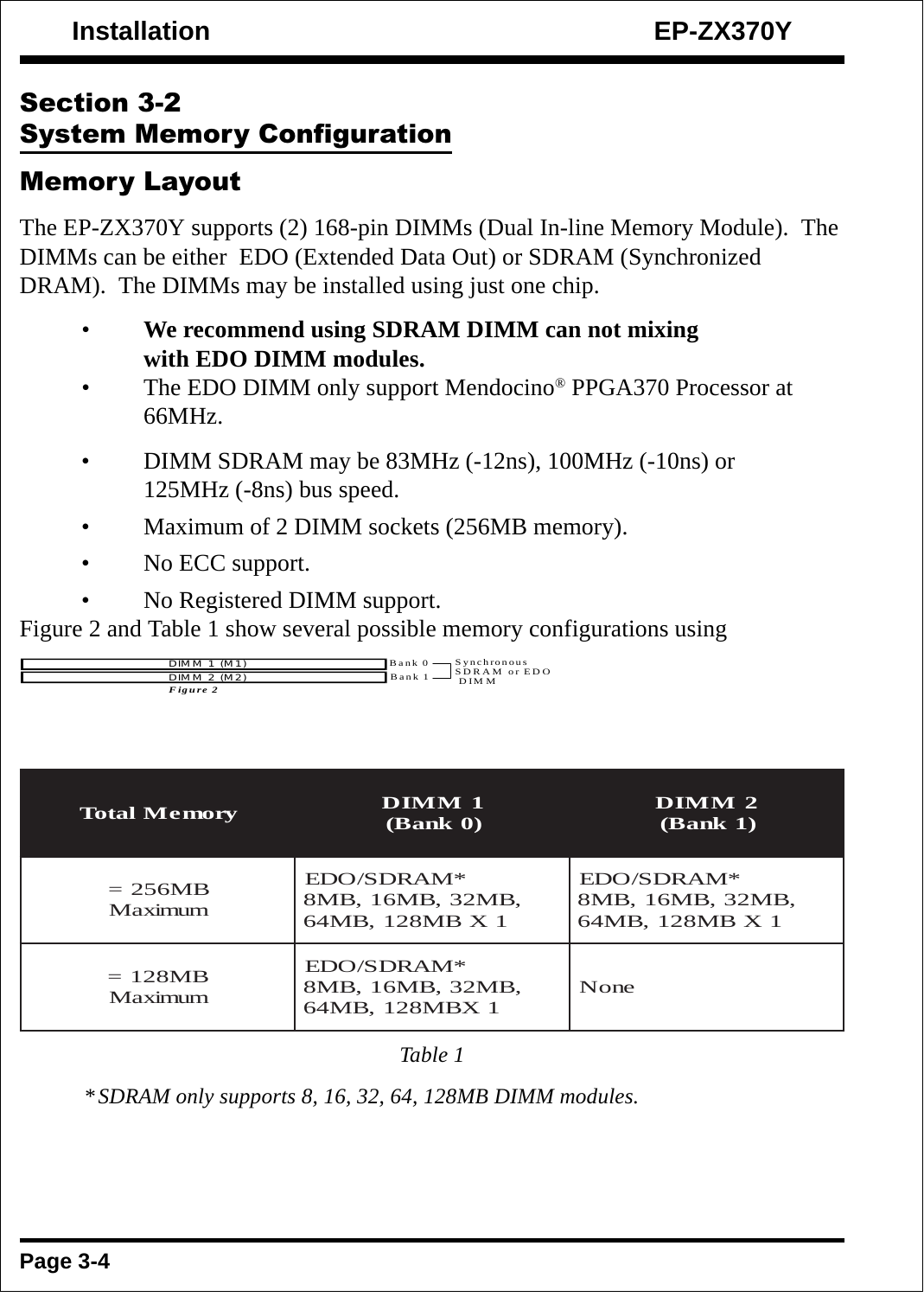#### DIMM Module Installation

Figure 7 displays the notch marks and what they should look like on your DIMM memory module.

DIMMs have 168-pins and two notches that will match with the onboard DIMM socket. DIMM modules are installed by placing the chip firmly into the socket at a 90 degree angle and pressing straight down (figure 8) until it fits tightly into the DIMM socket (figure 9).



*Figure 7*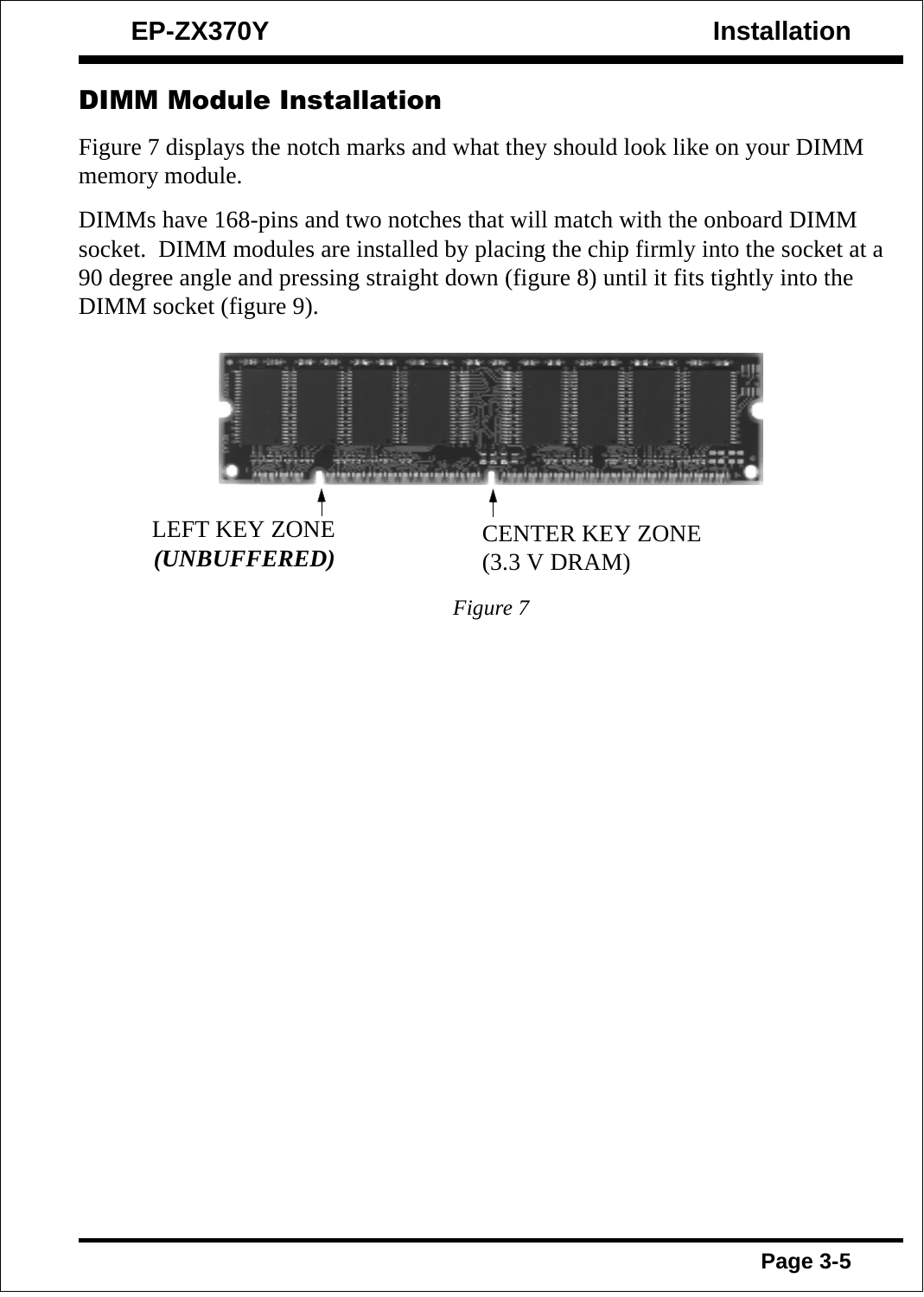

To remove the DIMM module simply press down both of the white clips on either side and the module will be released from the socket.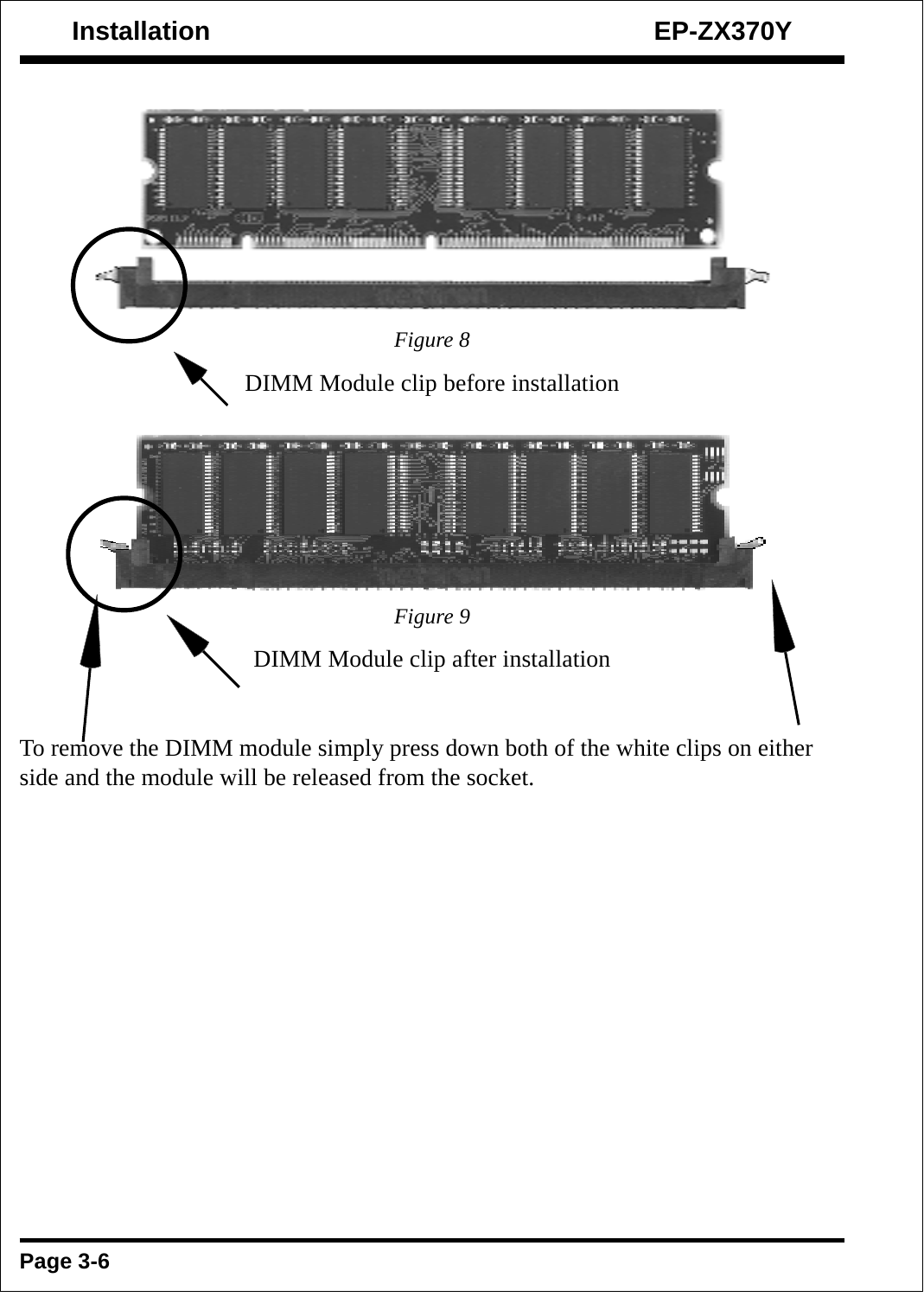#### Section 3-3 Device Connectors

#### **Please install the motherboard into the chassis.**

Now that your motherboard is installed you are ready to connect all your connections (figure 14).



*Figure 14*

- **J4**: CPU Fan Power
	- A plug-in for the CPU Fan Power
- **J6**: Chassis Fan Power
	- A plug-in for the chassis Fan Power
- **J7**: WOL (Wake On Lan) Connector
- **PW2**: ATX Power Connector
	- 20-pin power connector
- **J2,J3**:Chassis Panel Connector
	- Keylock, Speaker, Reset, Sleep, Turbo LED and HDD LED
- **IDE1**:Primary IDE Connector
- **IDE2**:Secondary IDE Connector
- **FDD1**:Floppy Controller Connector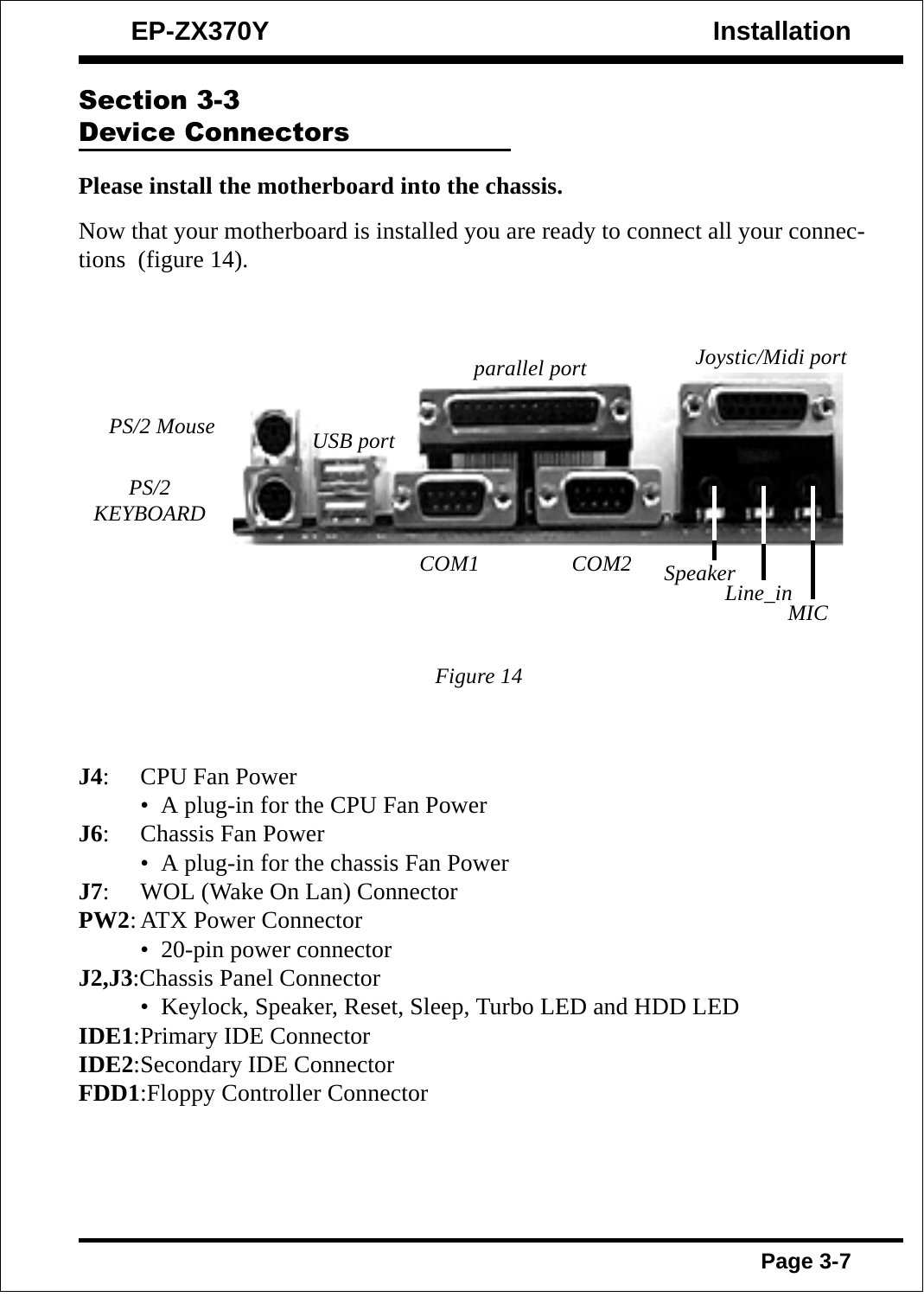#### Section 3-3 Device Connectors (continued)

| J2 | $\mathbf{1}$<br>$\blacksquare$                                       | <b>Reset</b> - Closed to restart system.                                                                                                                                                                                        |
|----|----------------------------------------------------------------------|---------------------------------------------------------------------------------------------------------------------------------------------------------------------------------------------------------------------------------|
|    | п<br>п<br>п<br>п                                                     | <b>Speaker</b> - Connect to the system's speaker for beeping<br>1. Speaker 3. GND<br>2. N/C<br>4. GND                                                                                                                           |
|    | $\blacksquare$<br>$\blacksquare$<br>$\blacksquare$<br>$\blacksquare$ | <b>KeyLock</b> - Keyboard lock switch & Power LED connector<br>1. Power LED $(+)$ 4. Keylock<br>2. N/C<br>5. GND<br>The power LED lights when the<br>3. GND<br>system is powered on and blinks in<br>SLEEP MODE (Suspend mode). |
| J3 | 1<br>П<br>■<br>$\blacksquare$                                        | <b>IR Connector</b><br>1. VCC<br>4. GND<br>2. NC<br>5. IRTX<br>3. IRRX                                                                                                                                                          |
|    | $+$<br>$+$<br>П                                                      | <b>IDE LED indicator</b> - LED ON when Onboard PCI IDE Hard disks is<br>activate<br>Turbo LED indicator - LED ON when higher speed is selected                                                                                  |
|    | $\blacksquare$                                                       | Power On/Off - This is connected to the power button on the case.<br>Using the Soft-Off by Pwr-BTTN feature, you can choose either Insta                                                                                        |

Using the Soft-Off by Pwr-BTTN feature, you can choose either Instant Off (turns system off immediatly), or 4 sec delay (you need to hold the button down for 4 seconds before the system turns off). When the system is in 4 sec delay mode, there is a special feature to make the system to go into suspend mode when the button is pressed momentarily.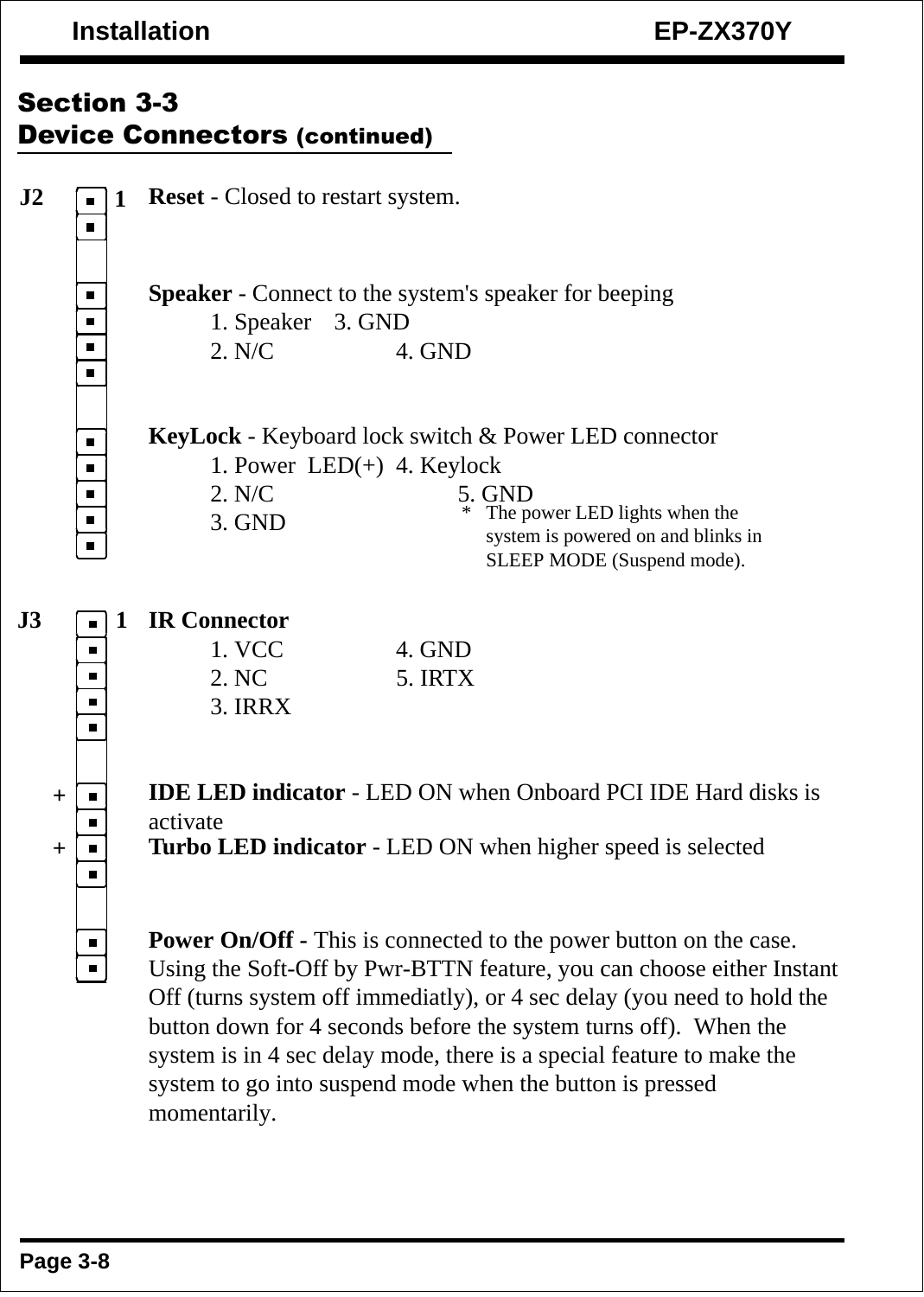#### Section 3-4 External Modem Ring-in Power ON and Keyboard Power ON Functions (KBPO)

On the basis of bounded functions in I/O chipset, the two serial ports are able to support the External Modem Ring-in Power ON function. Once users connect the external modem to COM1 or COM2, the EP-ZX370Y mainboard allows users to turn on their system through the remote and host's dial-up control.

#### **Exclusive Keyboard Power ON Function**

To innovate a unique feature to benefit users, we devoted the easiest and most convenient way to turn on your system based on the the ATX power supply.

How to work with it

**Step 1:**Please check JP13 at the position 1-2 after you finished the system installation.



*JP13*  $\boxed{\blacksquare}$  *Keyboard Power-ON Function Selection 1-2 : Enabled 2-3 : D isabled (D efault)*

**Step 2:**Push the momentary switch (J3 PW-ON) to turn on your system and then push again to hold for more than 4 seconds to turn it off affter counting memory as soon as you turn it on.

**Step 3:**You can enjoy the Keyboard Power ON function (KBPO) by *pressing any 1 key, Hot key (Ctrl-F1, F2.....F12), Password (A maximum of 5 characters can be entered.) and BUTTON only to turn on your system. Please refer to the BIOS Integrated peripherals setup for detail (Page 4-20). The BIOS Default is keyboard Hot key <Ctrl> - <F1> to turn on the system*. Your system will be turned on automatically, after releasing the keys. To power off you system, you can use the Soft-OFF function under Windows 95.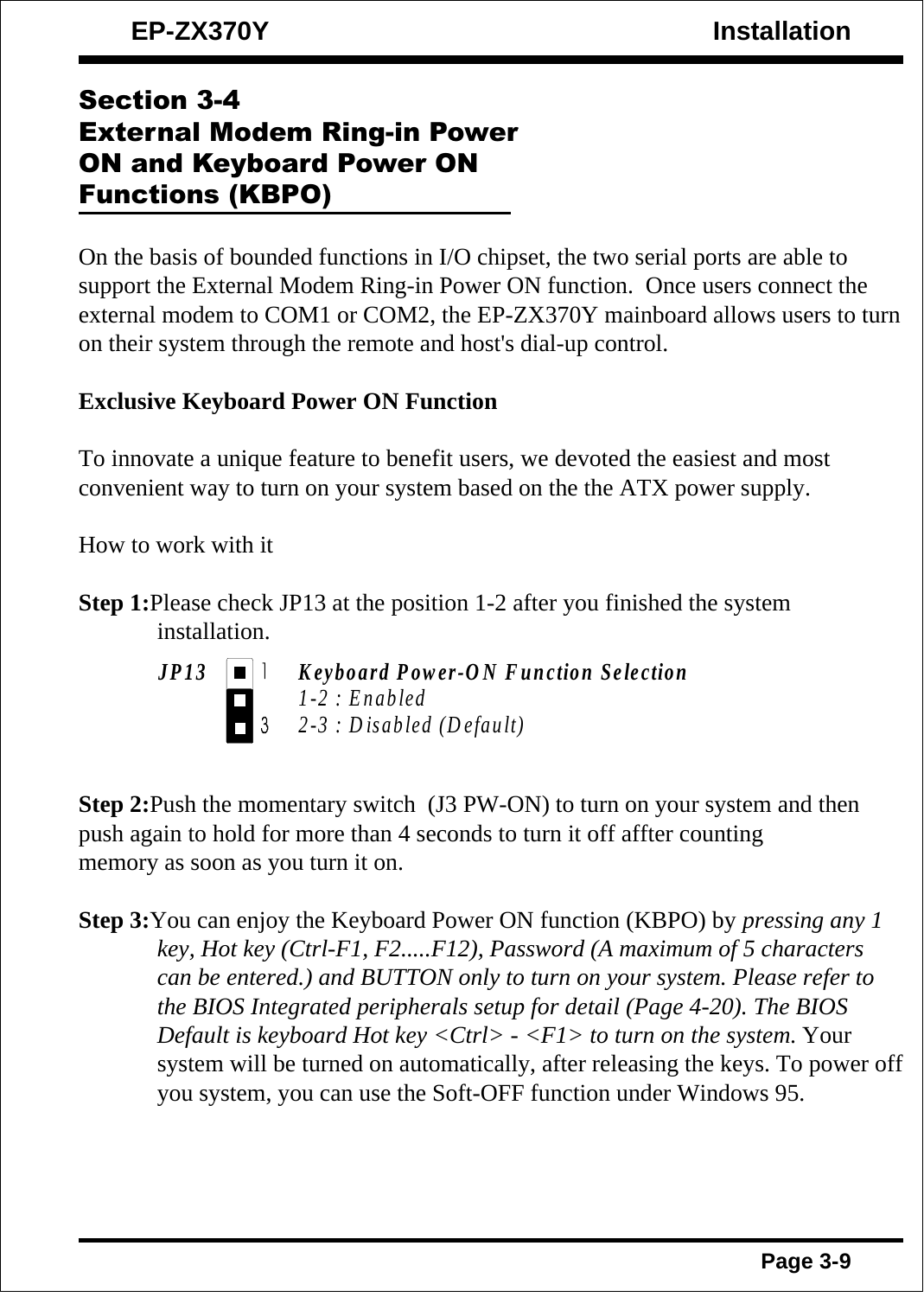#### **Notes:**

- 1.Intel ATX version 2.0 specification has recommended you use the power supply with 0.72A(720mA) in 5.0VSB. With our EP-ZX370Y mainboard, the 5.0VSB standby power only has to be  $> = 0.1A$
- *(100mA)* then you can enjoy this unique benefit. However, the ATX power supply which is  $< 0.1$  (100mA) is still applicable to your system by placed JP13 at the position 2-3 to disable this feature.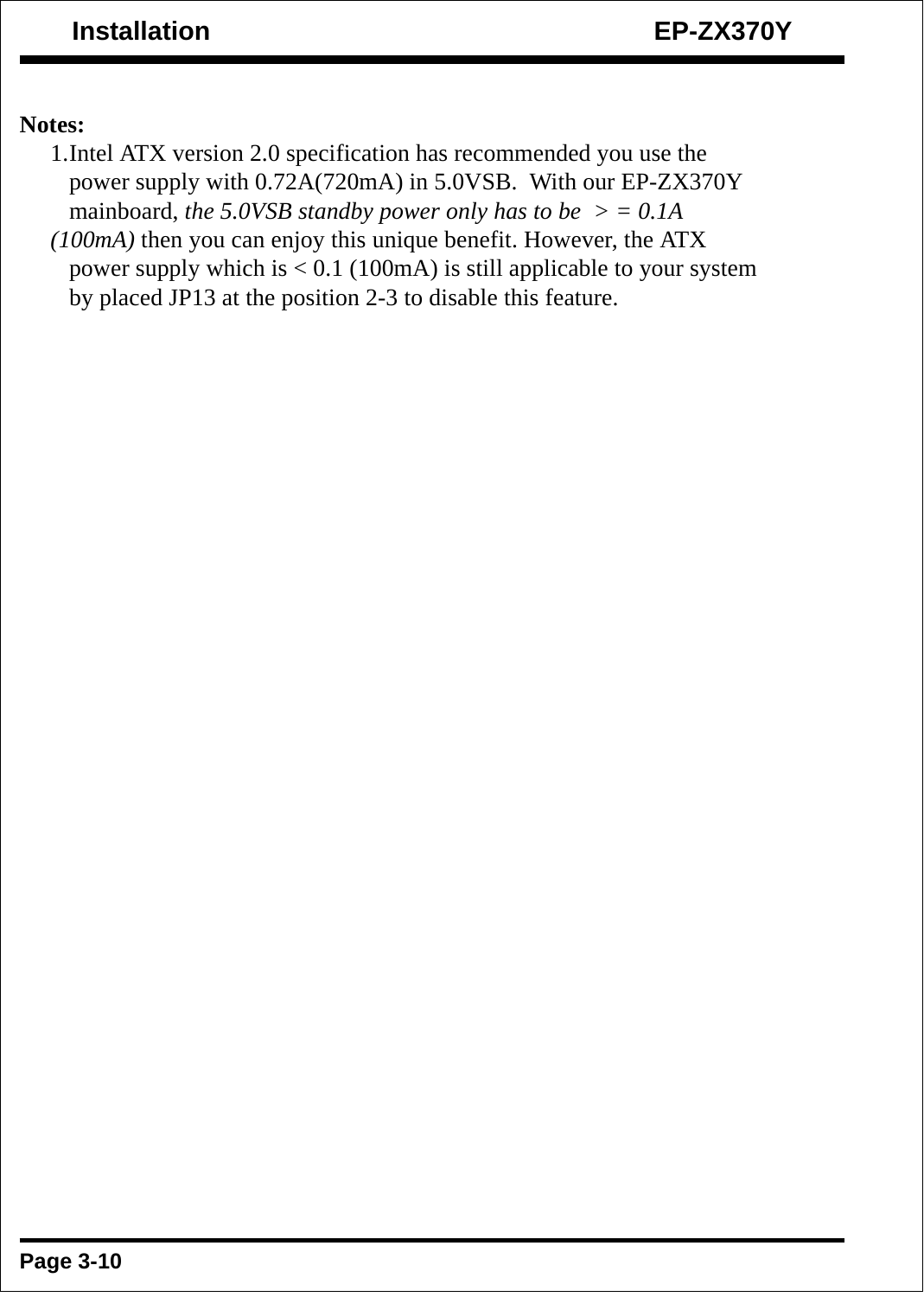### Section 4 AWARD BIOS SETUP

### BIOS Instructions

Award's ROM BIOS provides a built-in Setup program which allows user to modify the basic system configuration and hardware parameters. The modified data will be stored in a battery-backed CMOS, so that data will be retained even when the power is turned off. In general, the information saved in the CMOS RAM will stay unchanged unless there is a configuration change in the system, such as hard drive replacement or a device is added.

It is possible for the CMOS battery to fail, this will cause data loss in the CMOS only. If this does happen you will need to reconfigure your BIOS settings.

#### **To enter the Setup Program :**

Power on the computer and press the <Del> key immediately, this will bring you into the BIOS CMOS SETUP UTILITY.

 $POM PCI / IR A PIOS / 2A60V PAO$ 

| RUM PUT ISA BIUS (ZA09NPA9)<br><b>CMOS SETUP UTILITY</b><br>AWARD SOFTWARE, INC. |                                                         |  |  |
|----------------------------------------------------------------------------------|---------------------------------------------------------|--|--|
| STANDARD CMOS SETUP                                                              | <b>SUPERVISOR PASSWORD</b>                              |  |  |
| <b>BIOS FEATURES SETUP</b>                                                       | <b>USER PASSWORD</b>                                    |  |  |
| <b>CHIPSET FEATURES SETUP</b>                                                    | <b>IDE HDD AUTO DETECTION</b>                           |  |  |
| POWER MANAGEMENT SETUP                                                           | <b>HDD LOW LEVEL FORMAT</b>                             |  |  |
| PNP/PCI CONFIGURATION                                                            | <b>SAVE &amp; EXIT SETUP</b>                            |  |  |
| INTEGRATED PERIPHERALS                                                           | EXIT WITHOUT SAVING                                     |  |  |
| <b>LOAD SETUP DEFAULTS</b>                                                       |                                                         |  |  |
| ESC : QUIT                                                                       | $\uparrow \downarrow \uparrow \leftarrow$ : SELECT ITEM |  |  |
| F10 : Save & Exit Setup                                                          | $(Shift)F2$ : Change Color                              |  |  |
| Time, Date, Hard Disk Type                                                       |                                                         |  |  |

*Figure 1: CMOS Setup Utility*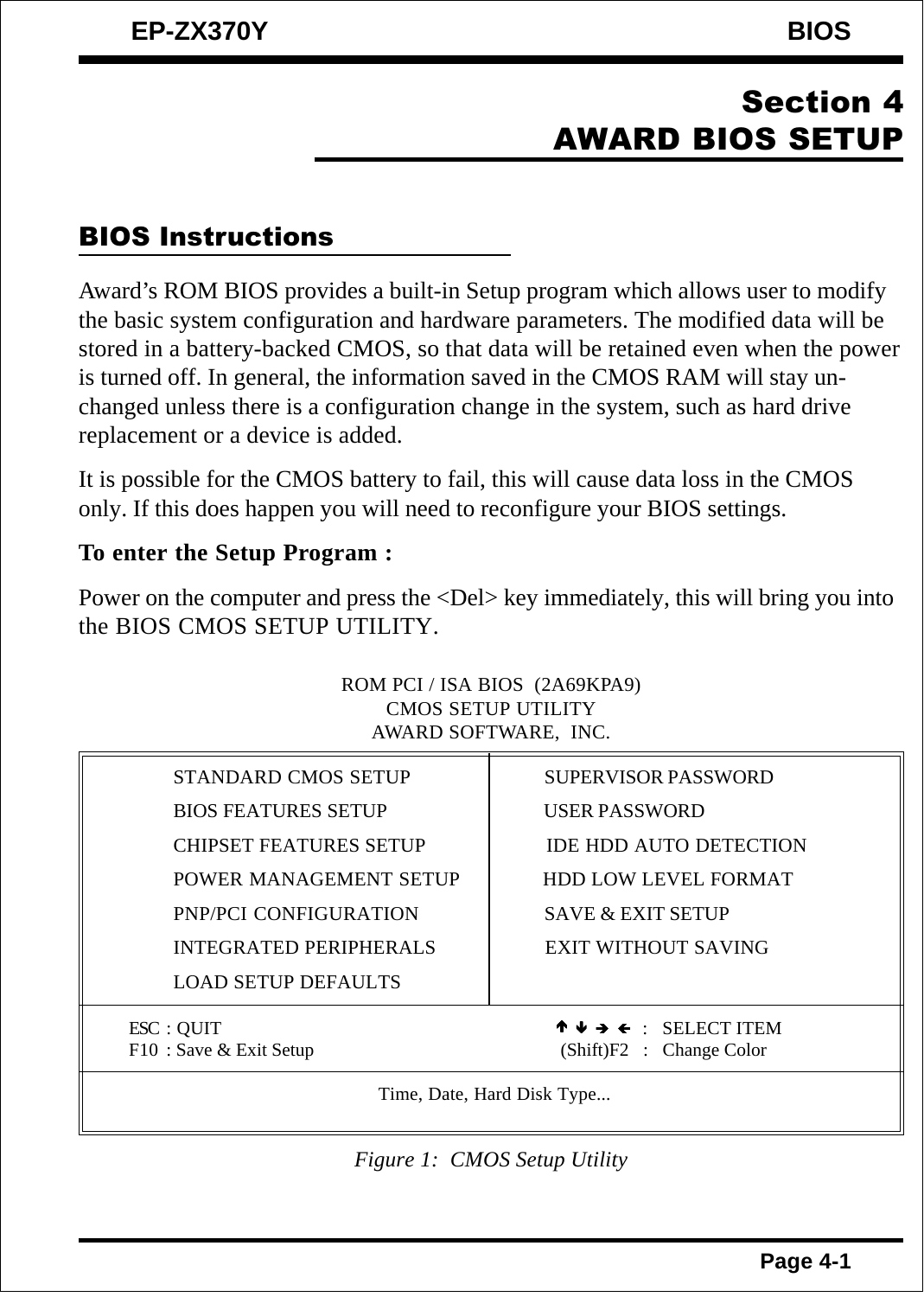The menu displays all the major selection items. Select the item you need to reconfigure. The selection is made by moving the cursor (press any direction key ) to the item and pressing the 'Enter' key. An on-line help message is displayed at the bottom of the screen as the cursor is moved to various items which provides a better understanding of each function. When a selection is made, the menu of the selected item will appear so that the user can modify associated configuration parameters.

### 4-1 Standard CMOS Setup

Choose "Standard CMOS Setup" in the CMOS SETUP UTILITY Menu (Figure 2). The Standard CMOS Setup allows the user to configure system settings such as the current date and time, type of hard disk drive installed, floppy drive type, and display type. Memory size is auto-detected by the BIOS and displayed for your reference. When a field is highlighted (use direction keys to move the cursor and the  $\leq$ Enter $>$ key to select), the entries in the field can be changed by pressing the <PgDn> or the  $<$ PgUp $>$  key.

> ROM PCI/ISA BIOS(2A69KPA9) STANDARD CMOS SETUP AWARD SOFTWARE, INC.

| HARD DISKS                                                                                                                  | <b>TYPE</b> | <b>SIZE</b> | <b>CYLS</b> | <b>HEAD</b> | <b>PRECOMP</b>                                                                      | LANDZONE                               |                                  | SECTORS MODE |
|-----------------------------------------------------------------------------------------------------------------------------|-------------|-------------|-------------|-------------|-------------------------------------------------------------------------------------|----------------------------------------|----------------------------------|--------------|
| Primary Master                                                                                                              | : Auto      | $\Omega$    | $\Omega$    | $\Omega$    | $\Omega$                                                                            | 0                                      | $\Omega$                         | Auto         |
| Primary Slave                                                                                                               | : Auto      | $\Omega$    | $\Omega$    | $\Omega$    | $\Omega$                                                                            | $\Omega$                               | $\Omega$                         | Auto         |
| Secondary Master: Auto                                                                                                      |             | $\Omega$    | $\Omega$    | $\Omega$    | $\Omega$                                                                            | $\Omega$                               | $\Omega$                         | Auto         |
| Secondary Slave : Auto                                                                                                      |             | $\Omega$    | $\Omega$    | $\theta$    | $\Omega$                                                                            | $\Omega$                               | $\Omega$                         | Auto         |
| Drive $A : 1.44M, 3.5$ in.<br>Drive B: None<br>Floppy 3 Mode Support : Disabled<br>EGA/VGA<br>Video<br>Halt On : All Errors |             |             |             |             | <b>Base Memory</b><br><b>Extended Memory</b><br>Other Memory<br><b>Total Memory</b> | $\ddot{\phantom{a}}$<br>$\ddot{\cdot}$ | 640K<br>31744K<br>384K<br>32768K |              |

*Figure 2: Standard CMOS Setup*

*NOTE: If the hard disk Primary Master/Slave and Secondary Master/Slave are set to Auto, then the hard disk size and model will be auto-detected.*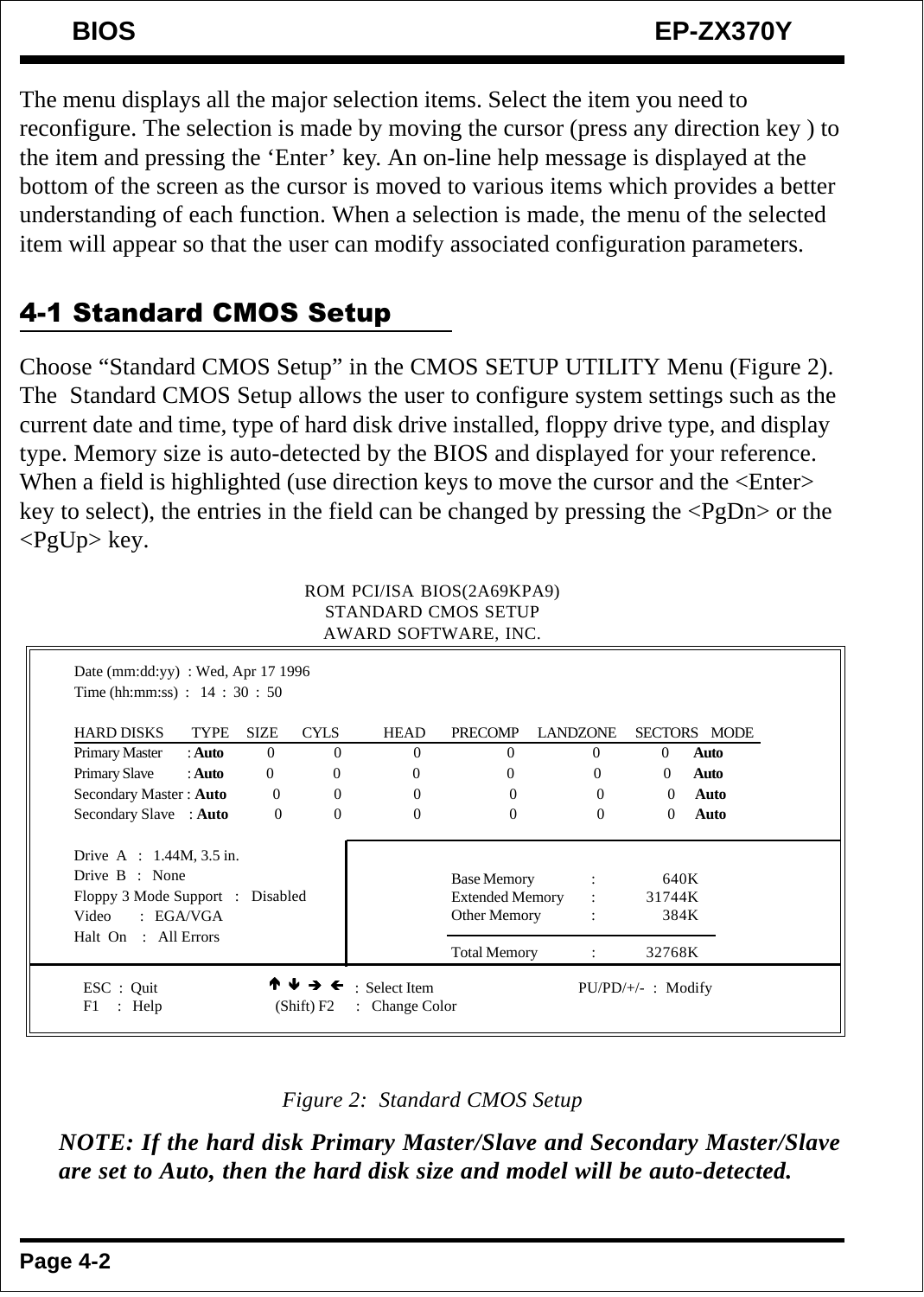*NOTE: The "Halt On:" field is used to determine when to halt the system by the BIOS if an error occurs.*

*NOTE: Floppy 3 Mode support is a mode used to support a special 3.5" drive used in Japan. This is a 3.5" disk that stores only 1.2 MB, the default setting for this is disabled.*

#### 4-2 BIOS Features Setup

Selecting the "BIOS FEATURES SETUP" option in the CMOS SETUP UTILITY menu allows users to change system related parameters in the displayed menu. This menu shows all of the manufacturer's default values for the EP-ZX370Y.

> ROM PCI/ISA BIOS(2A69KPA9) BIOS FEATURES SETUP

Pressing the [F1] key will display a help message for the selected item.

|                                                                                                                                                                                                                                                                                                                                    |                                                                                                                                                         | AWARD SOFTWARE, INC.                                                                                 |                                                                    |                                    |                                                                                               |
|------------------------------------------------------------------------------------------------------------------------------------------------------------------------------------------------------------------------------------------------------------------------------------------------------------------------------------|---------------------------------------------------------------------------------------------------------------------------------------------------------|------------------------------------------------------------------------------------------------------|--------------------------------------------------------------------|------------------------------------|-----------------------------------------------------------------------------------------------|
| Virus Warning<br>CPU Internal Cache<br>External Cache<br><b>Ouick Power On Self Test</b><br><b>Boot Sequence</b><br>Swap Floppy Drive<br>Boot Up Floppy Seek<br><b>Boot Up NumLock Status</b><br>Boot UP System Speed<br>Gate A20 option<br><b>Typematic Rate Setting</b><br>Typematic Rate (Chars/Sec)<br>Type matic Delay (Msec) | : Disabled<br>: Enabled<br>: Enabled<br>: Enabled<br>: A, C, SCSI<br>: Disabled<br>: Enabled<br>: On<br>$:$ High<br>: Fast<br>: Disabled<br>:6<br>: 250 | Video BIOS<br>C8000-CBFFF<br>CC000-CFFFF<br>D0000-D3FFF<br>D4000-D7FFF<br>D8000-DBFFF<br>DC000-DFFFF | Shadow<br>Shadow<br>Shadow<br>Shadow<br>Shadow<br>Shadow<br>Shadow |                                    | : Enabled<br>: Disabled<br>: Disabled<br>: Disabled<br>: Disabled<br>: Disabled<br>: Disabled |
| Security Option<br>PCI/VGA Palette Snoop<br>Assign IRO For VGA<br>OS Select For DRAM > 64MB<br>Report NO FDD For Win 95                                                                                                                                                                                                            | $:$ Setup<br>: Disabled<br>: Enabled<br>: Non- $OS2$<br>: NO                                                                                            | Esc : Quit<br>F1<br>: Help<br>: Old Values<br>F5<br>F7<br>: Load Setup Defaults                      |                                                                    | $PU/PD/+/-$ : Modify<br>(Shift) F2 | $\uparrow \uparrow \rightarrow \leftarrow$ : Select Item<br>: Color                           |

*Figure 3: BIOS Features Setup*

**Virus Warning**:During and after the system boots up, any attempt to write to the boot sector or partition table of the hard disk drive will halt the system and an error message will appear.

You should then run an anti-virus program to locate the virus. Keep in mind that this feature protects only the boot sector, not the entire hard drive. The default value is Disabled.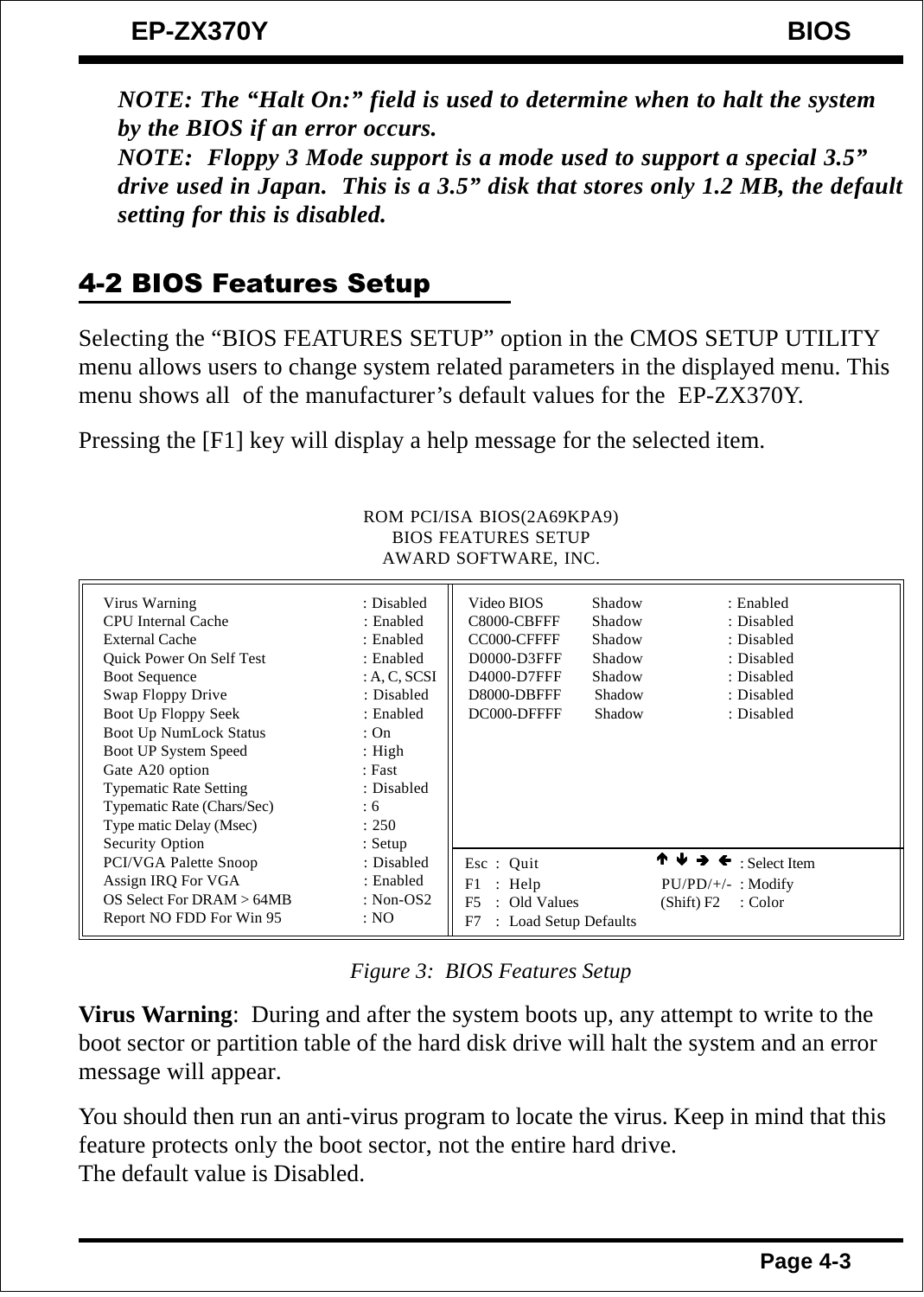*Enabled: Activates automatically when the system boots up causing a warning message to appear when anything attempts to access the boot sector.*

*Disabled: No warning message will appear when anything attempts to access the boot sector.*

*Note: Many disk diagnostic programs that access the boot sector table can trigger the virus warning message. If you plan to run such a program, we recommend that you first disable the virus warning.*

**CPU Internal Cache**: This controls the status of the processor's internal cache area.

The default is Enabled.

*Enabled: This activates the processor's internal cache thereby increasing performance. Disabled: This deactivates the processor's internal cache thereby lowering performance.*

**External (L2) Cache:** This controls the status of the external (L2) cache area. The default is Enabled.

*Enabled: This activates the motherboard's L2 cache thereby increasing performance. Disabled: This deactivates the motherboard's L2 cache thereby lowering performance.*

**Quick Power On Self Test**: This category speeds up the Power On Self Test (POST).

The default is Enabled.

*Enabled: This setting will shorten or skip of the items checked during POST. Disabled: Normal POST.*

**Boot Sequence**: This category determines which drive is searched first by the O/S (Operating System). The default is A,C,SCSI.

*The following is your list of options: [A, C, SCSI] - [C, A, SCSI] - [C, CD-ROM, A] - [CD-ROM, C, A] [D, A,CD-ROM],[E, A, CD-ROM] - [F, A, CD-ROM] - [SCSI, A, C] [SCSI C, A] - [C Only]*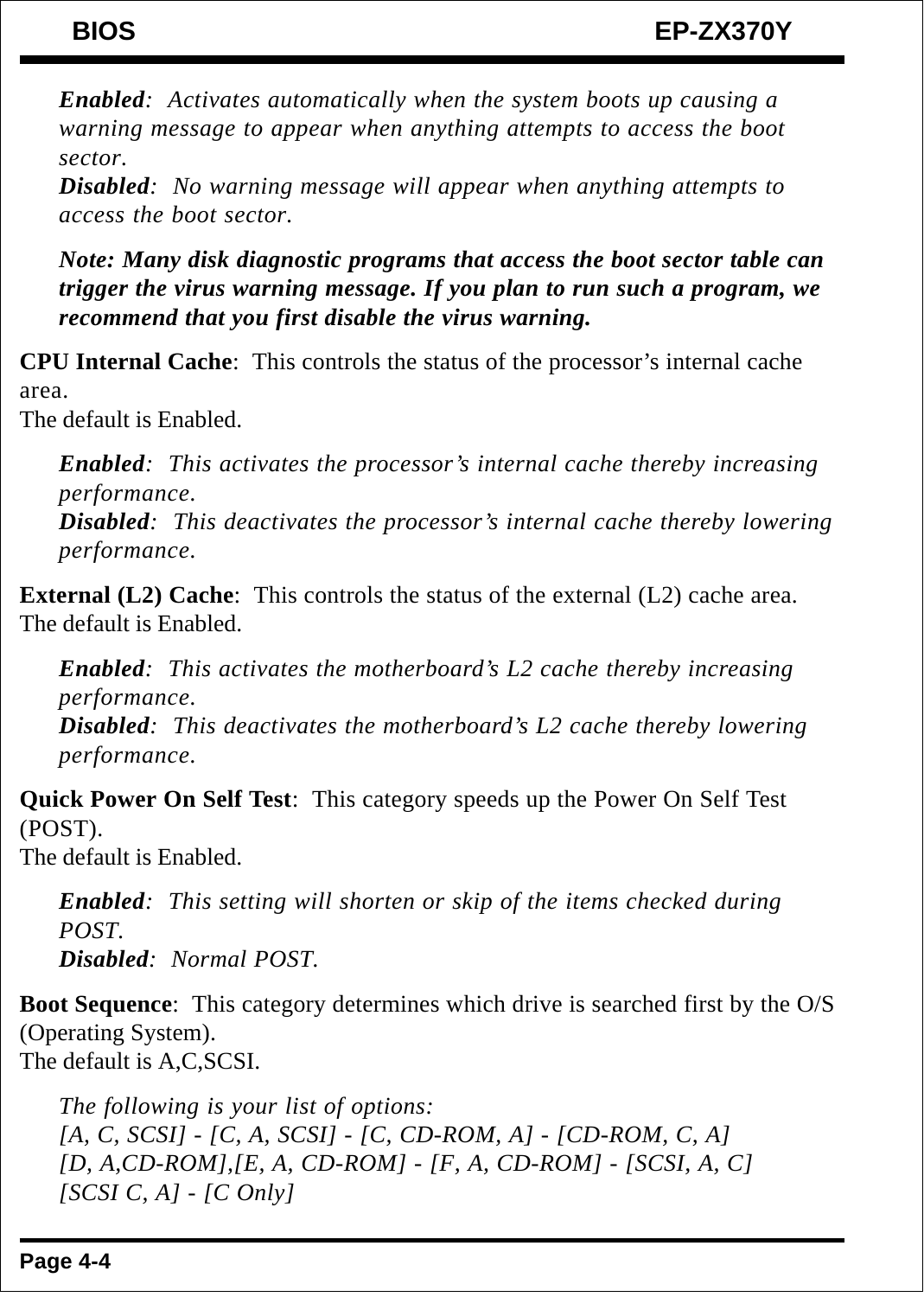**Swap Floppy Drive**: This will swap your physical drive letters A & B if you are using two floppy disks. The default is Disabled.

*Enabled: Floppy A & B will be swapped under the O/S. Disabled: Floppy A & B will be not swapped.*

**Boot Up Floppy Seek**: During Power-On-Self-Test (POST), BIOS will determine if the floppy disk drive installed is 40 or 80 tracks. Only 360K type is 40 tracks while 760K, 1.2MB and 1.44MB are all 80 tracks.

The default is Enabled.

*Enabled: The BIOS will search the floppy disk drive to determine if it is 40 or 80 tracks. Disabled: The BIOS will not search for the type of floppy disk drive by track number.*

*NOTE: BIOS can not tell the difference between 720K, 1.2MB and 1. 44MB drive types as they are all 80 tracks.*

**Boot Up NumLock Status**: This controls the state of the NumLock key when the system boots.

The default is On.

*On: The keypad acts as a 10-key pad. Off: The keypad acts like the cursor keys.*

**Boot UP System Speed**: This controls the initial system speed of the computer. The default is High.

*High: This setting sets the computer into normal operation mode. Low: This setting sets the computer into a slower operating mode. Some add-in peripherals or old software may require this setting. Using CTRL+ALT+(+) will switch you back into high speed mode.*

**Gate A20 Option**: This refers to the way the system addresses memory above 1MB (extended memory). The default is Fast.

*Normal: The A20 signal is controlled by the keyboard controller or chipset hardware. Fast: The A20 signal is controlled by Port 92 or chipset specific method.*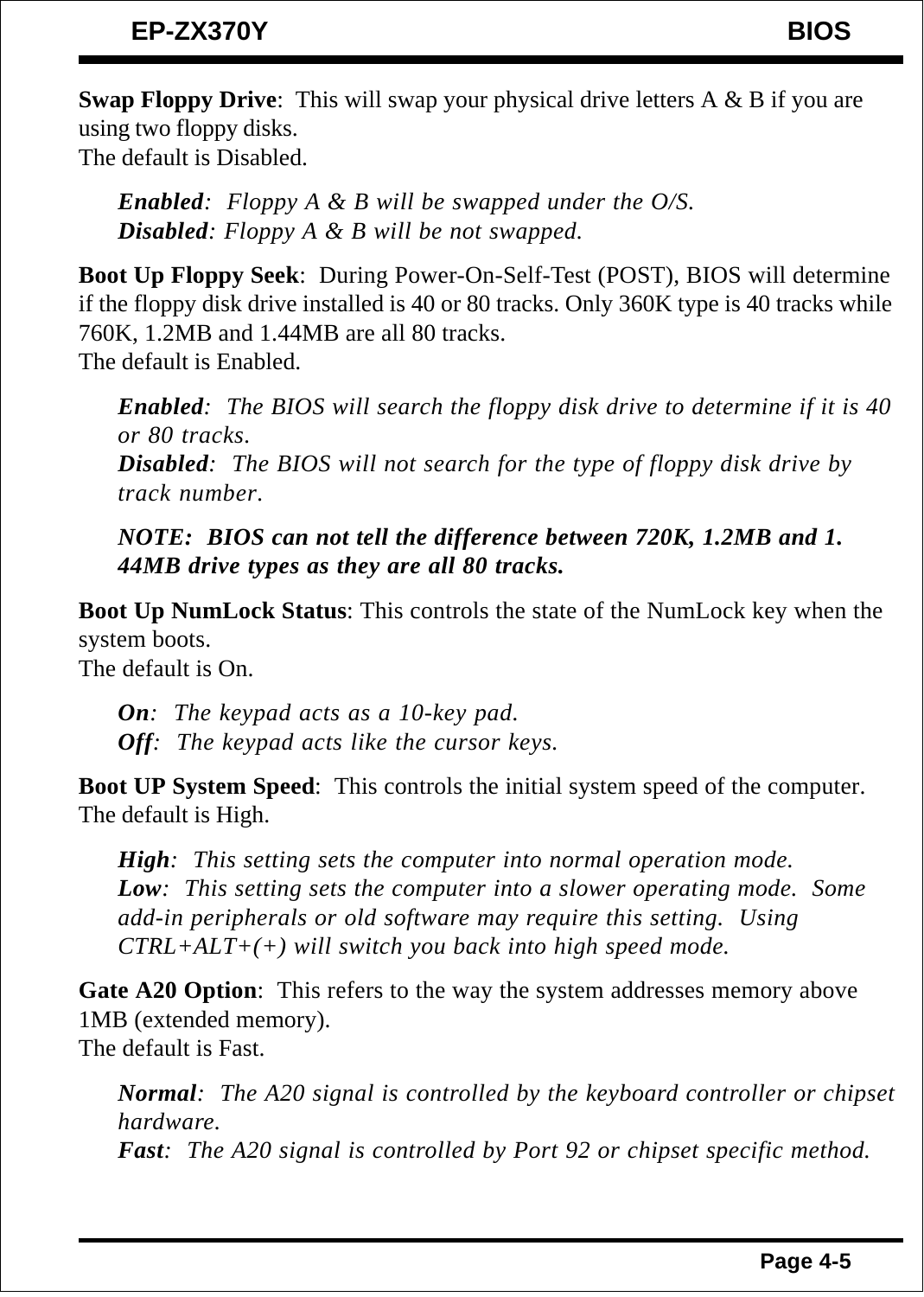**Typematic Rate Setting**: This determines the keystrokes repeat rate. The default is Disabled.

*Enabled: Allows typematic rate and typematic delay programming. Disabled: The typematic rate and typematic delay will be controlled by the keyboard controller in your system.*

**Typematic Rate (Chars/Sec)**: This is the number of characters that will be repeated by a keyboard press. The default is 6.

*: 6 characters per second. 8: 8 characters per second. : 10 characters per second. 12: 12 characters per second. : 15 characters per second. 20: 20 characters per second. : 24 characters per second. 30: 30 characters per second.*

**Typematic Delay (msec)**: This setting controls the time between the first and the second character displayed by typematic auto-repeat. The default is 250.

*: 250 msec. : 500 msec. : 750 msec. : 1000 msec.*

**Security Option**: This category allows you to limit access to the System and Setup, or just to Setup.

The default is Setup.

*System: The system will not boot and the access to Setup will be denied if the correct password is not entered at the prompt. Setup: The system will boot; but the access to Setup will be denied if the incorrect password is not entered at the prompt.*

**PCI/VGA Palette Snoop**: This field controls the ability of a primary PCI VGA controller to share a common palette (When a snoop write cycles) with an ISA video card.

The default is Disabled.

*Enabled: If an ISA card is connected to a PCI VGA card via the VESA connector, and that ISA card connects to a VGA monitor, then that ISA card uses the RAMDAC of the PCI card.*

*Disabled: Disables the VGA card Palette Snoop function.*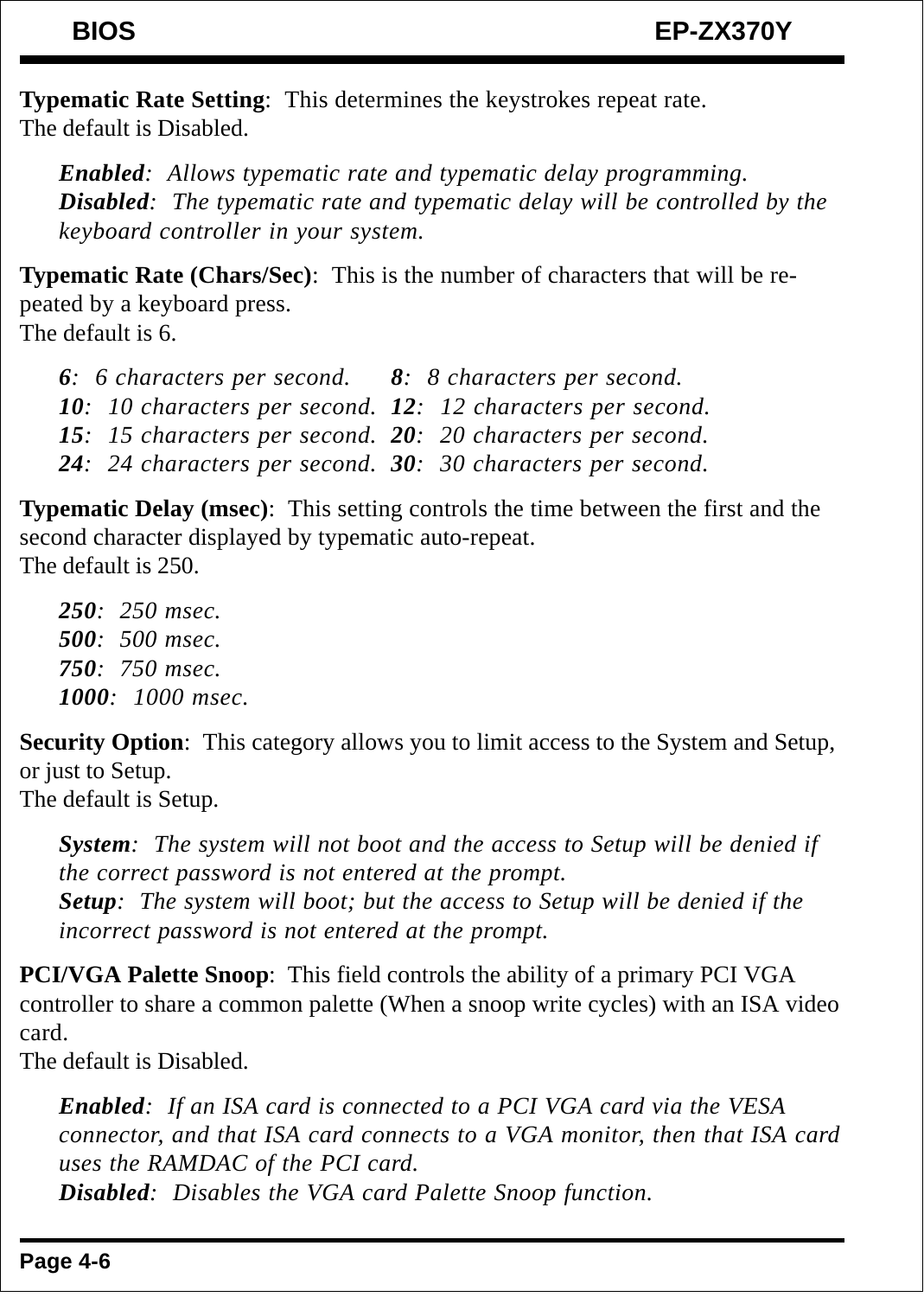**Assign IRQ For VGA:** This option allows BIOS to assign IRQ for VGA device

*Enabled: The system was assigned IRQ for VGA Card. Disabled: The system was not assigned IRQ for VGA Card.*

**OS Select For DRAM > 64MB**: Some operating systems require special handling. Use this option only if your system has greater than 64MB of memory. The default is Non-OS2.

*OS2: Select this if you are running the OS/2 operating system with greater than 64MB of RAM. Non-OS2: Select this for all other operating systems and configurations.*

**Report No FDD For WIN95:** This option allows BIOS to indicate whether WIN95 is with FDD or not. The Default value is NO.

*NO: Report No FDD for WIN95. YES: Report FDD for WIN95*

**Video BIOS Shadow**: This option allows video BIOS to be copied into RAM. Video Shadowing will increase the video performance of your system. The default is Enabled.

*Enabled: Video shadow is enabled. Disabled: Video shadow is disabled.*

**C8000 - CBFFF Shadow**: **CC000 - CFFFF Shadow**: **D0000 - D3FFF Shadow**: **D4000 - D7FFF Shadow**: **D8000 - DBFFF Shadow**: **DC000 - DFFFF Shadow**:

These categories determine whether ROMs from option cards will be copied into RAM. This will be in 16K byte or 32K byte units, and the size will depend on chipset of the option card.

*Enabled: Optional shadow is enabled. Disabled: Optional shadow is disabled.*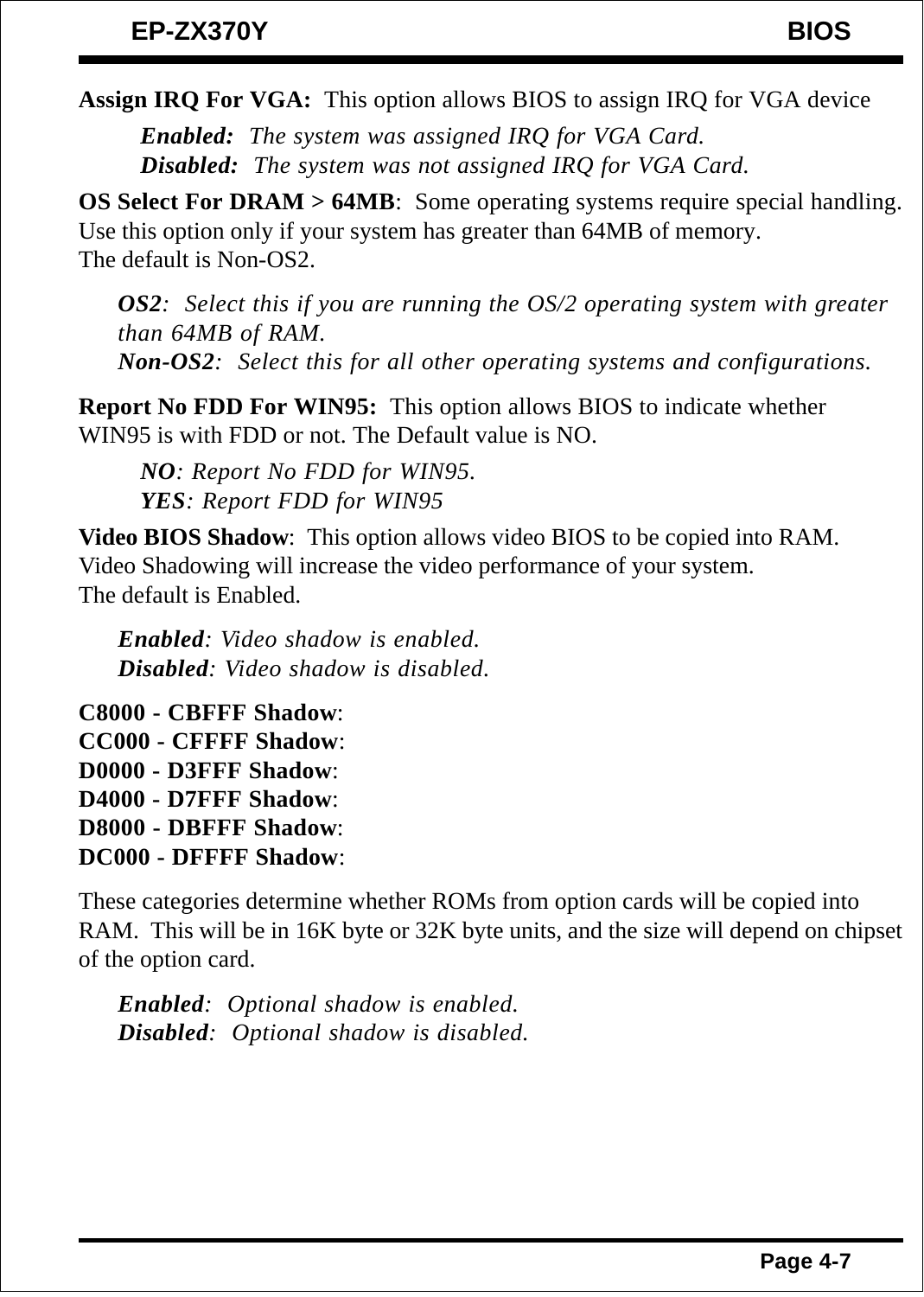### 4-3 Chipset Features Setup

Choose the "CHIPSET FEATURES SETUP" in the CMOS SETUP UTILITY menu to display following menu.

#### ROM PCI/ISA BIOS(2A59IPAB) CHIPSET FEATURES SETUP AWARD SOFTWARE, INC.

| Auto Configuration            | : Enabled   |                           | Auto Detect DIMM/PCI Clk          |            | : Enabled                 |
|-------------------------------|-------------|---------------------------|-----------------------------------|------------|---------------------------|
| <b>EDO DRAM Timing</b>        | : 60ns      | Spread Spectrum Modulated |                                   |            | : Enabled                 |
|                               |             |                           | <b>CPU Warning Temperature</b>    |            | :60C/140F                 |
| EDO CASx# MA wait state       | $\cdot$ 2   |                           | Current cpu Temperature           |            | :31C/87F                  |
| <b>EDO RAS Wait State</b>     | $\cdot$ 2   | Current System Temp       |                                   |            | : $31C/87F$               |
| <b>SDRAM CAS LATENCY Time</b> | :3          |                           | Current PWR SUP FAN Speed         |            | $: 0$ RPM                 |
| DRAM Data Integrity Mode      | : $Non-ECC$ |                           | <b>Current CPU FAN Speed</b>      |            | : 5578 RPM                |
| <b>System BIOS Cacheable</b>  | : Enabled   |                           | <b>Current Chiassis FAN Speed</b> |            | $: 0$ RPM                 |
| Video BIOS Cacheable          | : Enabled   | Vcore                     | : 2.08 V                          | Vtt        | : 1.55 V                  |
| Video RAM Cacheable           | : Enabled   | Vio                       | : 3.36 V                          | $+5V$      | : 5.16 V                  |
| 8 Bit I/O Recovery Time       | $\pm 1$     | $+12V$                    | $: 12.28 \text{ V}$               | $-12V$     | : 11.90 V                 |
| 16 Bit I/O Recovery Time      | :1          | $-5V$                     | : 5.20 V                          |            |                           |
| Memory Hole At 15M-16M        | : Disabled  |                           |                                   |            |                           |
| Passive Release               | : Enabled   |                           |                                   |            |                           |
| <b>Delayed Transaction</b>    | : Disabled  |                           |                                   |            |                           |
| AGP Aperture Size (MB)        | :64         |                           |                                   |            |                           |
|                               |             | Esc: Ouit                 |                                   |            | $\triangle$ : Select Item |
|                               |             | F1<br>: Help              |                                   |            | $PU/PD/+/ -$ : Modify     |
|                               |             | F <sub>5</sub>            | Old Values                        | (Shift) F2 | : Color                   |
|                               |             | F7                        | : Load Setup Defaults             |            |                           |

*Figure 4: Chipset Features Setup*

**Auto Configuration**: This selects predetermined optimal values of the chipset parameters.

The default is Enabled.

*Enabled: This enables auto-configuration and provides the option to select predefined timing modes.*

*Disabled: This allows the user to specify DRAM timing parameters.*

*Note: If you exceed the performance characteristics of memory in your system it will result in lockups, crashes and other problematic system operations.*

**EDO DRAM Speed Selection**: This value must correspond to the speed of the DRAM installed in your system.

The default is 60ns. This item is for EDO DIMM in Pentium® II processor at 66MHz only.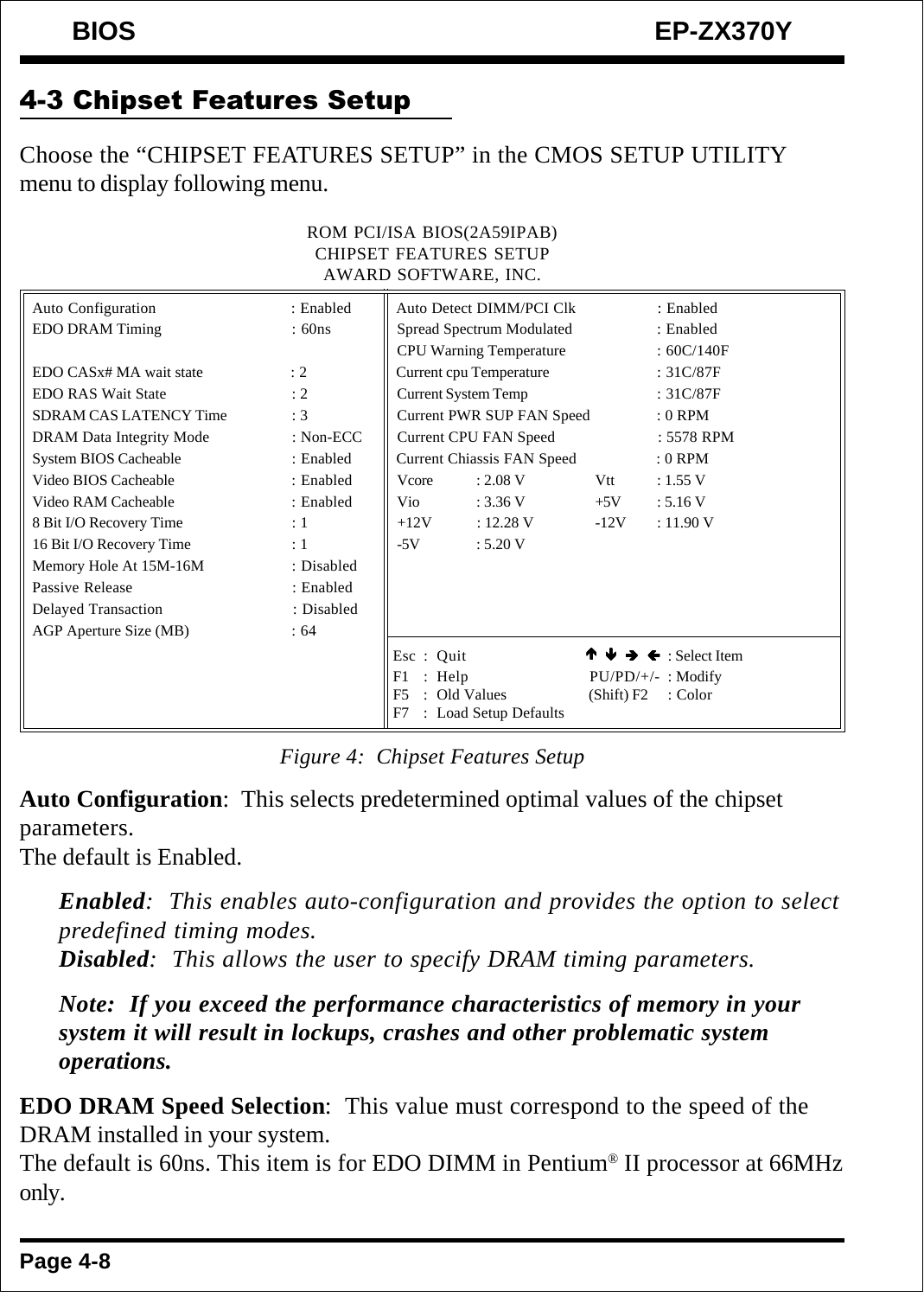**EDO CASx# MA Wait State**: This allows the option to insert an additional wait state before the assertion of the first CASx# for page hit cycle. The default is 2.

*1: Inserts one wait state.*

*2: Inserts two wait states.*

**EDO RASx# Wait State**: This allows the option to insert an additional wait state before RAS# is asserted for row misses.

- *1: Inserts one wait state.*
- *2: Inserts two wait states.*

**SDRAM CAS Latency Time**: This setting defines the CAS timing parameter of the SDRAM in terms of clocks.

The default is 3.

- *2: Provides faster memory performance.*
- *3: Provides better memory compatibility.*

**System BIOS Cacheable**: This allows you to copy your BIOS code from slow ROM to fast RAM.

The default is Enabled.

*Enabled: The option will improve system performance. However, if any program writes to this memory area, a system error may result. Disabled: System BIOS non-cacheable.*

**Video BIOS Cacheable**: This option copies the video ROM BIOS to fast RAM (C0000h to C7FFFh). The default is Enabled.

*Enabled: Enables the Video BIOS Cacheable to speed up the VGA Performance. Disabled: Will not use the Video BIOS Cacheable function.*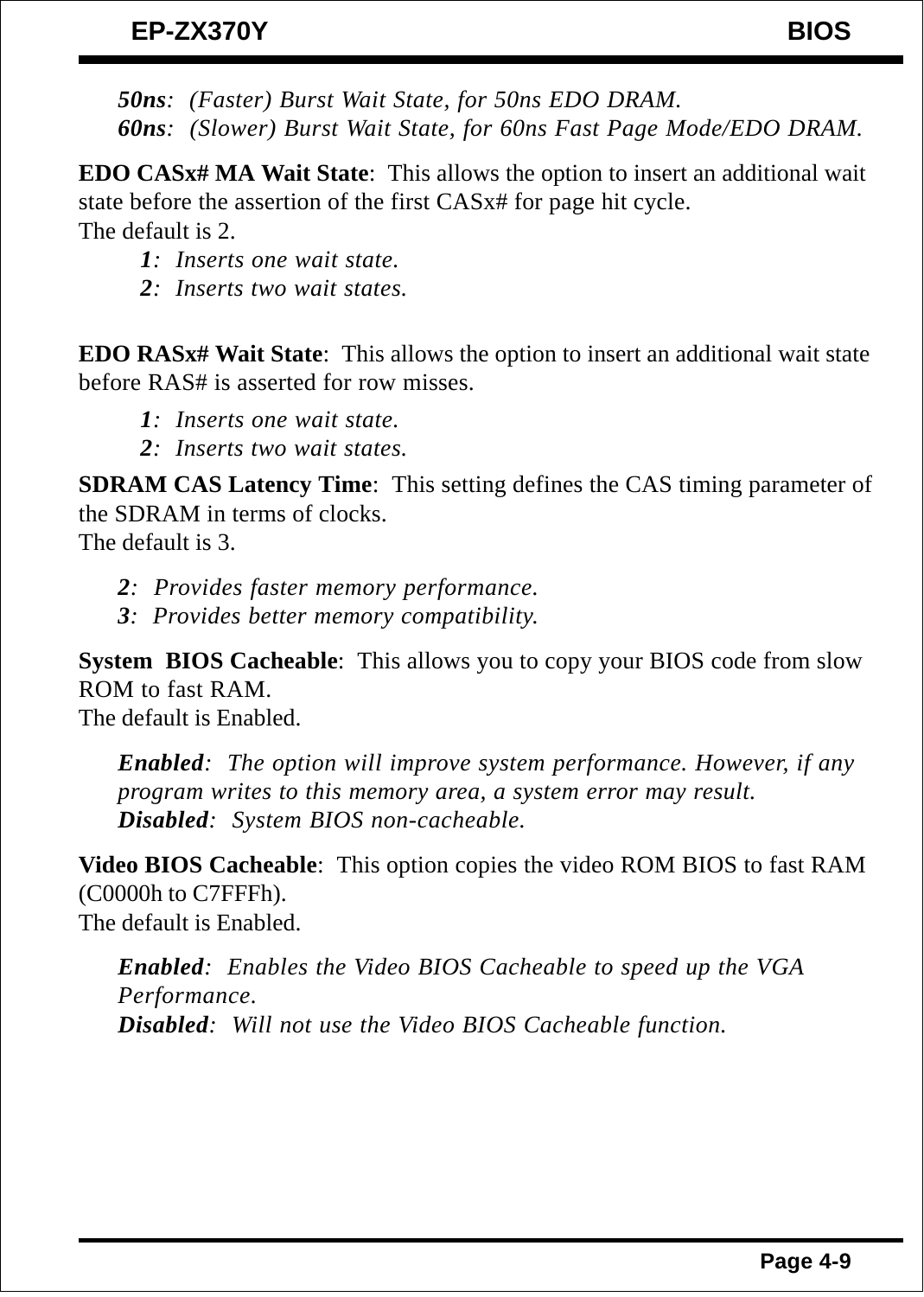**Video RAM Cacheable**: This option allows the CPU to cache read/writes of the video RAM.

The default is Enabled.

*Enabled: This option allows for faster video access. Disabled: Reduced video performance.*

**8 Bit I/O Recovery Time**: This function allows you to set the wait state that is added to an 8 bit ISA instruction originated by the PCI bus. The default is 3.

| NA: No wait state | 8: 8 wait states |
|-------------------|------------------|
| 1: I wait states  | 2: 2 wait states |
| 3: 3 wait states  | 4: 4 wait states |
| 5: 5 wait states  | 6: 6 wait states |
| 7: 7 wait states  |                  |

**16 Bit I/O Recovery Time**: This function allows you to set the wait state that is added to an 16 bit ISA instruction originated by the PCI bus. The default is 2.

| NA: No wait state |  | 4: 4 wait states |  |
|-------------------|--|------------------|--|
| 3: 3 wait states  |  | 2: 2 wait states |  |
| 1: I wait states  |  |                  |  |

**Memory Hole at 15M-16M**: You can reserve this memory area for the use of ISA adaptor ROMs.

The default is Disabled.

*Enabled: This field enables the main memory (15~16MB) to remap to ISA BUS. Disabled: Normal Setting.*

*NOTE: If this feature is enabled you will not be able to cache this memory segment.*

**Passive Release**: This option allows access from the CPU to PCI bus to be active during passive release. Otherwise, the arbiter only accepts another PCI master access to local DRAM. The default is Enabled.

*Enabled: Enabled Disabled: Disabled*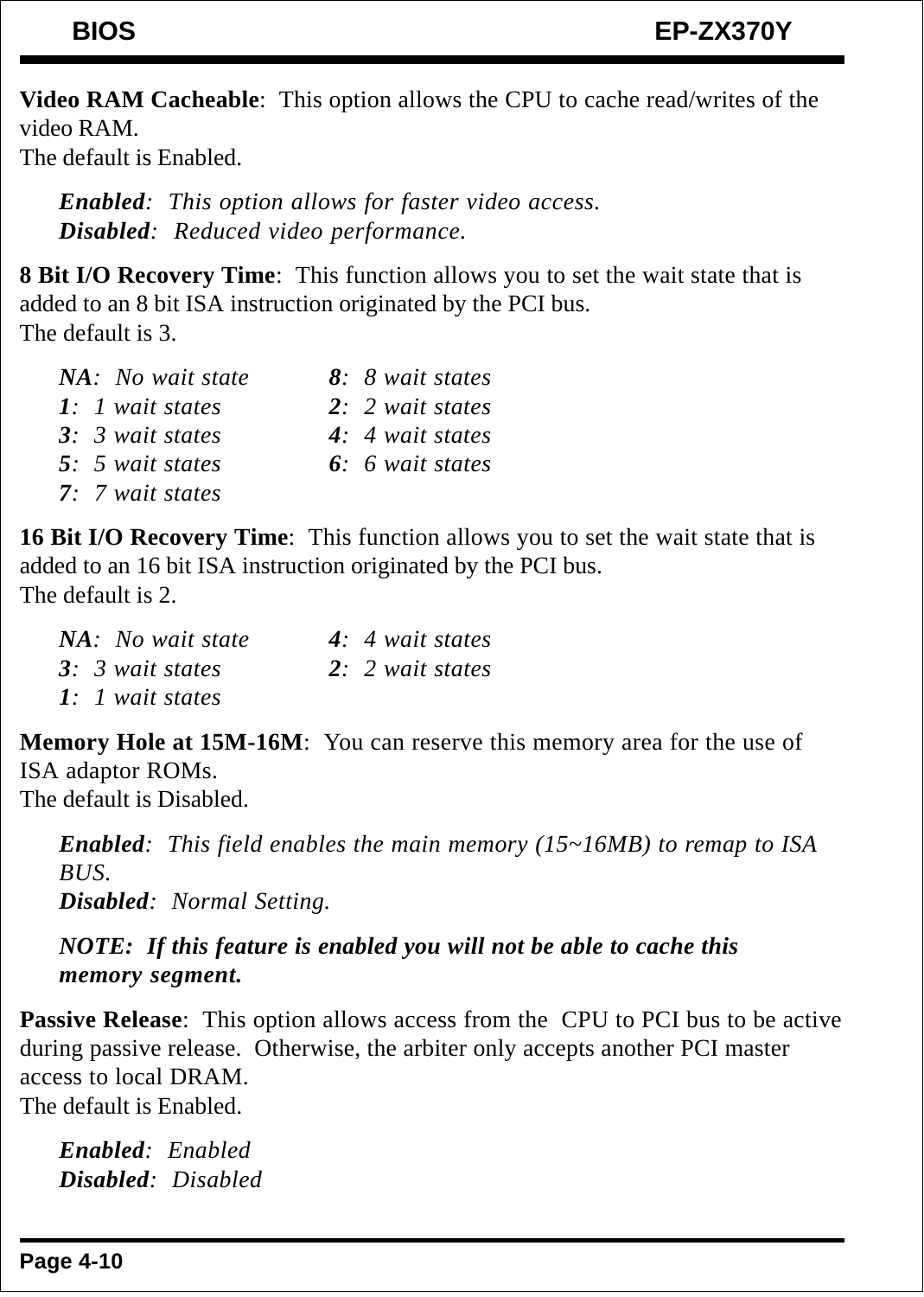**Delayed Transaction:** This option allows the chipset to use its embedded 32-bit posted write buffer to support delay transactions cycles. The default is Disabled.

*Enabled: Select enabled to support PCI 2.1 specification. Disabled: Disabled.*

**AGP Aperture Size**: The amount of system memory that the AGP card is allowed to share.

The default is 64.

*: 4MB of systems memory accessable by the AGP card. : 8MB of systems memory accessable by the AGP card. : 16MB of systems memory accessable by the AGP card. : 32MB of systems memory accessable by the AGP card. : 64MB of systems memory accessable by the AGP card. : 128MB of systems memory accessable by the AGP card. : 256MB of systems memory accessable by the AGP card.*

**Auto Detect DIMM/PCI Clk**: Allows you to stop DIMM/PCI Clock drive when the DIMM site or PCI Slot are not plug. This item may help reduce EMI. The default is Enabled.

*Enabled: Provides unused DIMM/PCI to stop. Disabled: Provides the clock generator always driving.*

**Spread Spectrum Modulated**: Allows you to active the Spread Spectrum Modulation function for reduce EMI. (Note: When Enabled the item that performance will be impacted).

The default is Enabled.

*Enabled: Provides the Spread Spectrum function from clock generator. Disabled: NO Spread Spectrum function.*

**CPU Warning Temperature**: This is the temperature that the computer will respond to an overheating CPU. The default is Disabled.

*Enabled: Temperature is monitored on the CPU Disabled: This feature is turned off.*

**Current CPU Temperature**: This is the current temperature of the CPU.

**Current Power FAN Speed**: The current power fan speed in RPMs.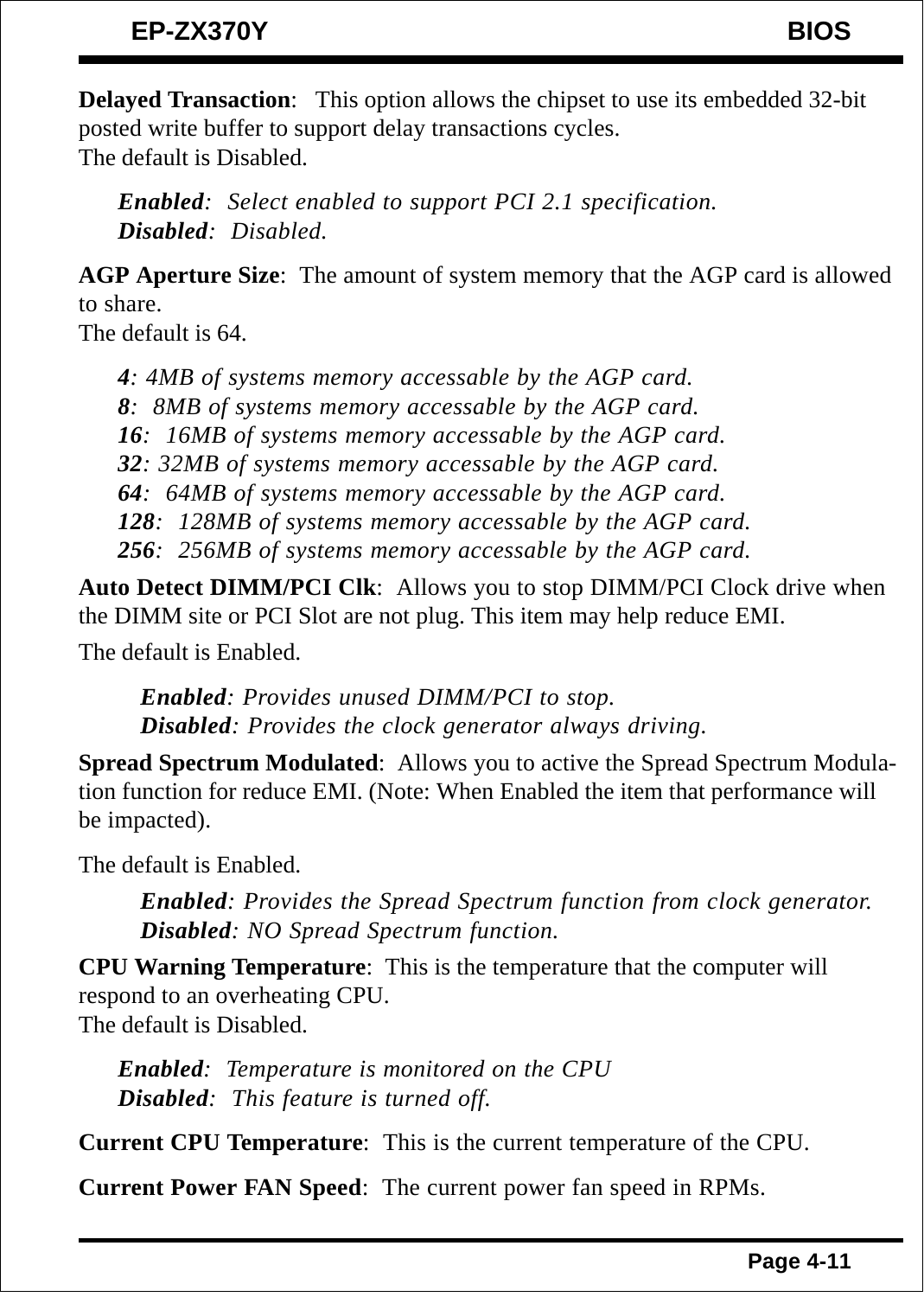**Current CPU FAN Speed**: The current CPU fan speed in RPMs.

**Current Chassis FAN Speed**: The current chassis fan speed in RPMs.

**Vcore**: The voltage level of the CPU.

**Vtt**: The voltage level of the CPU's GTL+ Bus.

**Vio**,  $\pm$ **5V,**  $\pm$ **12V**: The voltage level of the switch power supply.

### 4-4 Power Management Setup

Choose the "POWER MANAGEMENT SETUP" in the CMOS SETUP UTILITY to display the following screen. This menu allows the user to modify the power management parameters and IRQ signals. In general, these parameters should not be changed unless it's absolutely necessary.

#### ROM PCI/ISA BIOS (2A59IPAB) POWER MANAGEMENT SETUP AWARD SOFTWARE, INC.

| <b>ACPI Function</b><br>Power Management<br>PM Control by APM<br>Video off Method<br>Video off After<br>Modem Use IRO<br>Doze Mode<br>Standby Mode<br>Suspend Mode<br><b>HDD Power Down</b> | : Enabled<br>: User Define<br>: Yes<br>: $V/H$ SYNC+Blank<br>: Standby<br>: 3<br>: Disabled<br>: Disabled<br>: Disabled<br>: Disabled | ** Reload Global Timer Events **<br>IRO [3-7, 9-15], NMI<br>Primary IDE 0<br>Primary IDE 1<br>Secondary IDE 0<br>Secondary IDE 1<br>Floppy Disk<br>Serial Port<br>Parallel Port | : Enabled<br>: Disabled<br>: Disabled<br>: Disabled<br>: Disabled<br>: Disabled<br>: Disabled<br>: Disabled |
|---------------------------------------------------------------------------------------------------------------------------------------------------------------------------------------------|---------------------------------------------------------------------------------------------------------------------------------------|---------------------------------------------------------------------------------------------------------------------------------------------------------------------------------|-------------------------------------------------------------------------------------------------------------|
| Throttle Duty Cycle<br>VGA Active Monitor<br>Soft-off by PWB-BTTN<br>Resume by Alarm                                                                                                        | $:62.5\%$<br>: Enabled<br>: Delay 4 Sec.<br>: Enabled                                                                                 |                                                                                                                                                                                 |                                                                                                             |
| Power Loss Recovery<br>Resume By Alarm<br>Date (of Month) Alarm<br>Time (hh:mm:ss) Alarm<br><b>IRO 8 Clock Event</b>                                                                        | : Enabled<br>: Enabled<br>:0<br>: 8:0:0<br>: Disabled                                                                                 | Esc: Ouit<br>F1<br>: Help<br>F <sub>5</sub><br>: Old Values<br>F7<br>: Load Setup Defaults                                                                                      | $\uparrow \uparrow \rightarrow \leftarrow$ : Select Item<br>$PU/PD/+/-$ : Modify<br>(Shift) F2<br>: Color   |

#### *Figure 5: Power Management Setup*

You can only change the content of Doze Mode, Standby Mode, and Suspend Mode when the Power Management is set to 'User Define'.

**ACPI Function**: This option allows you to select ACPI Function.

The default is Enabled.

*Enabled: Support ACPI function for new O.S Disabled: No Support ACPI function.*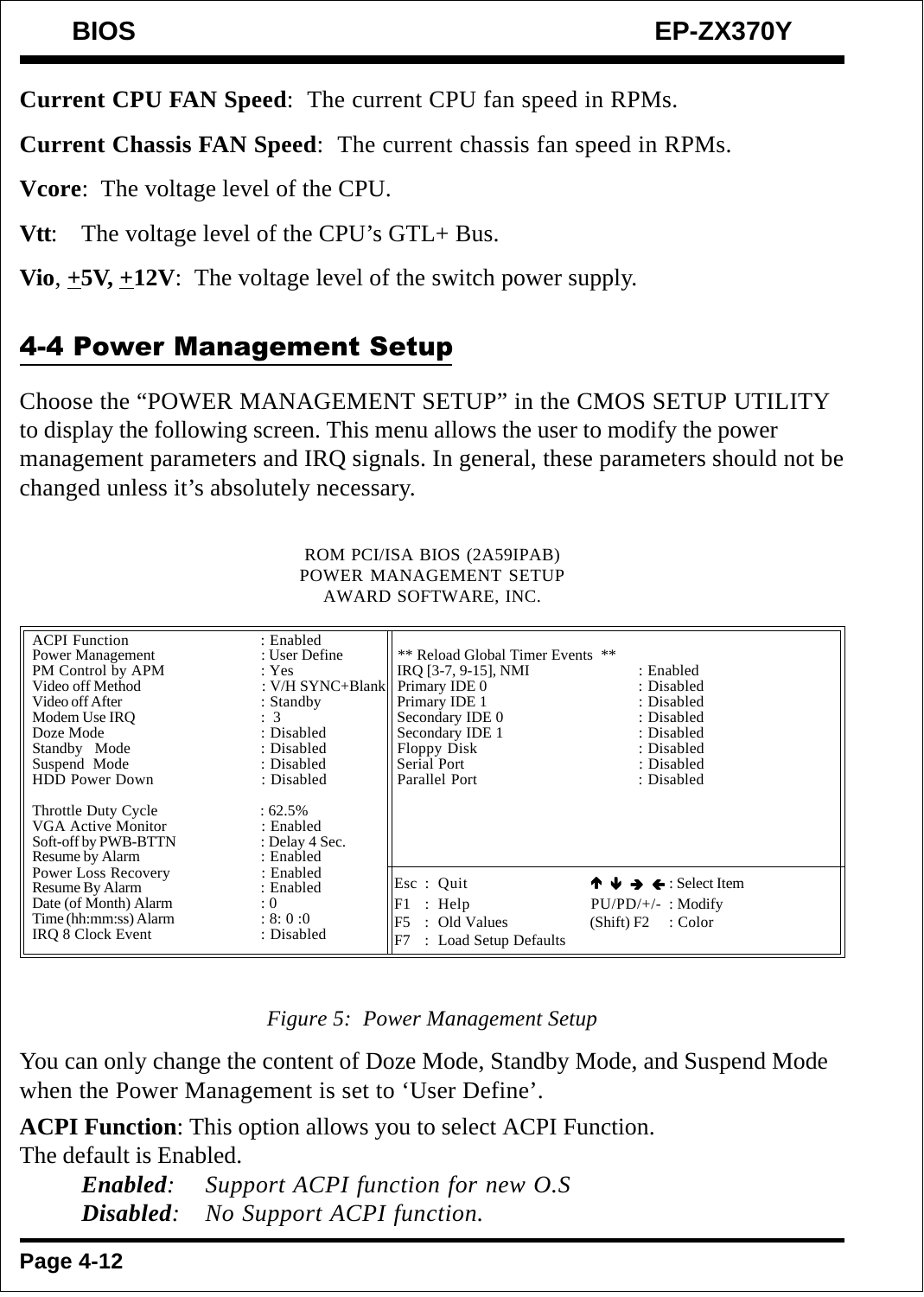**Power Management**: Use this to select your Power Management selection. The default is User define.

*Disabled: The system operates in NORMAL conditions (Non-GREEN), and the Power Management function is disabled. Max. saving: Maximum power savings. Inactivity period is 1 minute in each mode. Min. saving: Minimum power savings. Inactivity period is 1 hour in each mode. User define: Allows user to define PM Timers parameters to control power*

*saving mode.*

**PM controlled APM**: This option shows weather or not you want the Power Management to be controlled the Advanced Power Management (APM). The default is Yes.

*Yes: APM controls your PM No: APM does not control your PM*

**Video Off Method**: This option allows you to select how the video will be disabled by the power management. The default is  $V/H$  Sync + Blank

*V/H Sync + Blank: System turns off vertical and horizontal synchronization ports and writes blanks to the video buffer. DPMS: Select this option if your monitor supports the Display Power Management Signaling (DPMS) standard of the Video Electronics Standards Association (VESA). Use the software supplied for your video subsystem to select video power management values. Blank Screen: System only writes blanks to the video buffer.*

**Video Off After**: Tells you what time frame that the video will be disabled under current power management settings.

The default is Standby.

*Standby: Video powers off after time shown in standby mode setting. Doze: Video powers off after time shown in doze mode setting. Suspend: Video powers off after time shown in suspend mode setting. N/A: Video power off not controlled by power management.*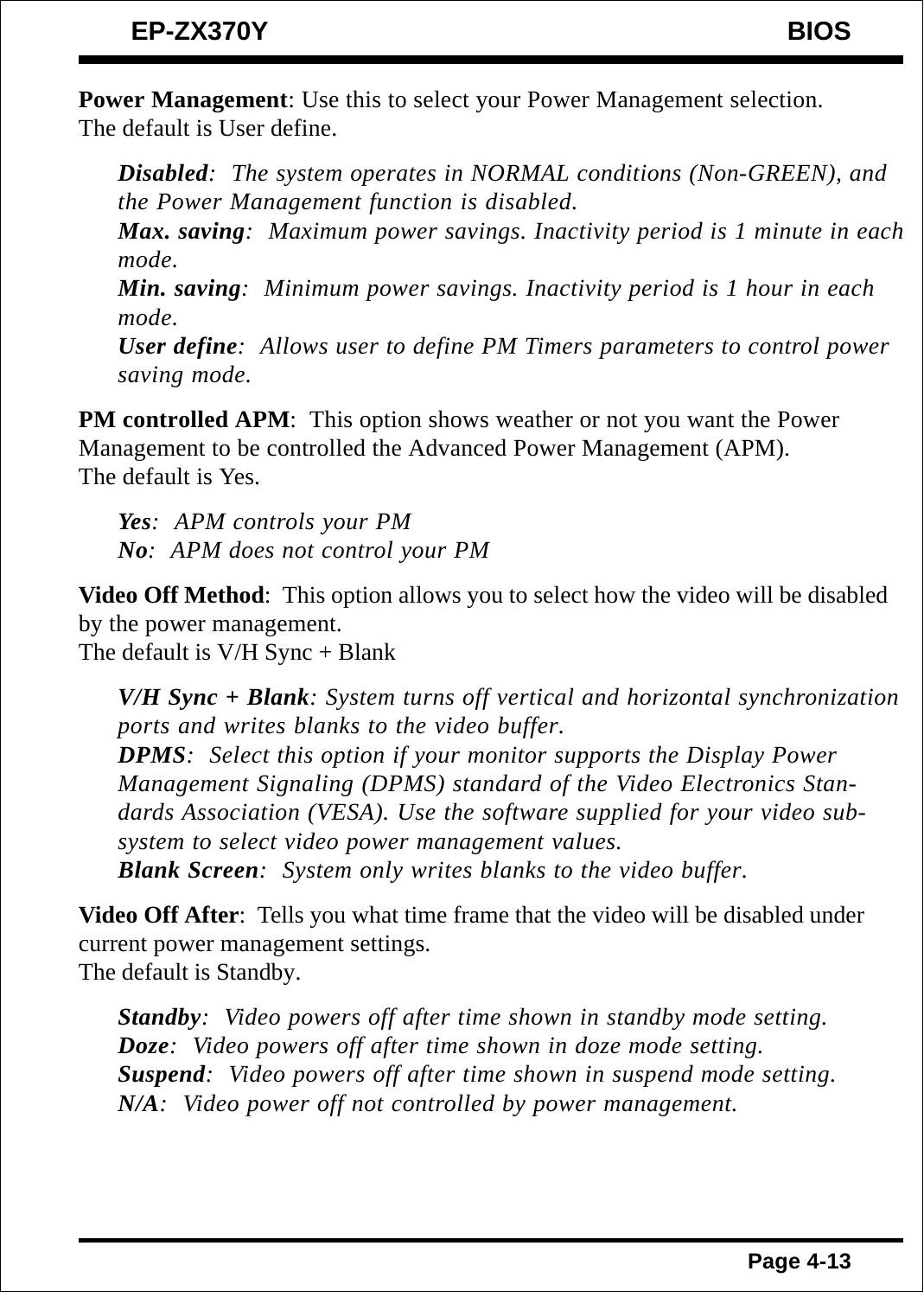**MODEM Use IRQ**: Name the interrupt request (IRQ) line assigned to the modem (if any) on your system. Activity of the selected IRQ always awakens the system. Default is IRQ 3.

| $N/A$ : No IRQ is used. | 3: IRO.3   |
|-------------------------|------------|
| 4: IRQ 4                | 5: $IRO$ 5 |
| 7: $IRO$ 7              | 9: IRO.9   |
| 10: $IRQ$ 10            | 11: IRQ11  |

The EP-ZX370Y supports HDD Power Down, Doze and Standby power saving functions when using the Intel Pentium II Processor. The default is Disabled

**Doze Mode:** The "Doze" mode timer starts to count when no "PM events" have occurred.

**Standby Mode**: When the standby mode timer times-out, it will enter the standby mode and retain CPU at a slow working speed. The screen will be blanked out.

**Suspend Mode**: This function works only when the Pentium II Processor is installed. The timer starts to count when "System Standby" mode timer is timed out and no "PM Events" are occurring. Valid range is from 1 minute up to 1 hour.

**HDD Power Down**: HDD Standby timer can be set from 1 to 15 minute(s).

**VGA Active Monitor:** Use this option if your monitor has advanced power saving features.

The default is Enabled

*Enabled: Your monitor's power features will be included in power management. Disabled: Your monitor's power features will not be included in power management.*

**Soft-Off by PWR-BTTN**: Use this to select your soft-off function. The default is Delay 4 sec.

*Instant Off: Turns off the system instantly. Delay 4 Second : Turns off the system after a 4 second delay. If momentary press of button, the system will go into Suspend Mode. Press the power botton again to take system out of Suspend Mode.*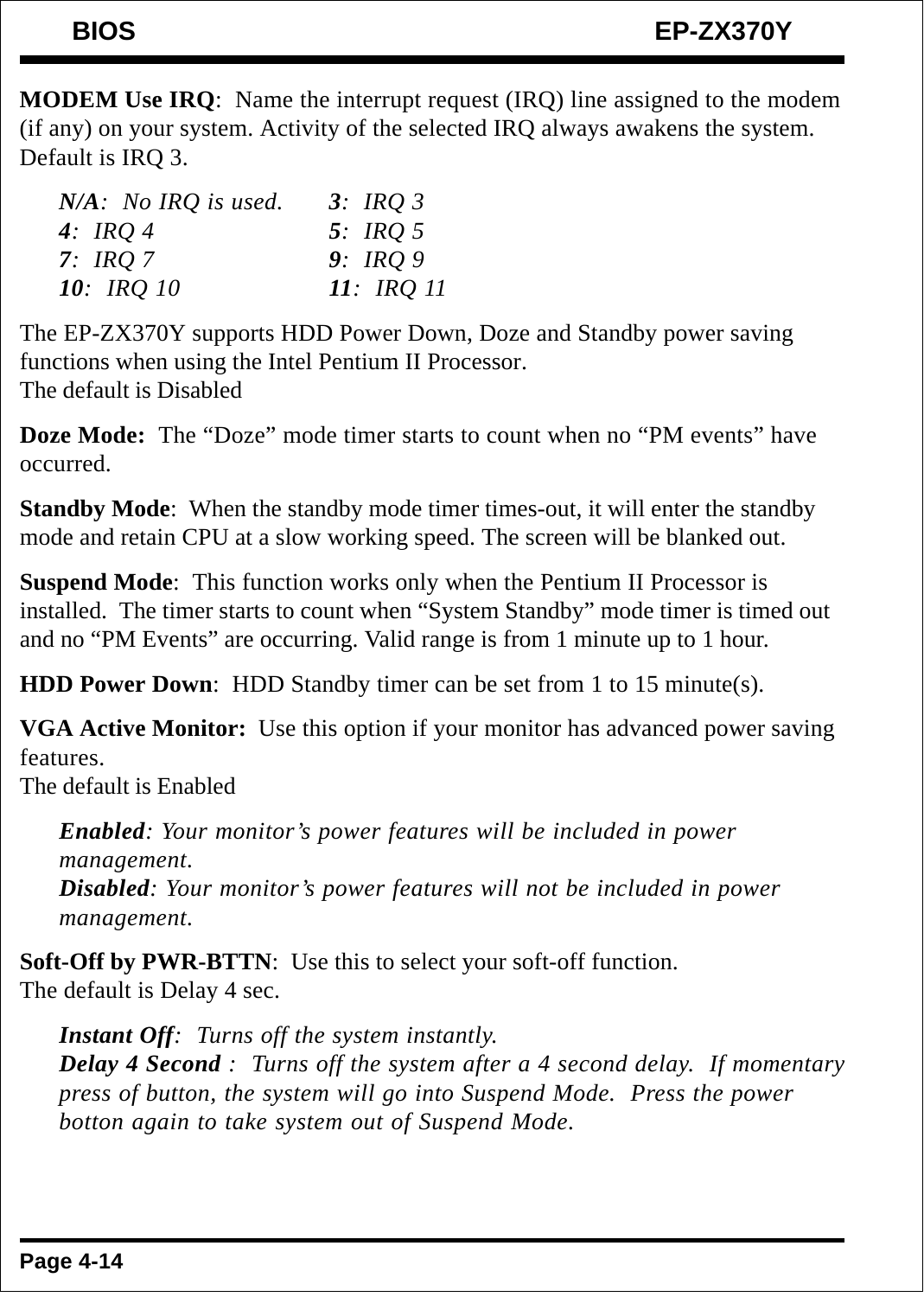**Resume by Ring:** This option is used to set the remote ring in feature. This option is only available when Power Loss Recovery is Enabled. The default is Enabled.

*Enabled: The system can use remote ring-in to wake the system up. Disabled: The system cannot use remote ring in to wake the system up.*

**Power Loss Recovery:** If the power to the system is cut off, the system will turn itself back on with no user intervention.

The default is Disabled.

*Enabled: The system will power back on after a power interuption. Disabled: The system will stay off after a power interuption.*

**Resume by Alarm:** This option allows you to have the system turn on at a preset time each day or on a certain day. This option is only available when Power Loss Recovery is Enabled.

The default is Enabled.

*Enabled: The system will turn on at the preset time. Disabled: The system can not have this function.*

**Date (of month) Alarm:** This is how you set the date that the system will turn on. The default is 0.

*0: Setting this to 0 will turn the system on everyday at the preset time. 1-31: Represents the day of the month that you need the system to turn on.*

**Time (hh:mm:ss) Alarm:** This sets the time that you need the system to turn on. The deault is 08:00:00.

#### **\*\*Reload Global Timer Events \*\***

These options allow the user to reset the global power features timer if any of the enabled events occur.

**IRQ [3-7, 9-15], NMI**: The default is Enable. **Primary IDE 0:** The default is Disable. **Primary IDE 1**: The default is Disable. **Secondary IDE 0**: The default is Disable. **Secondary IDE 1**: The default is Disable. **Floppy Disk**: The default is Disable. **Serial Port**: The default is Enable. **Parallel Port**: The default is Disable.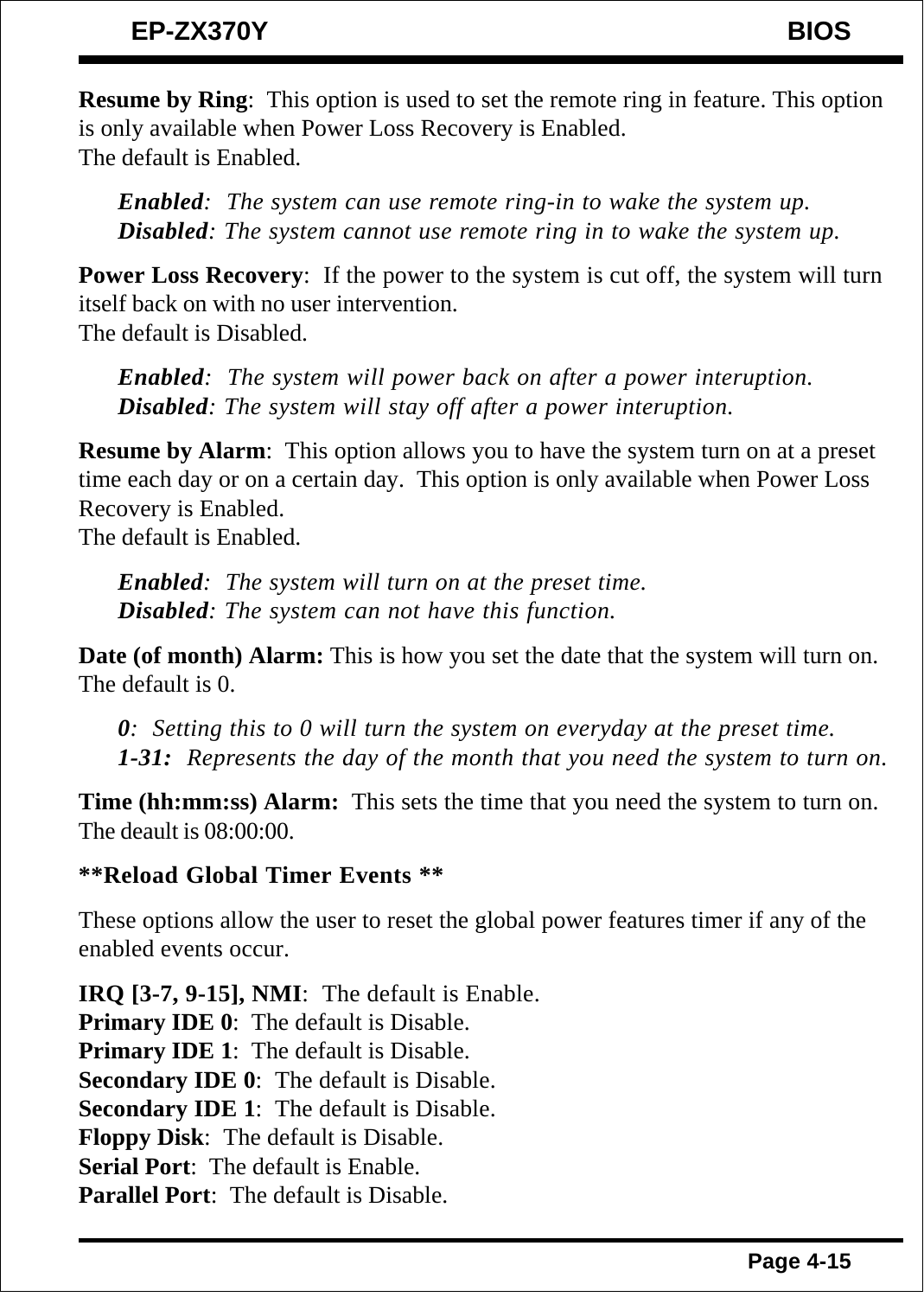### 4-5 PNP/PCI Configuration

The PNP/PCI configuration program is for the user to modify the PCI/ISA IRQ signals when various PCI/ISA cards are inserted in the PCI or ISA slots.

*WARNING: Conflicting IRQ's may cause the system to not find certain devices.* ROM PCI/ISA BIOS(2A69KPA9)

| PNP/PCI CONFIGURATION                                                                                |                                                                                                                                     |                                                                                                                                                       |                                                                                |                                                                                                             |
|------------------------------------------------------------------------------------------------------|-------------------------------------------------------------------------------------------------------------------------------------|-------------------------------------------------------------------------------------------------------------------------------------------------------|--------------------------------------------------------------------------------|-------------------------------------------------------------------------------------------------------------|
| AWARD SOFTWARE, INC.                                                                                 |                                                                                                                                     |                                                                                                                                                       |                                                                                |                                                                                                             |
| <b>PNP OS Installed</b>                                                                              | Resources Controlled By<br><b>Reset Configuration Data</b>                                                                          | :NO<br>: Manual<br>: Disabled                                                                                                                         | PCI IDE IRO Map To<br>Primary IDE INT#<br>Secondary IDE INT#                   | : PCI-AUTO<br>: A<br>: B                                                                                    |
| $IRQ-3$<br>$IRQ-4$                                                                                   | assigned to<br>assigned to                                                                                                          | : Legacy ISA<br>: Legacy ISA                                                                                                                          | Used MEM base addr                                                             | : N/A                                                                                                       |
| $IRQ-5$<br>$IRO-7$<br>$IRQ-9$<br>$IRQ-10$<br>$IRO-11$<br>$IRQ-12$<br>$IRQ-14$<br>$IRQ-15$<br>$DMA-0$ | assigned to<br>assigned to<br>assigned to<br>assigned to<br>assigned to<br>assigned to<br>assigned to<br>assigned to<br>assigned to | : PCI/ISA PnP<br>: PCI/ISA PnP<br>: PCI/ISA PnP<br>: PCI/ISA PnP<br>: PCI/ISA PnP<br>: PCI/ISA PnP<br>: PCI/ISA PnP<br>: PCI/ISA PnP<br>: PCI/ISA PnP | Assign IRO For USB                                                             | : Enabled                                                                                                   |
| $DMA-1$<br>$DMA-3$<br>$DMA-5$<br>$DMA-6$<br>$DMA-7$                                                  | assigned to<br>assigned to<br>assigned to<br>assigned to<br>assigned to                                                             | : PCI/ISA PnP<br>: $PCI/ISA$ $PnP$<br>: PCI/ISA PnP<br>: PCI/ISA PnP<br>: PCI/ISA PnP                                                                 | Esc: Ouit<br>: Help<br>F1<br>: Old Values<br>F5<br>F7<br>: Load Setup Defaults | $\uparrow \downarrow \rightarrow \leftarrow$ : Select Item<br>$PU/PD/+/-$ : Modify<br>(Shift) F2<br>: Color |

*Figure 6: PCI Configuration Setup*

**PNP OS Installed**: Do you have a PNP OS installed on your system. The default is No.

*Yes: Select if you are using a PNP OS*

*No: Select if your OS does not support PNP.*

**Resources Controlled By**: Who controlled the system PNP/PCI resources. The default is Manual.

*Manual: PNP Card's resources will be controlled manually. You can set which IRQ-X and DMA-X are assigned to PCI/ISA PNP or Legacy ISA Cards.*

*Auto: If your ISA card and PCI card are all PNP cards, BIOS will assign the interrupt resource automatically.*

**Reset Configuration Data**: This setting allows you to clear ESCD data. The default is Disabled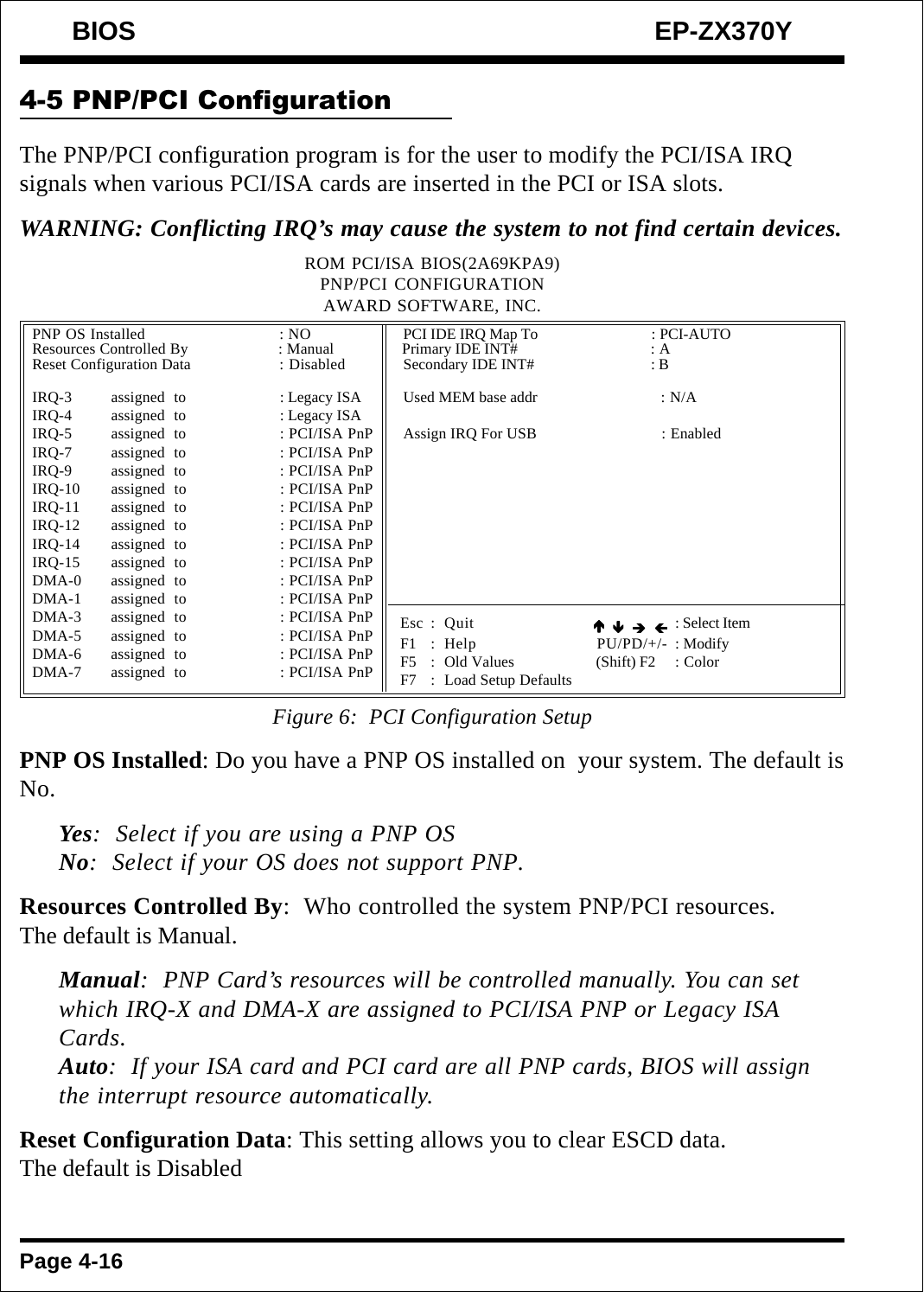*Disabled: Normal Setting.*

*Enabled: If you have plugged in some Legacy cards to the system and they were recorded into ESCD (Extended System Configuration Data), you can set this field to Enabled in order to clear ESCD.*

**PCI IDE IRQ Map To:** This item allows the user to configure the system for the type of IDE hard disk controller in use. By default, the BIOS assumes that the hard drive controller is an ISA device rather than a PCI controller. If you are using a PCI controller, then you will need to change this to specify which PCI slot has the controller and which PCI interrupt (A, B, C, or D) is associated with the connected IDE devices.

The default value is PCI-AUTO. This will allow the system to automatically configure the IDE devices.



**Figure 7: The Combination of PC I INT#lines**

**Used MEM base addr**: The Used MEM base addr (CB00, CC00, D000, D400, D800, DC00) and Used MEM Length (8K, 16K, 32K, 64K) are used to support some specific ISA Legacy cards with requested memory space below 1M address. Now with these two functions, users can define where the used memory address is located and its length of the legacy area that is used by the legacy device to avoid the memory space conflict. For example, if you select "D000" for Used MEM base addr" and "16K" for "Used MEM Length", that means the address region D000H-D3FFFH is occupied by ISA legacy cards, and thus BIOS will not assign this region for PnP/ISA and PCI cards. The default is N/A.

**Assign IRQ For USB**: This item allows BIOS to assign whether IRQ is with USB or not. If you have not connect the USB device. Can release the IRQ for other device.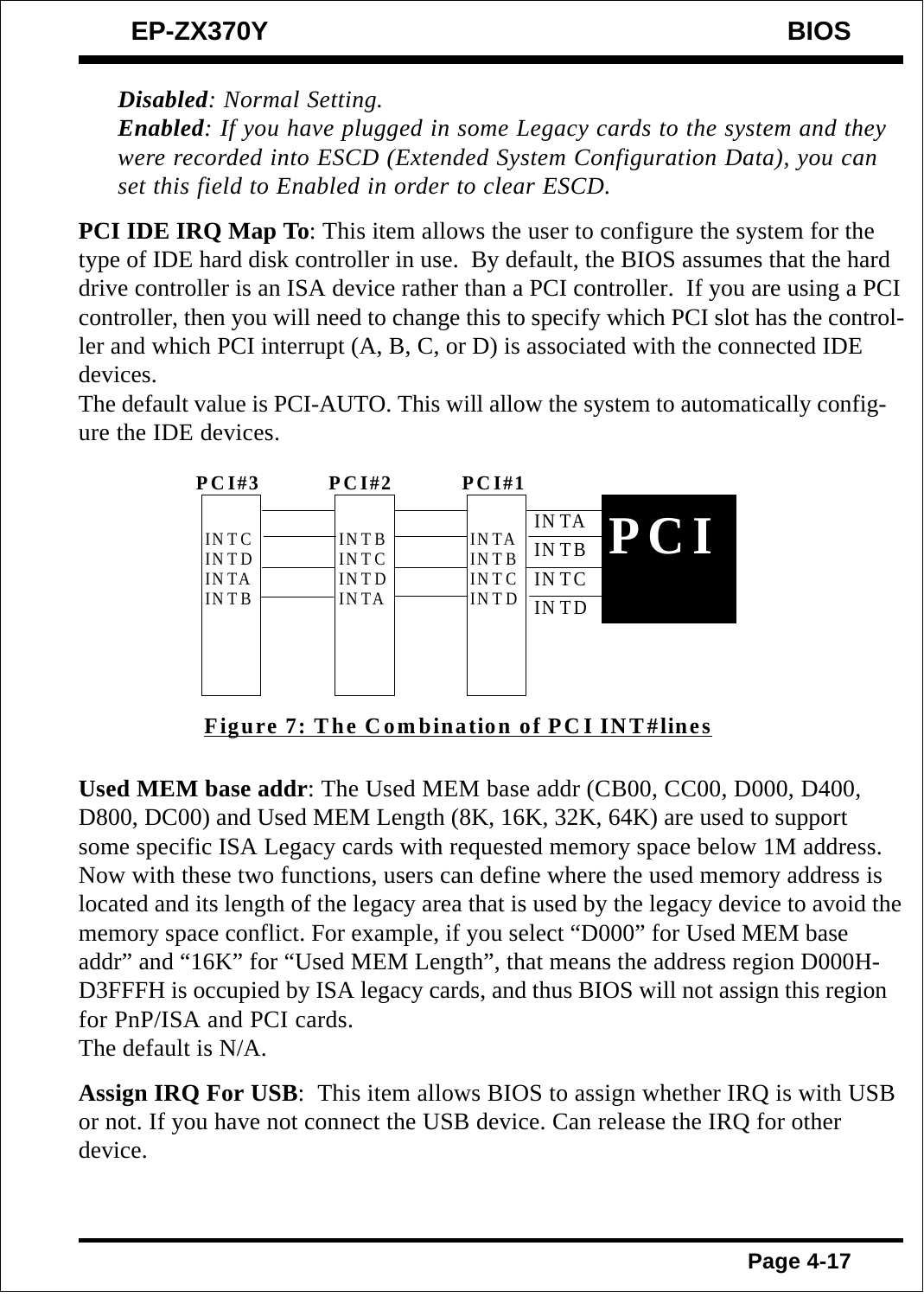The default is Enabled.

*Enalbed: Provides IRQ for USB device. Disabled: Release IRQ for other device.*

### 4-6 Load Setup Defaults

The "LOAD SETUP DEFAULTS" function loads the system default data directly from ROM and initializes the associated hardware properly. This function will be necessary only when the system CMOS data is corrupted.

### 4-7 Integrated Peripherals

| ROM PCI/ISA BIOS(2A69KPA9)<br><b>INTEGRATED PERIPHERALS</b><br>AWARD SOFTWARE, INC. |             |                              |                                                            |  |
|-------------------------------------------------------------------------------------|-------------|------------------------------|------------------------------------------------------------|--|
|                                                                                     |             |                              |                                                            |  |
| <b>IDE HDD Block Mode</b>                                                           | : Enabled   | <b>Onboard Serial Port 2</b> | : Auto                                                     |  |
| <b>IDE Primary Master PIO</b>                                                       | $:$ Auto    | <b>Onboard IR Controller</b> | : Disabled                                                 |  |
| <b>IDE Primary Slave PIO</b>                                                        | : Auto      | <b>Onboard Parallel Port</b> | : $378/IRO7$                                               |  |
| <b>IDE Secondary Master PIO</b>                                                     | : Auto      | <b>Onboard Parallel Mode</b> | ECP / EPP                                                  |  |
| <b>IDE Secondary Slave PIO</b>                                                      | $:$ Auto    | ECP Mode Ise DMA             | :3                                                         |  |
| <b>IDE Primary Master UDMA</b>                                                      | : Auto      | Parallel Port EPP Type       | EPP1.9                                                     |  |
| <b>IDE Primary Slave UDMA</b>                                                       | $:$ Auto    |                              |                                                            |  |
| <b>IDE Secondary Master UDMA</b>                                                    | : Auto      |                              |                                                            |  |
| <b>IDE Secondary Slave UDMA</b>                                                     | : Auto      |                              |                                                            |  |
| Onboard Primary PCI IDE                                                             | : Enabled   |                              |                                                            |  |
| Onboard Secondary PCI IDE                                                           | : Enabled   |                              |                                                            |  |
| <b>USB Keyboard Support</b>                                                         | : Disabled  |                              |                                                            |  |
|                                                                                     |             |                              |                                                            |  |
| POWER ON Method                                                                     | : Hot Key   |                              |                                                            |  |
| <b>KB Power ON Password</b>                                                         | $:$ Enter   |                              |                                                            |  |
| Hot Key Power ON                                                                    | : $Ctrl-F1$ | Esc : Quit                   | $\uparrow \downarrow \rightarrow \leftarrow$ : Select Item |  |
| <b>KBC</b> Input Clock                                                              | : 12MHz     | : Help<br>F1                 | $PU/PD/+/-$ : Modify                                       |  |
| <b>Onboard FDD Controller</b>                                                       | : Enabled   | : Old Values<br>F5           | (Shift) F2<br>: Color                                      |  |
| Onboard Serial Port 1                                                               | : Auto      | F7<br>: Load Setup Defaults  |                                                            |  |

*Figure 8: Integrated Peripherals*

*Note: If you do not use the Onboard IDE connector, then you will need to set Onboard Primary PCI IDE: Disabled and Onboard Secondary PCI IDE: Disabled Note: The Onboard PCI IDE cable should be equal to or less than 18 inches (45 cm.).*

**IDE HDD Block Mode**: IDE Block Mode allows the controller to access blocks of sectors rather than a single sector at a time. The default is Enabled.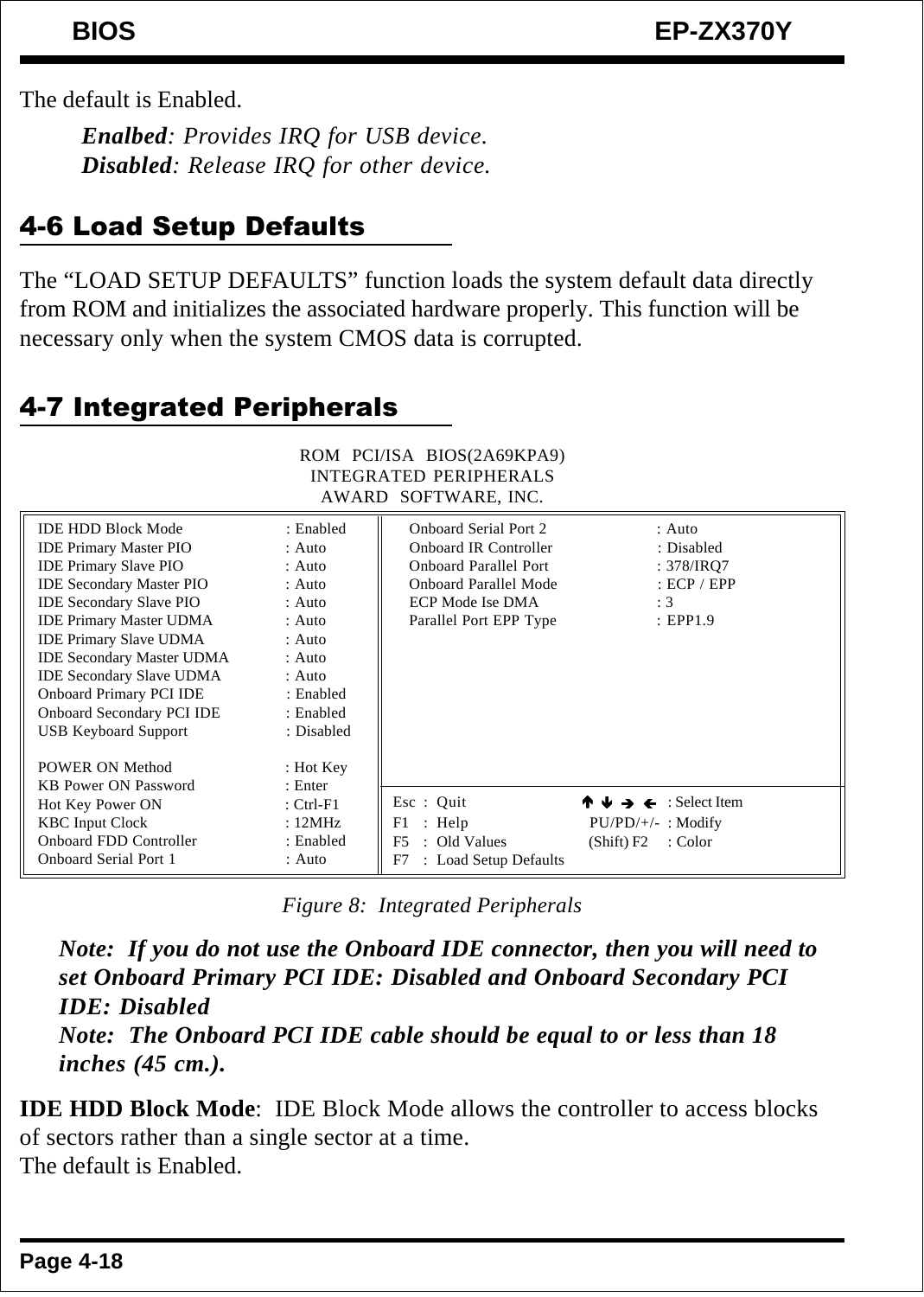*Enabled: Enabled IDE HDD Block Mode. Provides higher HDD transfer rates. Disabled: Disable IDE HDD Block Mode.*

**Onboard Primary PCI IDE**: The default value is Enabled.

*Enabled: Enables Onboard IDE primary port. Disabled: Disables Onboard IDE primary port.*

#### **Onboard Secondary PCI IDE**:

The default is Enabled.

*Enabled: Enables Onboard IDE secondary port. Disabled: Disables Onboard IDE secondary port.*

#### **IDE Primary Master PIO**

The default is Auto.

*Auto: BIOS will automatically detect the Onboard Primary Master PCI IDE HDD Accessing mode. Mode 0~4: Manually set the IDE Programmed interrupt mode.*

#### **IDE Primary Slave PIO**

The default is Auto.

*Auto: BIOS will automatically detect the Onboard Primary Slave PCI IDE HDD Accessing mode. Mode 0~4: Manually set the IDE Programmed interrupt mode.*

#### **IDE Secondary Master PIO**:

The default is Auto.

*Auto: BIOS will automatically detect the Onboard Secondary Master PCI IDE HDD Accessing mode. Mode 0~4: Manually set the IDE Programmed interrupt mode.*

#### **IDE Secondary Slave PIO**:

The default is Auto.

*Auto: BIOS will automatically detect the Onboard Secondary Slave PCI IDE HDD Accessing mode. Mode 0~4: Manually set the IDE Programmed interrupt mode.*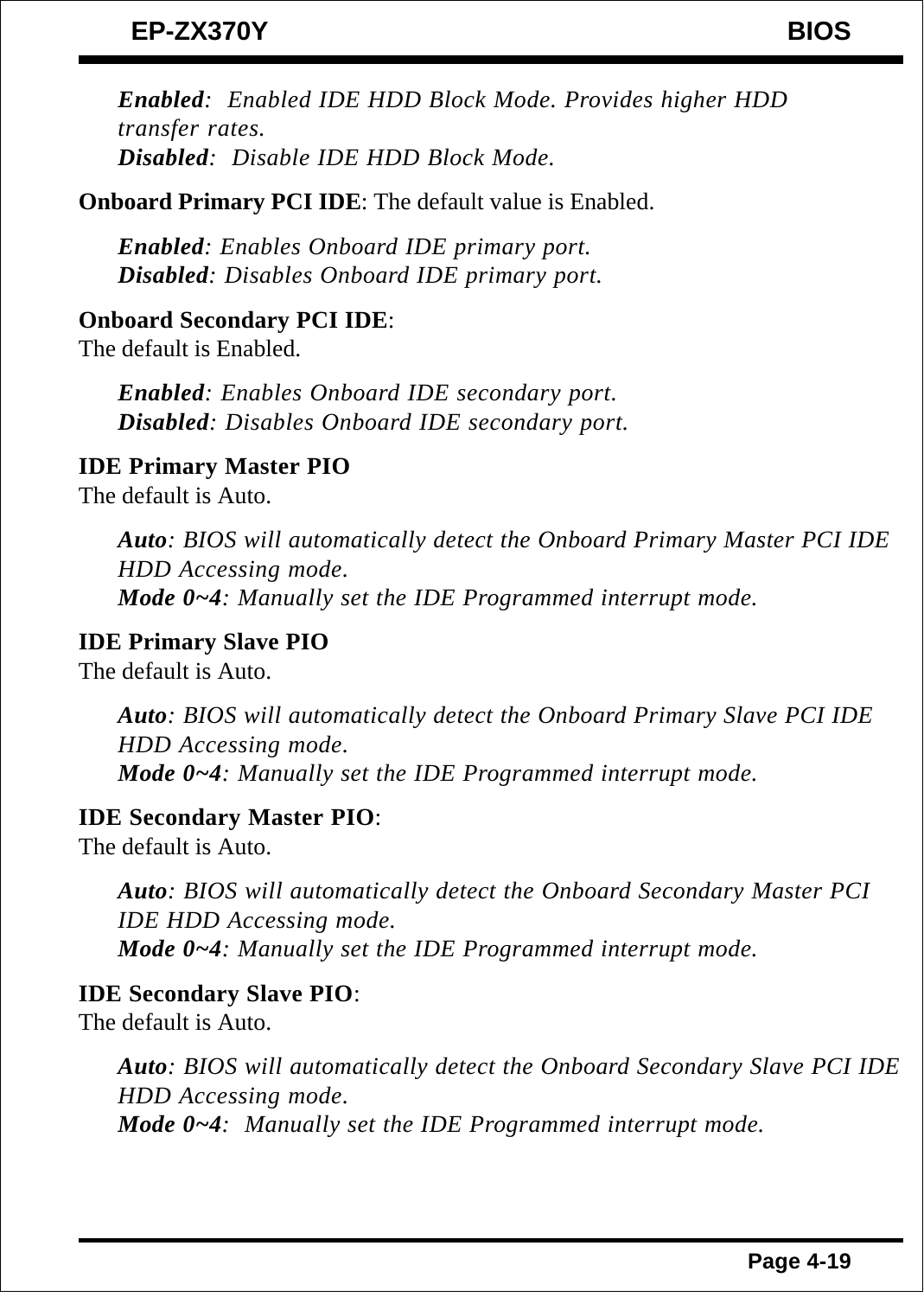**IDE Primary Master UDMA**: This allows you to select the mode of operation for the hard drive.

The default is Auto.

*Auto: The computer will select the optimal setting. Disabled: The hard drive will run in normal mode.*

**IDE Primary Slave UDMA**: This allows you to select the mode of operation for the hard drive. The default is Auto.

*Auto: The computer will select the optimal setting.*

*Disabled: The hard drive will run in normal mode.*

**IDE Secondary Master UDMA**: This allows you to select the mode of operation for the hard drive. The default is Auto.

*Auto: The computer will select the optimal setting. Disabled: The hard drive will run in normal mode.*

**IDE Secondary Slave UDMA**: This allows you to select the mode of operation for the hard drive.

The default is Auto.

*Auto: The computer will select the optimal setting. Disabled: The hard drive will run in normal mode.*

**USB Keyboard Support**: This controls the activation status of an optional USB keyboard that may be attached. The default is disabled.

*Enabled: Enable USB keyboard support. Disabled: Disable USB keyboard support.*

**Power On Method**: There are "**Button Only**", "**Hot Key**" and "**Any key**" can be chosen by this field that allows users to select one of these various functions as Power On Method for their requirement.

The default value in this selection is " Hot Key". (Ctrl-F1)

*Hot Key: User can press "Control Key" (Ctrl) and "Function Key" (from F1 to F12) individually to power on the system.*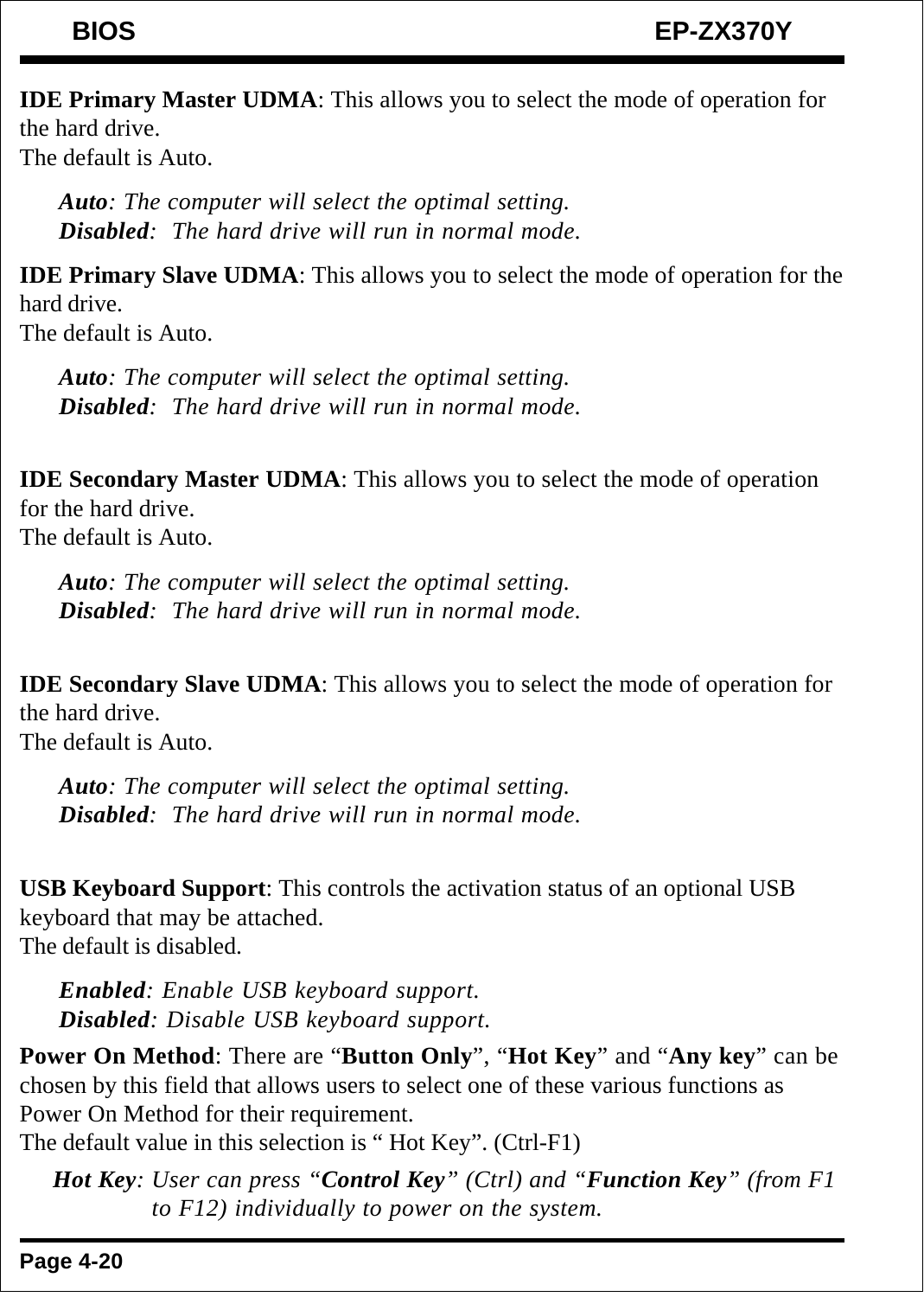*The interval between "Ctrl" key and function Key (F1-F12) must be short.*

*Anykey: Press anykey to power on the system.*

*Button Only: This power on method is controlled by J3 (pw-on.) Use Power On Button to power on the system.*

*Password: User can Power On the System by password, the password can be entered from 1 to 5 characters. The maximum of password is 5 characters.*

*If user forget / lost the password, please go into BIOS setting to change the Power On Method, or keyin another words as password instead of original one.*

**OnBoard Primary PCI IDE:** This option turns on and off the onboard primary IDE. The default is enabled.

*Enabled: This activates the primary PCI IDE. Disabled: This disables the primary PCI IDE and frees up the resource.*

**OnBoard Secondary PCI IDE**: This option turns on/off the onboard secondary IDE. The default is enabled.

*Enabled: This activates the secondary PCI IDE. Disabled: This disables the secondary PCI IDE and frees up its resources.*

**KBC input clock**: This sets the keyboard clock value. The default is 12 MHz.

*Options: 6, 8, 12, 16 are the available choices.*

**Onboard FDC Controller:** This controls the state of the onboard floppy controller. The default value is Enabled.

*Enabled: Enable the Onboard Winbond Chips's floppy drive interface controller. Disabled: Disable the Onboard Winbond Chip's floppy drive interface controller.*

**Onboard Serial Port 1**: This field allows the user to configure the 1st serial port. The default is Auto.

*AUTO: Enable Onboard Serial port 1 and address is Auto adjusted COM1: Enable Onboard Serial port 1 and address is 3F8H/IRQ4. COM2: Enable Onboard Serial port 1 and address is 2F8H/IRQ3.*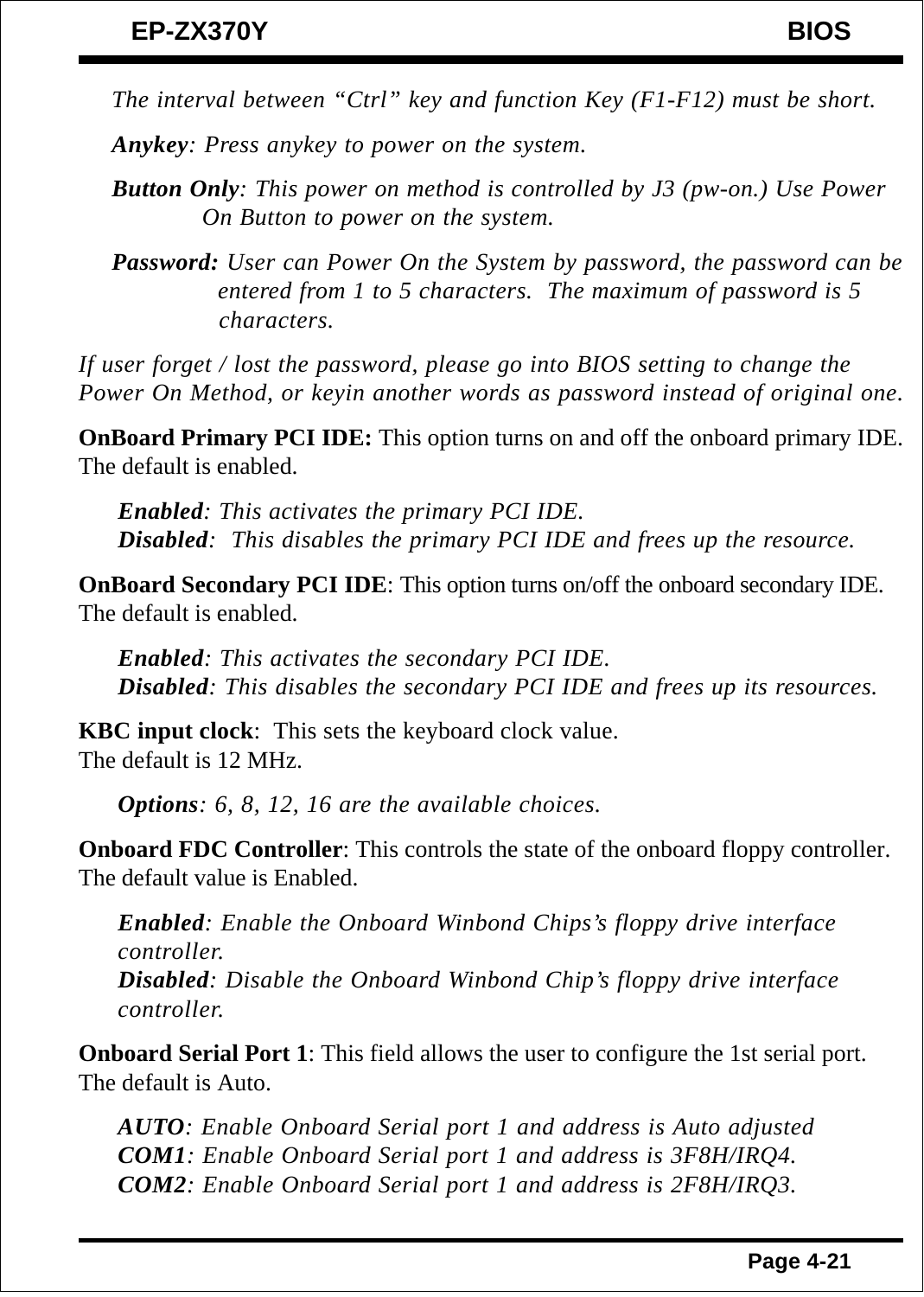*COM3: Enable Onboard Serial port 1 and address is 3E8H/IRQ4. COM4: Enable Onboard Serial port 1 and address is 2E8H/IRQ3. Disabled: Disable Onboard SMC CHIP's Serial port 1.*

**Onboard Serial Port 2**: This field allows the user to configure the 2nd serial port. The default is Auto.

*AUTO: Enable Onboard Serial port 2 and address is Auto adjusted COM1: Enable Onboard Serial port 2 and address is 3F8H/IRQ4. COM2: Enable Onboard Serial port 2 and address is 2F8H/IRQ3. COM3: Enable Onboard Serial port 2 and address is 3E8H/IRQ4. COM4: Enable Onboard Serial port 2 and address is 2E8H/IRQ3. Disabled: Disable Onboard SMC CHIP's Serial port 2.*

**UART Mode Select**: The mode of the IR Controller. The default is Normal.

**IrDA**: Support a Serial Infrared Inferface IrDA.

**ASKIR**: Support a Sharp Serial Infrared Interface formats.

**Normal**: The IRRX and IRTX pins of IR function in normal condition.

**Onboard Parallel port**: This field allows the user to configure the LPT port. The default is 378H / IRQ7.

*378H: Enable Onboard LPT port and address is 378H and IRQ7. 278H: Enable Onboard LPT port and address is 278H and IRQ5. 3BCH: Enable Onboard LPT port and address is 3BCH and IRQ7. Disabled: Disable Onboard Winbond Chip's LPT port.*

**Parallel Port Mode**: This field allows the user to select the parallel port mode. The default is ECP+EPP.

*Normal: Standard mode. IBM PC/AT Compatible bidirectional parallel port. EPP: Enhanced Parallel Port mode. ECP: Extended Capabilities Port mode. EPP+ECP: ECP Mode & EPP Mode.*

**ECP Mode USE DMA**: This field allows the user to select DMA1 or DMA3 for the ECP mode. The default is DMA3.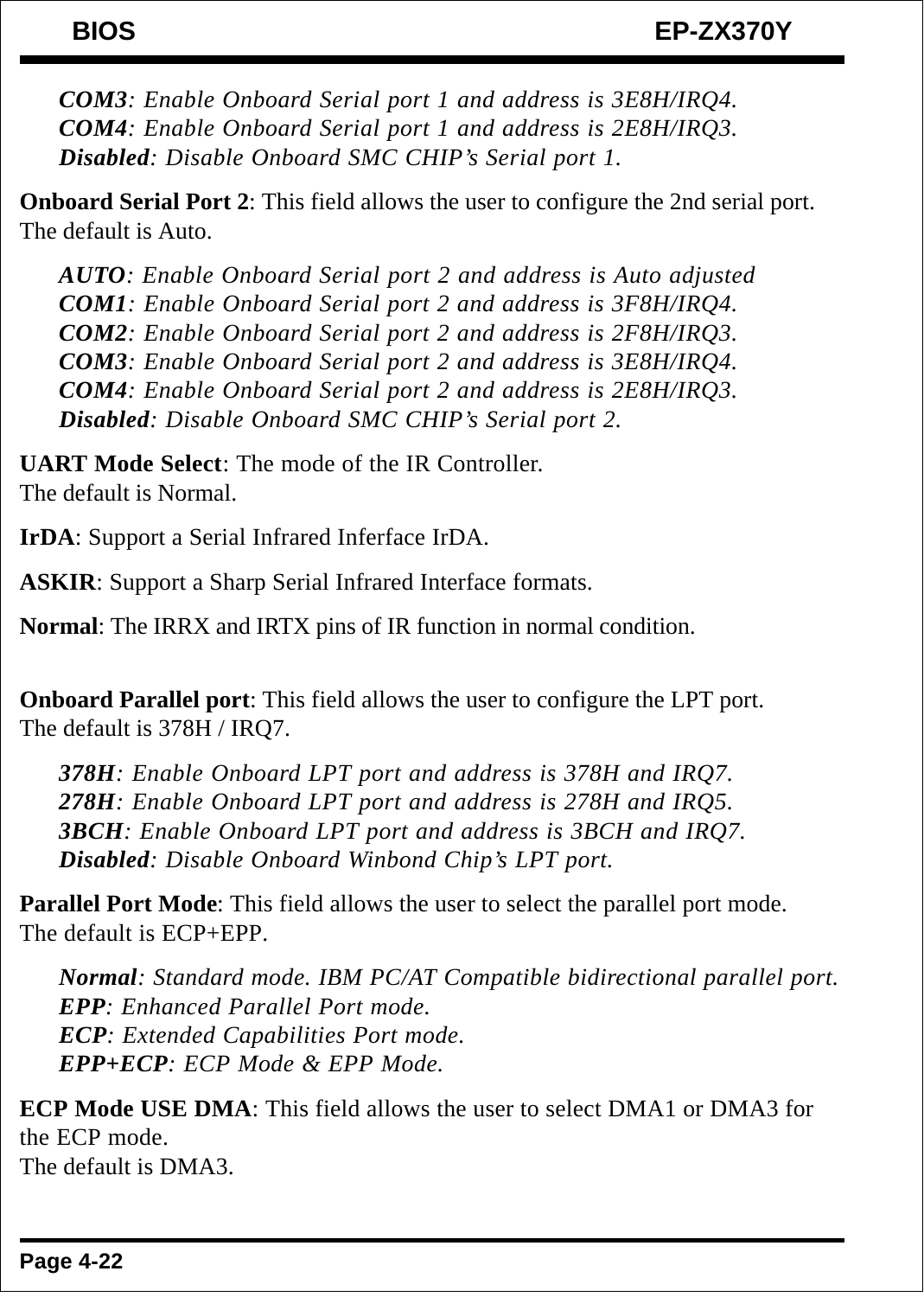*DMA1: This field selects the routing of DMA1 for the ECP mode. DMA3: This field selects the routing of DMA3 for the ECP mode.*

#### 4-8 Change Supervisor or User Password

To change the password, choose the "SUPERVISOR PASSWORD or USER PASSWORD" option from the CMOS SETUP UTILITY menu and press [Enter].

#### *NOTE: Either "Setup" or "System" must be selected in the "Security Option" of the BIOS FEATURES SETUP menu.*

1. If CMOS is corrupted or the option was not used, a default password stored in the ROM will be used. The screen will display the following message:

Enter Password:

Press the [Enter] key to continue after the proper password is given.

2. If the CMOS is corrupted or the option was used earlier and the user wishes to change the default password, the SETUP UTILITY will display a message and ask for a confirmation.

Confirm Password:

3. After pressing the [Enter] key (ROM password if the option was not used) or current password (user-defined password), the user can change the password and store new one in CMOS RAM. A maximum of 8 characters can be entered.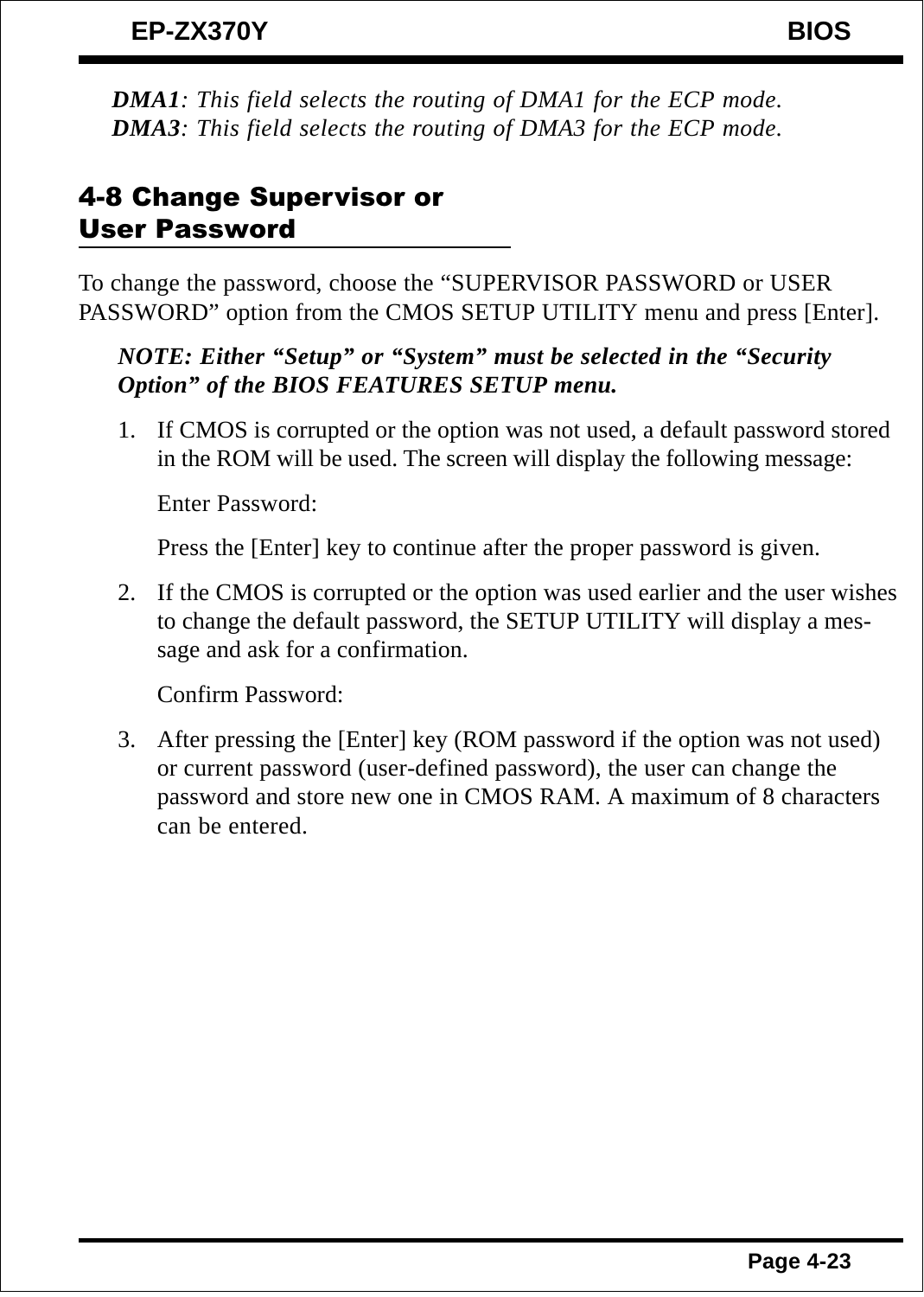#### 4-9 IDE HDD Auto Detection

The "IIDE HDD auto detection" utility is a very useful tool, especially when you do not know which kind of hard disk type you are using. You can use this utility to detect the correct disk type installed in the system automatically. But now you can set HARD DISK TYPE to Auto in the STANDARD CMOS SETUP. You don't need the "IIDE HDD AUTO DETECTION" utility. The BIOS will Auto-detect the hard disk size and model on display during POST.

> ROM PCI/ISA BIOS(2A69KPA9) CMOS SETUP UTILITY AWARD SOFTWARE, INC.

|                |             |             |             | Select Secondary Slave Option (N=Skip) : N |       |                          |
|----------------|-------------|-------------|-------------|--------------------------------------------|-------|--------------------------|
| <b>OPTIONS</b> | <b>SIZE</b> | <b>CYLS</b> | <b>HEAD</b> | PRECOMP                                    |       | <b>LANDZ SECTOR MODE</b> |
| 2(Y)           | 4310        | 524         | 255         | $\Omega$                                   | 14847 | 63 LBA                   |
| 1              | 4310        | 14848       | 9           | 65535                                      | 14847 | 63 NORMAL                |
| 3              | 4310        | 928         | 144         | 65535                                      | 14847 | 63 LARGE                 |

*Figure 8: IDE HDD Auto Detection*

#### *NOTE: HDD Modes*

The Award BIOS supports 3 HDD modes : NORMAL, LBA & LARGE NORMAL mode

Generic access mode in which neither the BIOS nor the IDE controller will make any transformations during accessing.

The maximum number of cylinders, head & sectors for NORMAL mode are.

| 1024, 16 $& 63$  |               |
|------------------|---------------|
| no. Cylinder     | (1024)        |
| x no. Head       | (16)          |
| x no. Sector     | (63)          |
| x no. per sector | (512)         |
|                  | 528 Megabytes |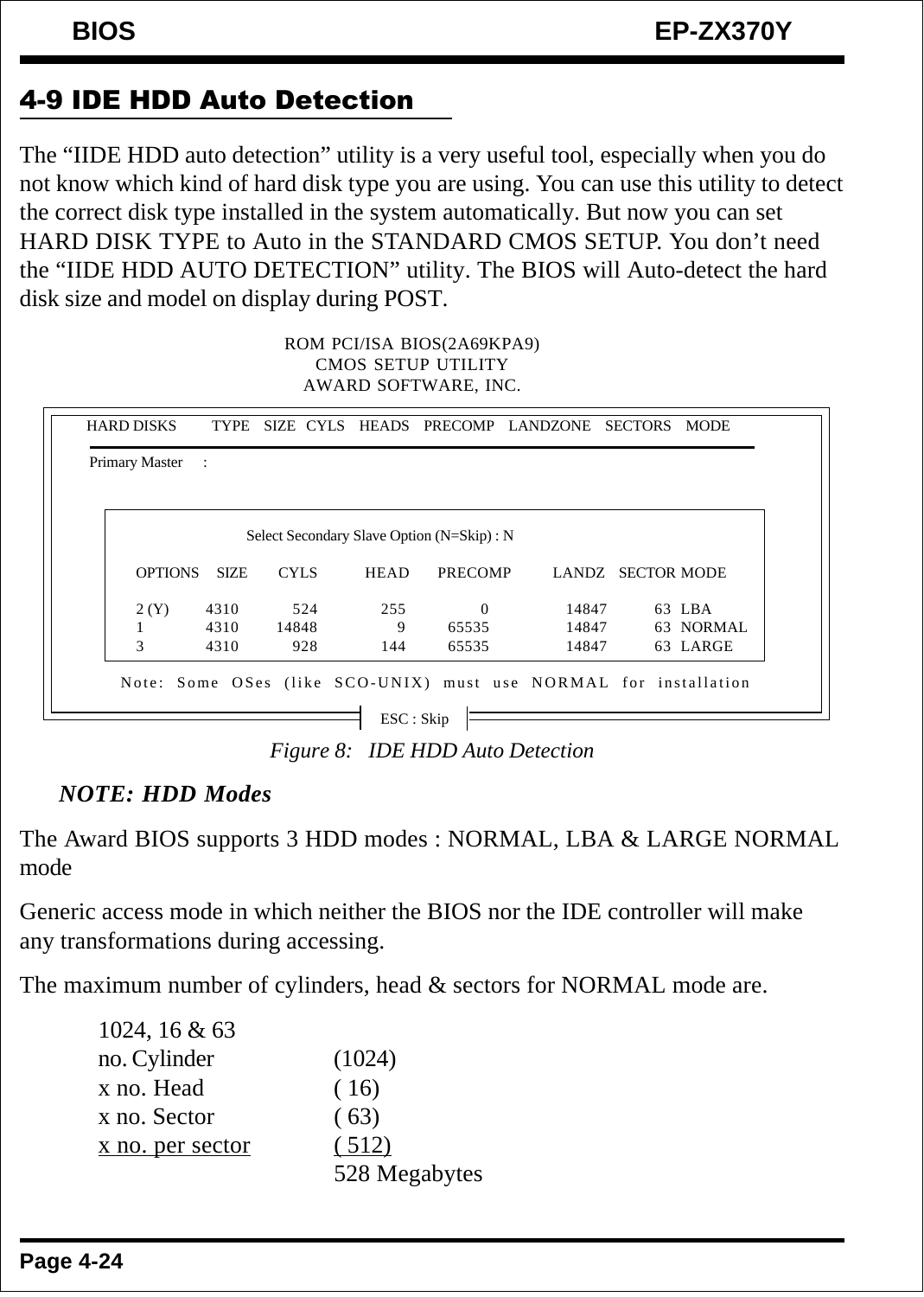If user set his HDD to NORMAL mode, the maximum accessible HDD size will be 528 Megabytes even though its physical size may be greater than that!

**LBA (Logical Block Addressing) mode**: A new HDD accessing method to overcome the 528 Megabyte bottleneck. The number of cylinders, heads & sectors shown in setup may not be the number physically contained in the HDD. During HDD accessing, the IDE controller will transform the logical address described by sector, head & cylinder into its own physical address inside the HDD. The maximum HDD size supported by LBA mode is 8.4 GigaBytes which is obtained by the following formula:

| no. Cylinder              | (1024)        |
|---------------------------|---------------|
| x no. Head                | (255)         |
| x no. Sector              | (63)          |
| <u>x bytes per sector</u> | (512)         |
|                           | 8.4 GigaBytes |

**LARGE mode**: Extended HDD access mode supported by Award Software.

Some IDE HDDs contain more than 1024 cylinder without LBA support (in some cases, user do not want LBA). The Award BIOS provides another alternative to support these kinds of LARGE mode.

| <b>CYLS</b> | <b>HEADS</b> | <b>SECTOR</b> | <b>MODE</b> |
|-------------|--------------|---------------|-------------|
| 1120        | 16           | 59            | NORMAL      |
| 560         | 32           | 59            | LARGE       |

BIOS tricks DOS (or other OS) that the number of cylinders is less than 1024 by dividing it by 2. At the same time, the number of heads is multiplied by 2. A reverse transformation process will be made inside

INT 12h in order to access the right HDD address!

#### **Maximum HDD size**:

| (1024)     |
|------------|
| (32)       |
| (63)       |
| (512)      |
| 1 GigaByte |
|            |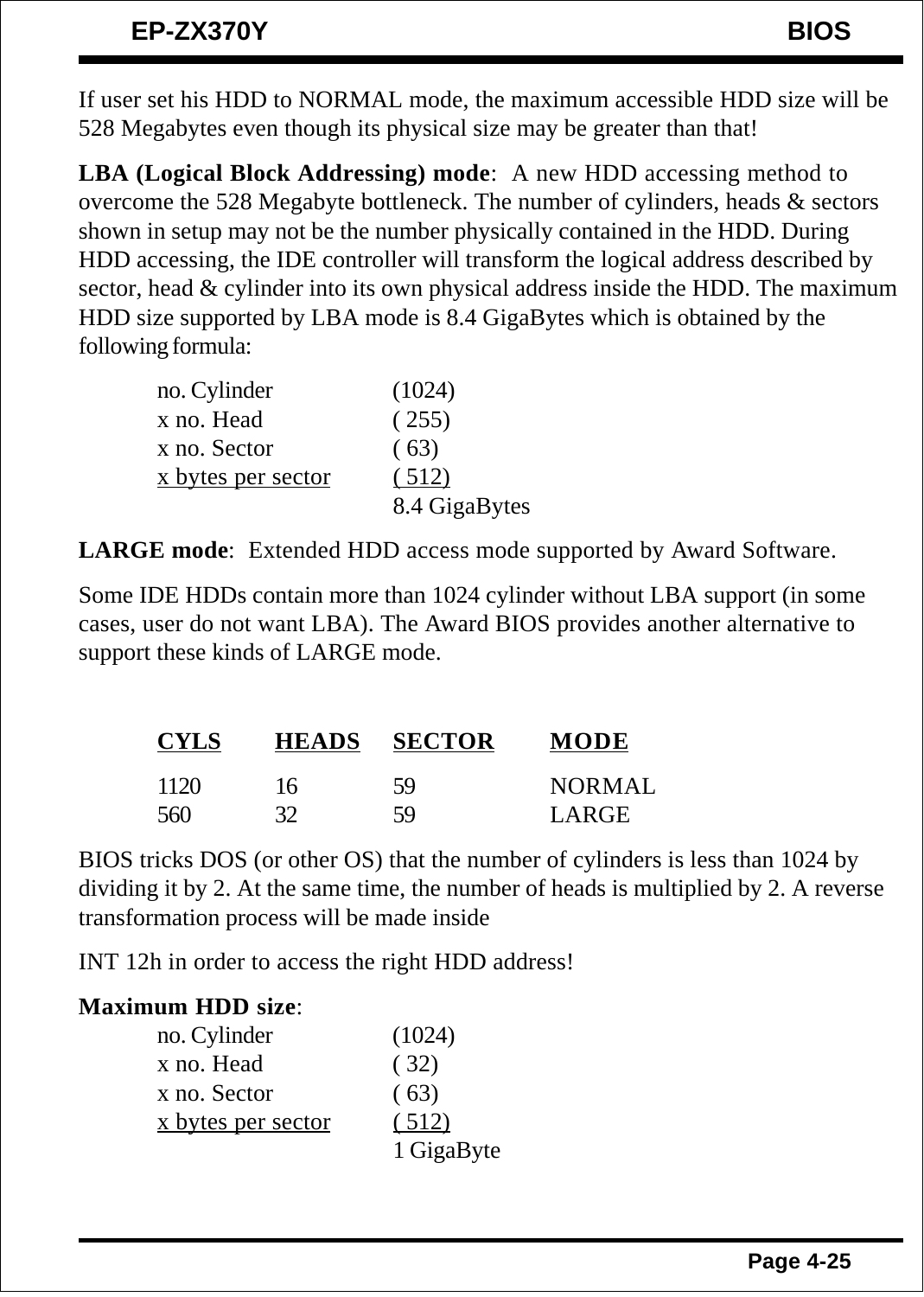*Note: To support LBA or LARGE mode of HDDs, there must be some software involved. All the software is located in the Award HDD Service Routine (INT 13h). It may fail to access a HDD with LBA (LARGE) mode selected if you are running under an Operating System which replaces the whole INT 13h.*

UNIX operating systems do not support either LBA or LARGE and must utilize the Standard mode. UNIX can support drives larger than 528MB.

### 4-10 HDD Low Level Format

**Interleave**: Select the interleave number of the hard disk drive you wish to perform a low level format on. You may select from 1 to 8. Check the documentation that came with the drive for the correct interleave number, or select 0 for automatic detection.

**Auto scan bad track**: This allows the utility to scan first then format by each track.

**Start:** Press<Y>to start low level format.

### 4-11 Save & Exit Setup

The "SAVE  $&$  EXIT SETUP" option will bring you back to the boot up procedure with all the changes you just recorded in the CMOS RAM.

### 4-12 Exit Without Saving

The "EXIT WITHOUT SAVING" option will bring you back to normal boot up procedure without saving any data into CMOS RAM.

#### **All old data in the CMOS will not be destroyed.**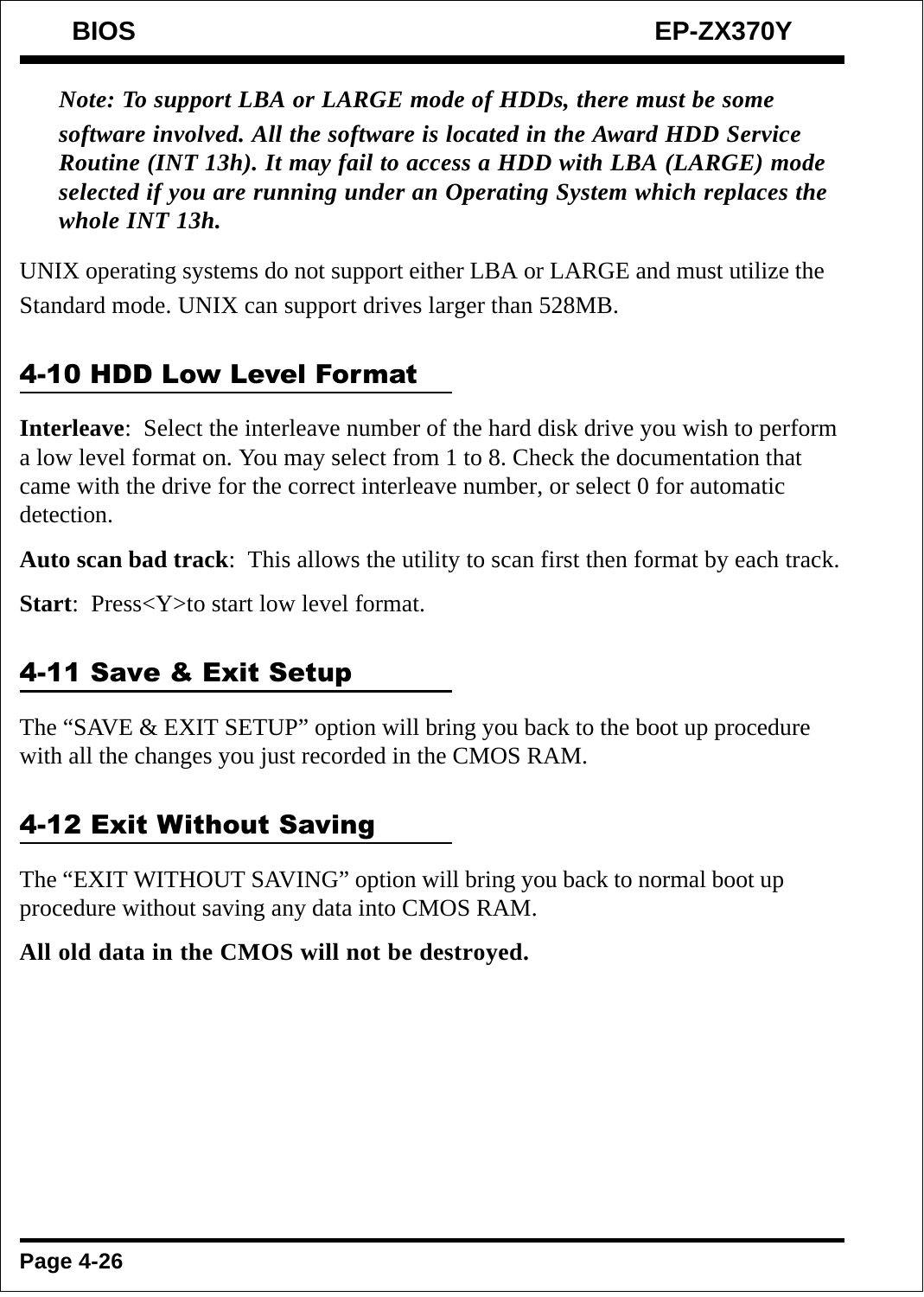### Section 5 Yamaha PCI Sound

#### Driver Installation

**Installing the DS-XG Device Driver Software for Windows 95/98**

#### *1. Introduction*

This guide describes the necessary procedures for installing the DS-XG device driver software for Windows 95/98. The following procedures will be covered in each section:

- Installing the DS-XG Device Driver Software
- Adjusting the DS-XG Mixer Control Settings

In order to properly install the DS-XG device driver to your computer, please follow the sections contained in this guide.

#### *2. Installing the Driver*

1) Before the Driver installed into Windows 95/98, you will find a Yellow question mark still exits in the "Other Devices" of the "Device Manager "of "System Properties" show in Figure 2-1 below.

Please **do not** remove it and then follow the steps below.



Figure 2-1 The Device Manager of System Properties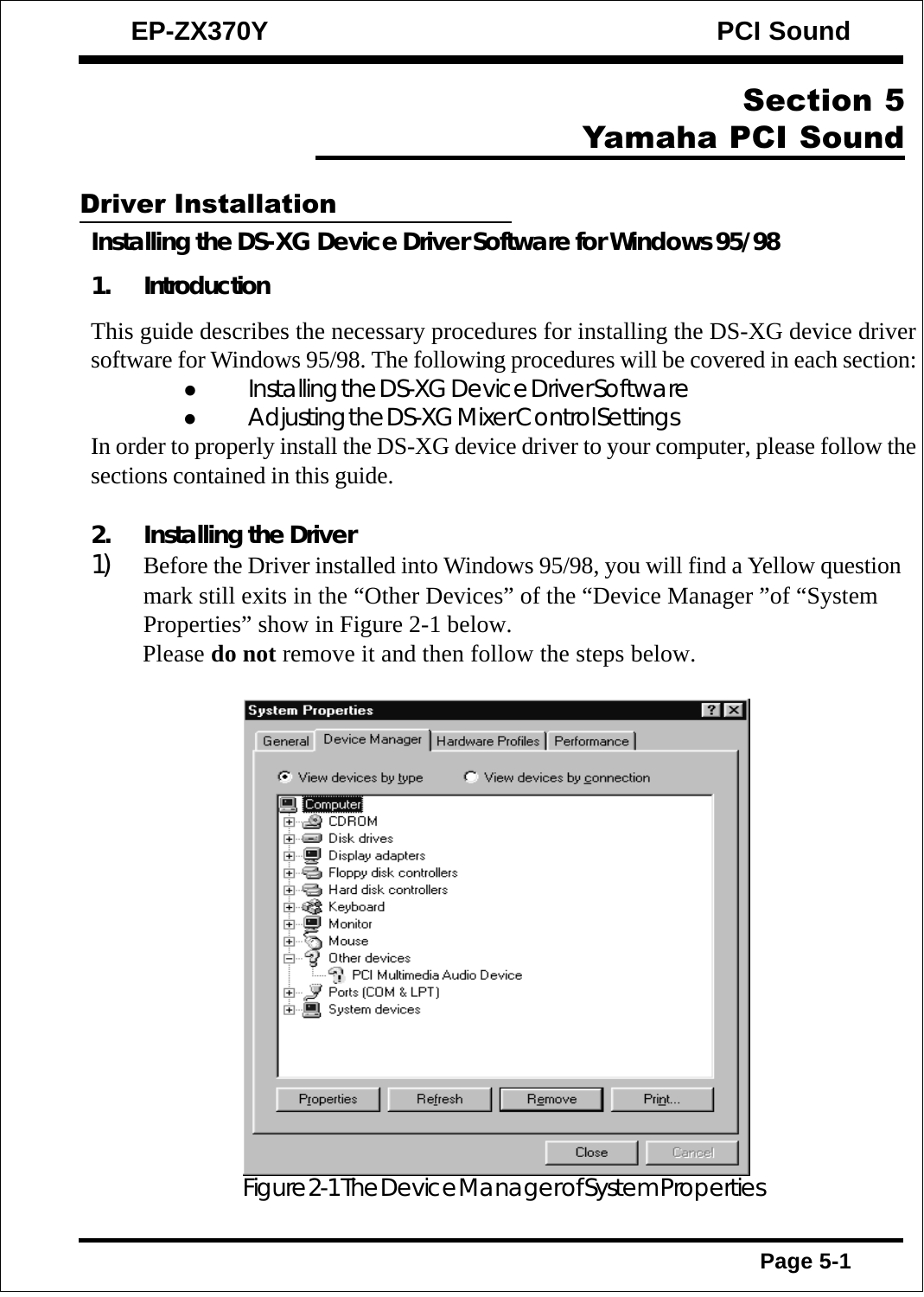#### **PCI Sound EP-ZX370Y**

- 2) Please insert Manual & Driver CD into CD-ROM device, select the "Audio Driver/Utilities" then click "Y724 Driver For Win95/98"
- 3) Follow the Screen instructions to install the program. Click "Finish" to Restard yourcomputer.

#### *2.1. Verifying the DS-XG Device Driver Installation*

This section explains how to verify if the DS-XG device driver and software were installed successfully. To see if the DS-XG device driver has been installed successfully, complete the following steps:

- 1) Click the **Start** button on the Windows Taskbar.
- 2) Highlight **Settings** and click on the **Control Panel** icon.
- 3) The Control Panel now appears. Double-click the **System** icon.
- 4) The System Properties window now appears. Click on the **Device Manager** table as shown in Figure 2-2 below.

| <b>System Properties</b>                                         |  |  |  |  |  |
|------------------------------------------------------------------|--|--|--|--|--|
| Device Manager   Hardware Profiles   Performance  <br>General    |  |  |  |  |  |
|                                                                  |  |  |  |  |  |
| $\bullet$ View devices by type<br>C View devices by connection   |  |  |  |  |  |
| [Computer]<br><u>©</u> CDROM<br>$\overline{+}$                   |  |  |  |  |  |
| Disk drives<br>$\overline{+}$                                    |  |  |  |  |  |
| Display adapters<br>$\overline{+}$                               |  |  |  |  |  |
| Floppy disk controllers<br>$\overline{+}$                        |  |  |  |  |  |
| Hard disk controllers<br>$\ddot{}$<br>Keyboard<br>ஈ              |  |  |  |  |  |
| Monitor<br>ஈ                                                     |  |  |  |  |  |
| Mouse<br>Ė                                                       |  |  |  |  |  |
| Ports (COM & LPT)<br>Ė<br>Sound, video and game controllers<br>Ξ |  |  |  |  |  |
| YAMAHA DS-XG GamePort                                            |  |  |  |  |  |
| YAMAHA DS-XG Legacy Sound System                                 |  |  |  |  |  |
| YAMAHA DS-XG PCI Audio CODEC<br>System devices<br>田              |  |  |  |  |  |
| Universal serial bus controller<br>$\overline{+}$                |  |  |  |  |  |
|                                                                  |  |  |  |  |  |
| Refresh<br>Properties<br>Remove<br>Print                         |  |  |  |  |  |
|                                                                  |  |  |  |  |  |
| OK<br>Cancel                                                     |  |  |  |  |  |

Figure 2-2 The system properties for Device Manager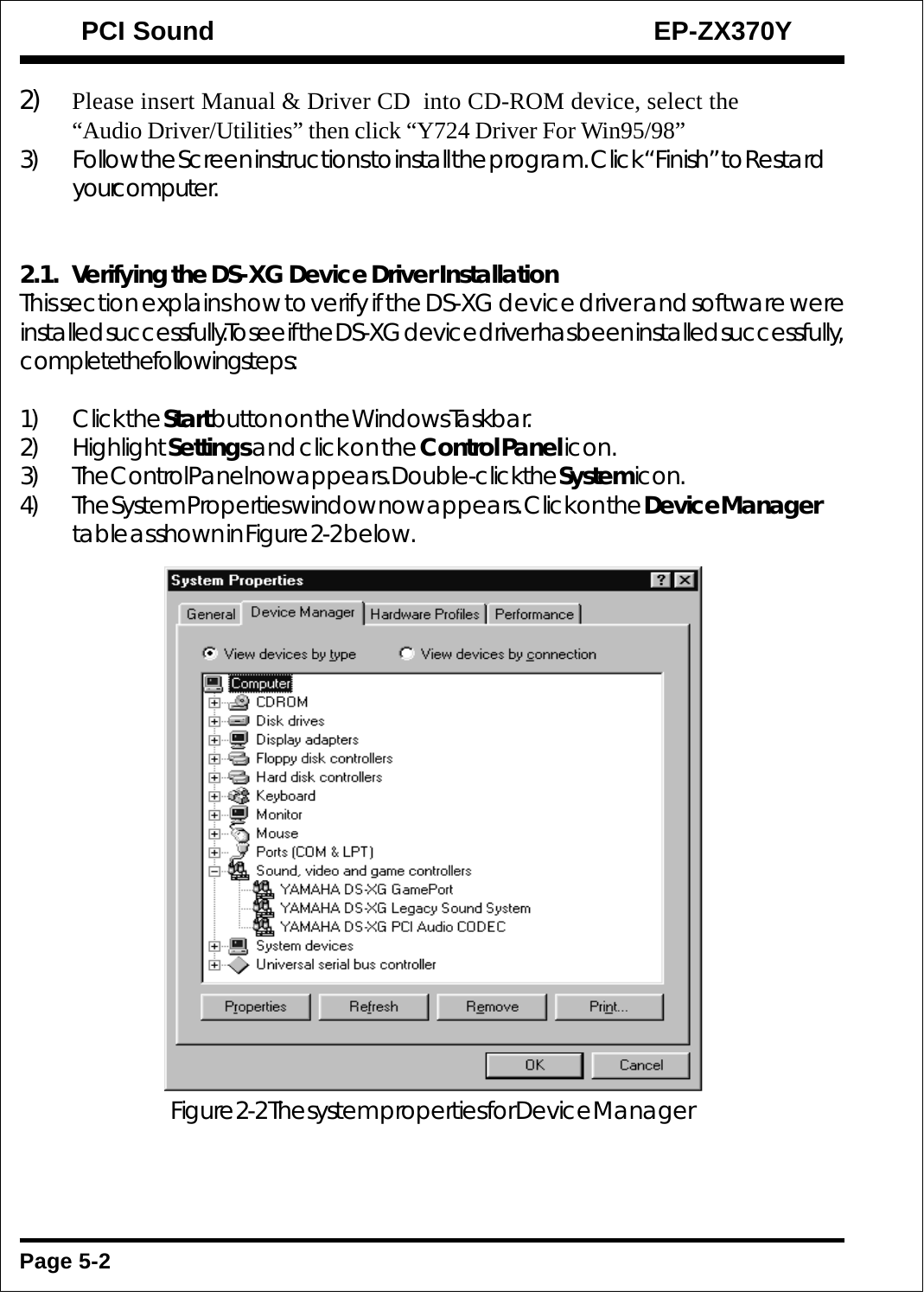#### *3. Adjusting the DS-XG Mixer Control Settings*

Once all DS-XG device drivers and software were installed, you can use the Windows standard volume control to adjust the volume level of selected audio or recording devices by following the procedures in this section.

#### *3.1. Adjusting the Volume of Audio Devices*

This section explains how to use the Windows standard volume control to adjust the volume of audio devices in your computer.

- 1) Click on the Speaker iconlocated in the bottom rightmost corner of the Windows taskbar.
- 2) The DS-XG mixer control starts and the *Volume Control* window is displayed as shown in Figure 3-1 below.



Figure 3-1 The Volume Control Window

3) Adjust the volume as desired for each audiodevice by dragging the slide-bars vertically. You may also click on**Options** in the menu bar and then click on **Properties**.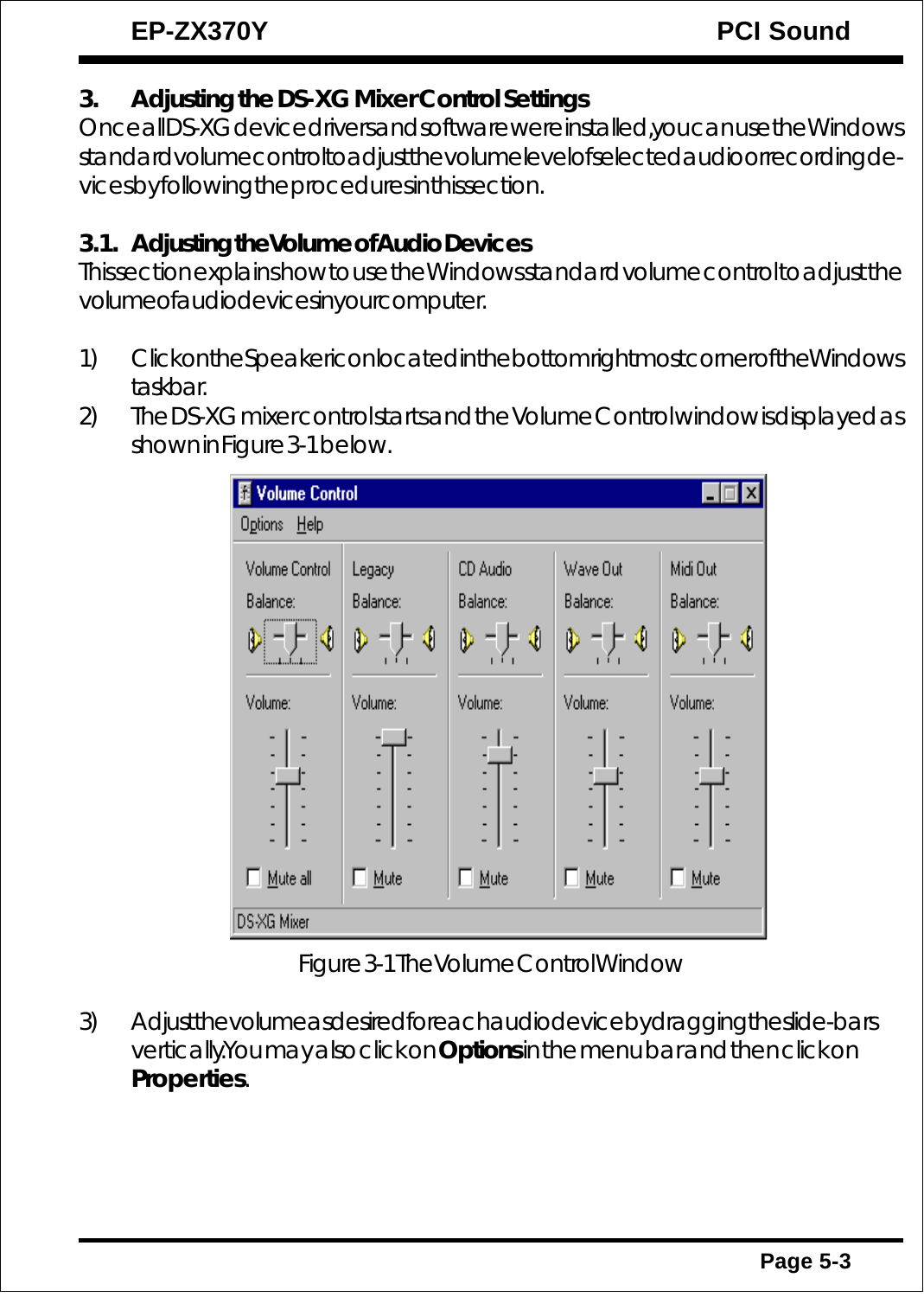4) To access Advanced control of the Microphone device, first click on Mute and then click the Advanced button as shown in Figure 3-2 below.



Figure 3-2. The Volume Control window.

5) The Advanced Control for Microphone window will now appear as shown in Figure 3-3 below. Adjust the Bass and Treble as desired by dragging the slidebars horizontally. If you wish to enable the Mic20dB setting for your microphone, then click on **Mic20dB Enable**.

|                                                                                                                                                     | <b>Advanced Controls for Microphone</b>                               |  |  |  |
|-----------------------------------------------------------------------------------------------------------------------------------------------------|-----------------------------------------------------------------------|--|--|--|
|                                                                                                                                                     | These settings can be used to make fine adjustments to your<br>audio. |  |  |  |
| Tone Controls                                                                                                                                       |                                                                       |  |  |  |
|                                                                                                                                                     | These settings control how the tone of your audio sounds.             |  |  |  |
| Bass:                                                                                                                                               | High<br>Low                                                           |  |  |  |
| Treble:                                                                                                                                             | Low<br>High                                                           |  |  |  |
| Other Controls<br>These settings make other changes to how your audio sounds. See<br>your hardware documentation for details.<br>7 1 Mic20dB Enable |                                                                       |  |  |  |
|                                                                                                                                                     | Close                                                                 |  |  |  |

Figure 3-3. The Advance Controls for Microphone Windows.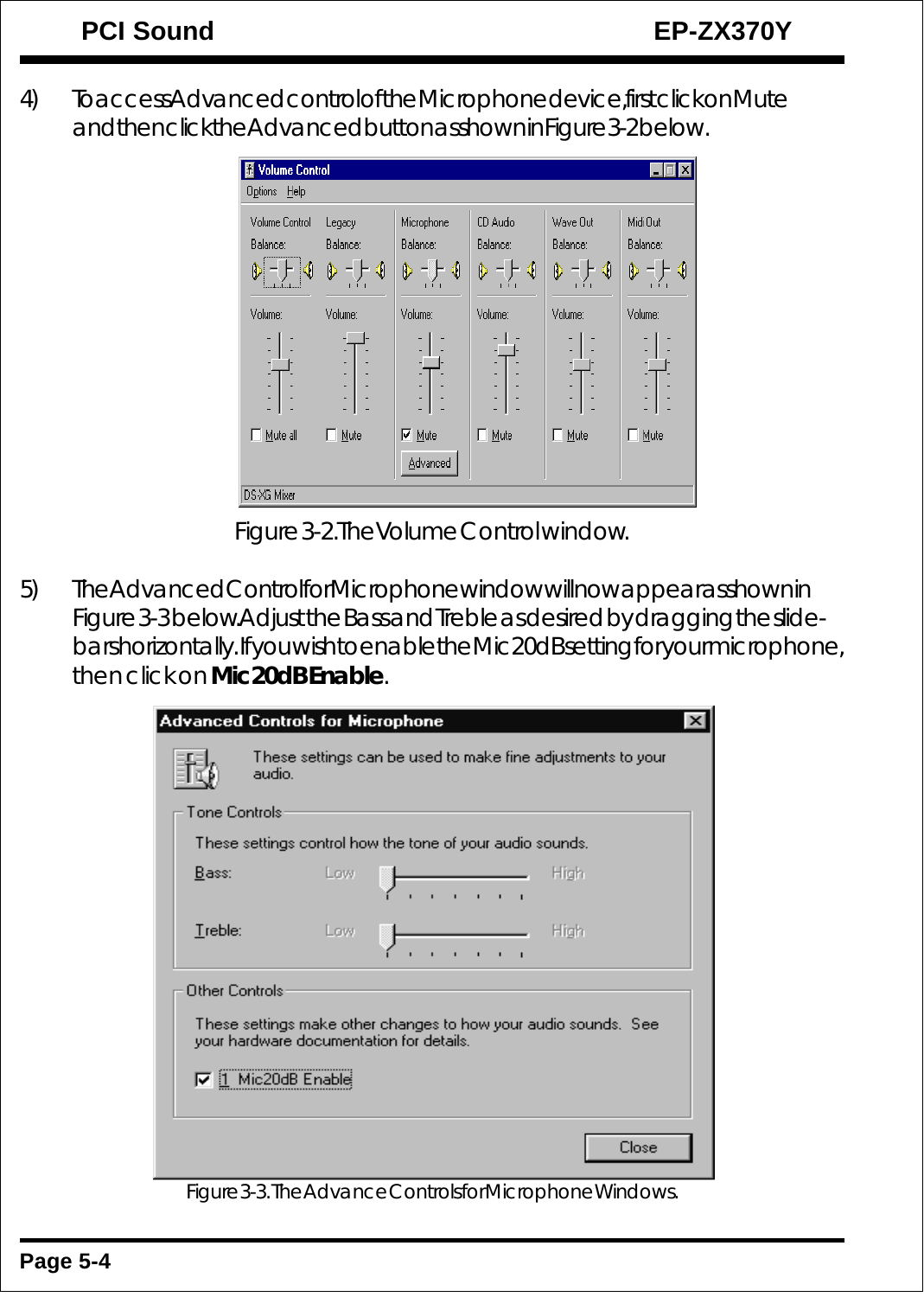#### *3.2. Adjusting the Volume of Recording Devices*

This section explains how to use the Windows standard volume control to adjust the volume of recording devices in your computer.



The procedures in this section assume that the DS-XG Mixer is already started and the *Volume Control* window is already displayed. If this not the case, refer to Section 3.1 for the necessary steps to reach this stage.

- 1) To access the volume control for recording device, click on **Options** in the menu bar and then click on **Properties**.
- 2) Click on **Recording**. The Recording Control window will now appear as shown in Figure 3-4 below.

| <b>Recording Control</b><br>Options Help                        |                                            |                                                                             |  |  |
|-----------------------------------------------------------------|--------------------------------------------|-----------------------------------------------------------------------------|--|--|
| Microphone<br>Balance:<br>∢<br>三片<br>Volume:<br>$\nabla$ Select | Line<br>Balance:<br>∢<br>Volume:<br>Select | CD Audio<br>Balance:<br>$\mathcal{L}$<br>€<br>Volume:<br>$\sqsupset$ Select |  |  |
| DS-XG Mixer                                                     |                                            |                                                                             |  |  |

Figure 3-4. The Recording Control window.

3) Adjust the volume as desired for each recording device by dragging the slide-barsvertically.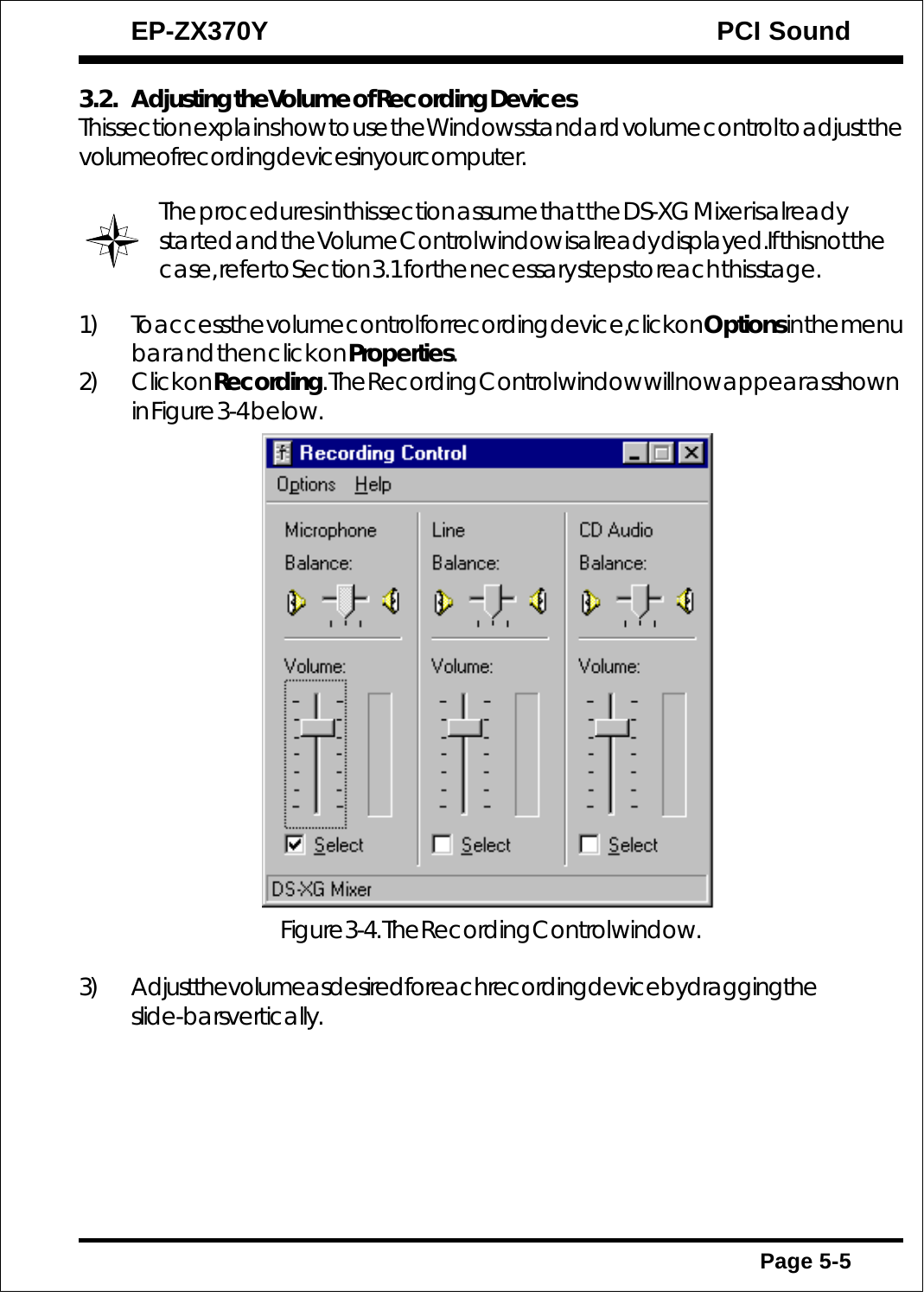### *Installing the DS-XG Device Driver Software for Windows NT 4.0*

#### *1. Introduction*

This guide describes the necessary procedures for installing the DS-XG device driver software for Windows NT 4.0. The following procedures will be covered in each section:

- Installing the DS-XG Device Driver Software
- Adjusting the DS-XG Mixer Control Settings

In order to properly install the DS-XG device driver to your computer, please follow in orderthesections contained in this guide.

#### *2. Installing the DS-XG Device Driver Software*

This section contains the procedures for installing the DS-XG device driver software intoyourcomputer.

#### *2.1 Installing the DS-XG Device Driver*

Thissection explains how to install the DS-XG device manager.

- 1. Please insert YManual & Driver CD into CD-ROM device, select the "Audio Driver/Utilities" then click "Y724 Driver For Win NT"
- 2. Follow the screen instructions to install the program, Click "OK".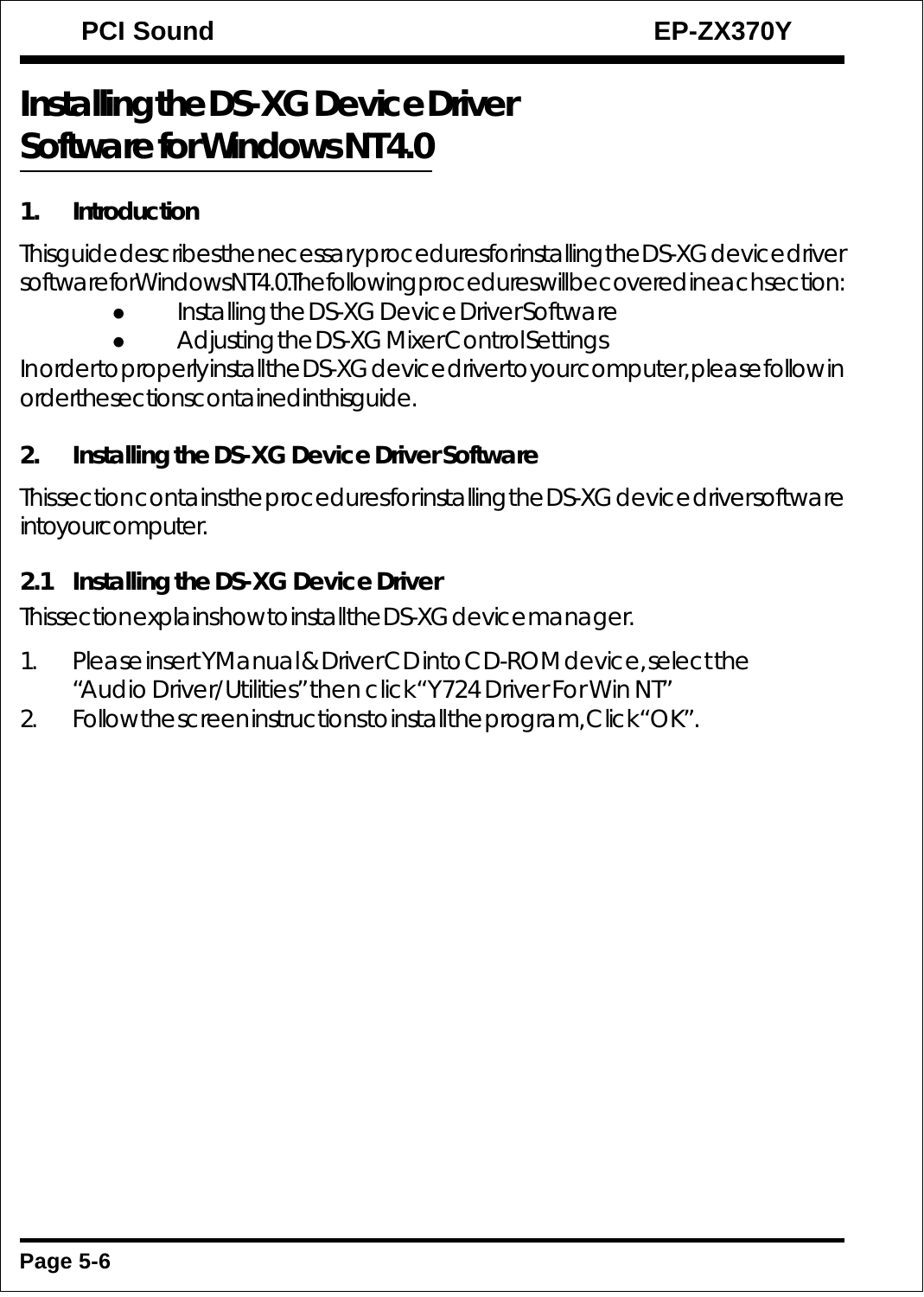### Appendix A:

### A-1 MEMORY MAP

| <b>Address Range</b> | <b>Size</b> | Description                                           |
|----------------------|-------------|-------------------------------------------------------|
| [00000-7FFFF]        | 512K        | Conventional memory                                   |
| [80000-9FBFF]        | 127K        | <b>Extended Conventional memory</b>                   |
| [9FC00-9FFFF]        | 1Κ          | Extended BIOS data area if PS/2 mouse is installed    |
| [A0000-C7FFF]        | 160K        | Available for Hi DOS memory                           |
| [C8000-DFFFF]        | 96K         | Available for Hi DOS memory and adapter ROMs          |
| [E0000-EEFFF]        | 60K         | Available for UMB                                     |
| <b>[EF000-EFFFF]</b> | 4K          | Video service routine for Monochrome & CGA<br>adaptor |
| [F0000-F7FFF]        | 32K         | <b>BIOS CMOS</b> setup utility                        |
| [F8000-FCFFF]        | 20K         | BIOS runtime service routine (2)                      |
| [FD000-FDFFF]        | 4K          | Plug and Play ESCD data area                          |
| <b>IFE000-FFFFFI</b> | 8K          | BIOS runtime service routine (1)                      |

#### A-2 I/O MAP

| $[000-01$ Fl | DMA controller. (Master)              |
|--------------|---------------------------------------|
| $[020-021]$  | <b>INTERRUPT CONTROLLER.</b> (Master) |
| $[022-023]$  | CHIPSET control registers. I/O ports. |
| $[040-05F]$  | TIMER control registers.              |
| $[060-06F]$  | KEYBOARD interface controller. (8042) |
| $[070-07F]$  | RTC ports & CMOS I/O ports.           |
| $[080-09F]$  | DMA register.                         |
| $[0A0-0BF]$  | INTERRUPT controller. (Slave)         |
| $[0C0-0DF]$  | DMA controller. (Slave)               |
| $[0F0-0FF]$  | <b>MATHCOPROCESSOR.</b>               |
| $[1F0-1F8]$  | HARD DISK controller.                 |
| $[278-27F]$  | PARALLEL port 2.                      |
| $[2B0-2DF]$  | GRAPHICS adapter controller.          |
| $[2F8-2FF]$  | SERIAL port 2.                        |
| $[360-36F]$  | NETWORK ports.                        |
| $[378-37F]$  | PARALLEL port 1.                      |
| $[3B0-3BF]$  | MONOCHROME & PARALLEL port adapter.   |
| [3C0-3CF]    | EGA adapter.                          |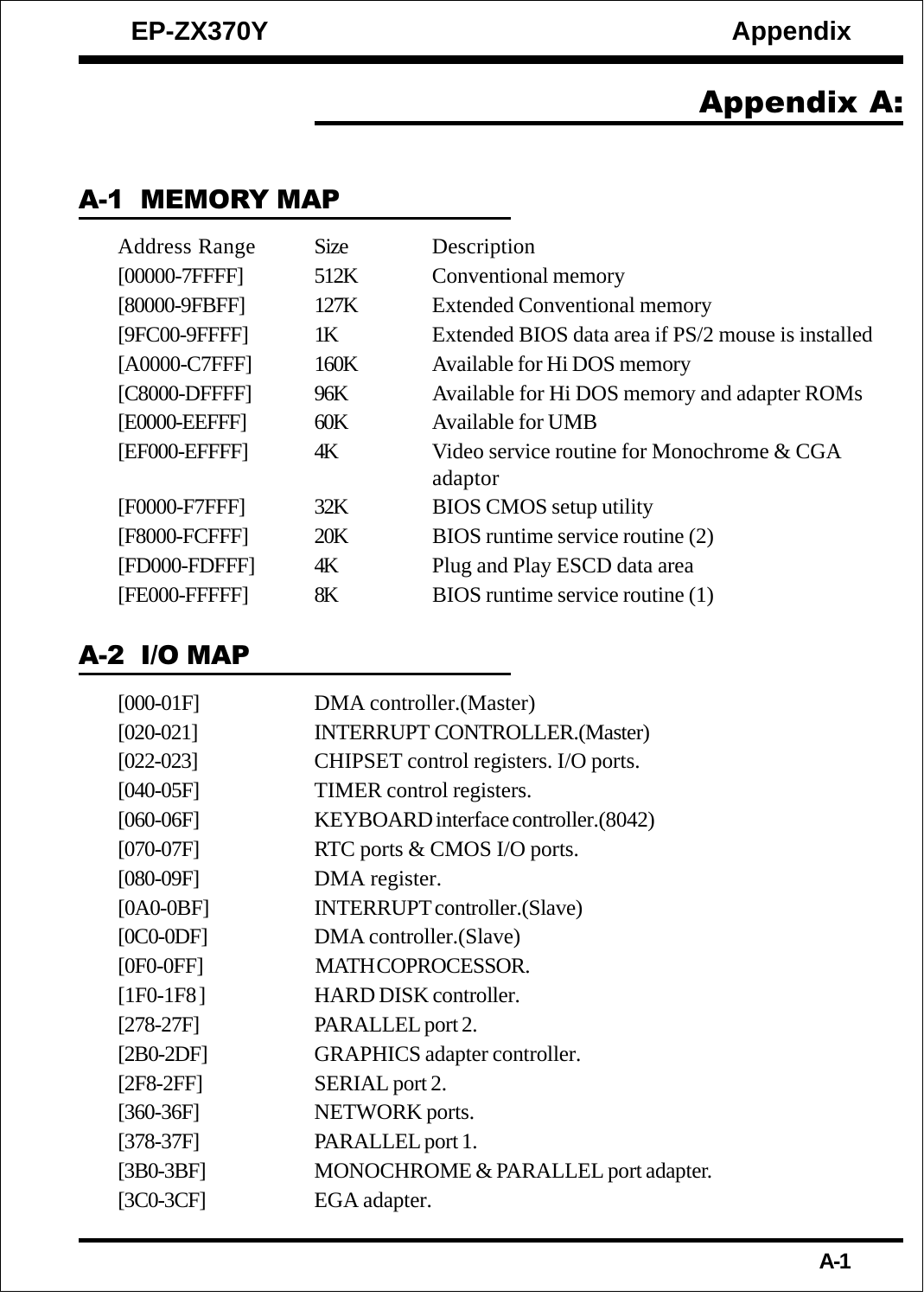| $[3D0-3DF]$ | CGA adapter.            |
|-------------|-------------------------|
| [3F0-3F7]   | FLOPPY DISK controller. |
| [3F8-3FF]   | SERIAL port 1.          |

#### A-3 TIMER & DMA CHANNELS MAP

| <b>TIMER MAP:</b> |                               |
|-------------------|-------------------------------|
| TIMER Channel 0   | System timer interrupt.       |
| TIMER Channel 1   | DRAM REFRESH request.         |
| TIMER Channel 2   | SPEAKER tone generator.       |
| DMA CHANNELS:     |                               |
| DMA Channel 0     | Available.                    |
| DMA Channel 1     | Onboard ECP (Option).         |
| DMA Channel 2     | FLOPPY DISK (SMCCHIP).        |
| DMA Channel 3     | Onboard ECP (default).        |
| DMA Channel 4     | Cascade for DMA controller 1. |
| DMA Channel 5     | Available.                    |
| DMA Channel 6     | Available.                    |
| DMA Channel 7     | Available                     |
|                   |                               |

#### A-4 INTERRUPT MAP

NMI :

Parity check error.

IRQ (H/W):

- 0 System TIMER interrupt from TIMER 0.
- 1 KEYBOARD output buffer full.
- 2 Cascade for IRQ 8-15.
- 3 SERIAL port 2.
- 4 SERIAL port 1.
- 5 PARALLEL port 2.
- 6 FLOPPY DISK (SMC CHIP).
- 7 PARALLEL port 1.
- 8 RTC clock.
- 9 Available.
- 10 Available.
- 11 Available.
- 12 PS/2 Mouse.
- 13 MATH coprocessor.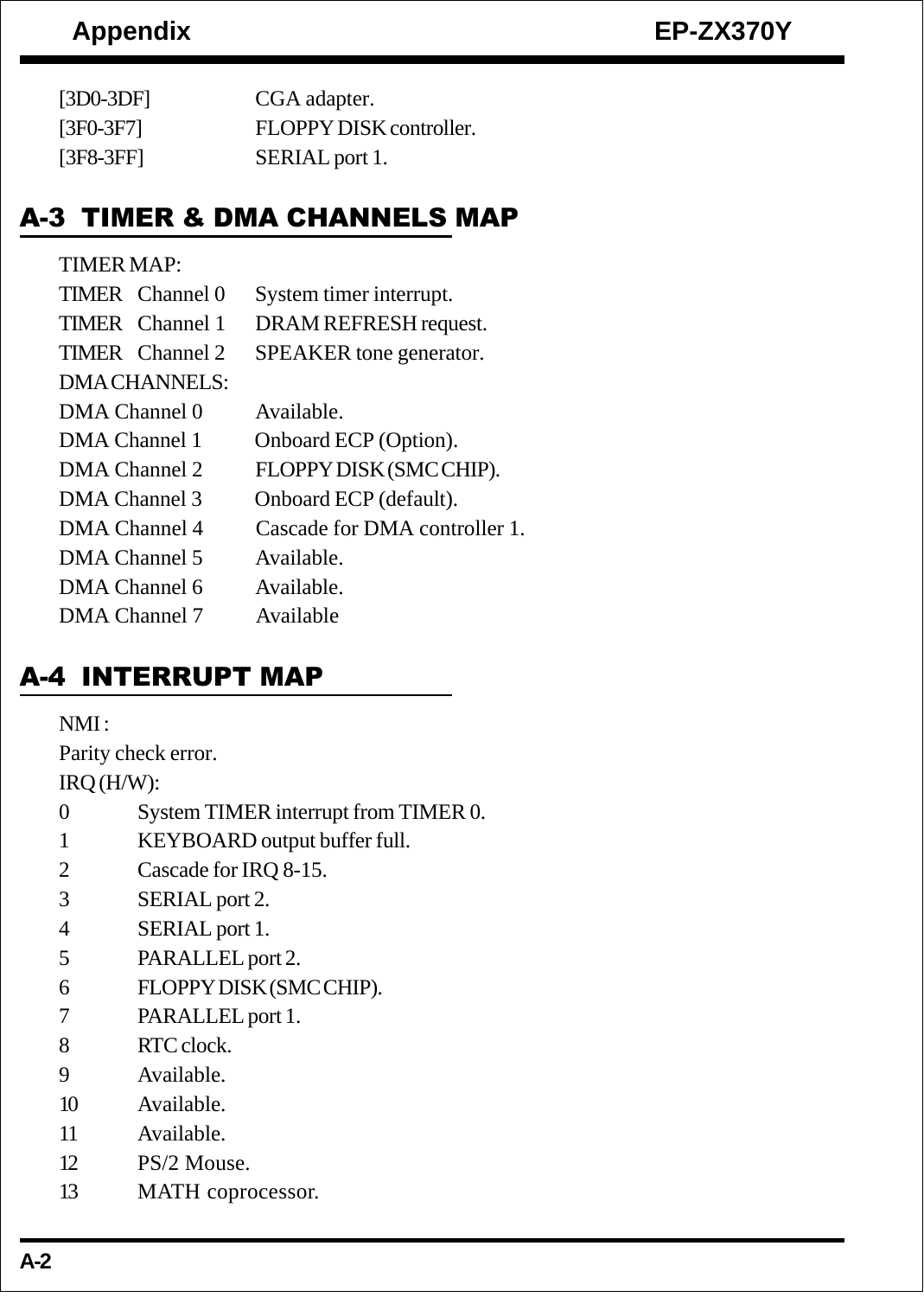- 14 Onboard HARD DISK (IDE1) channel.
- 15 Onboard HARD DISK (IDE1) channel.

#### A-5 RTC & CMOS RAM MAP

RTC & CMOS:

- 00 Seconds.
- 01 Second alarm.
- 02 Minutes.
- 03 Minutes alarm.
- 04 Hours.
- 05 Hours alarm.
- 06 Day of week.
- 07 Day of month.
- 08 Month.
- 09 Year.
- 0A Status register A.
- 0B Status register B.
- 0C Status register C.
- 0D Status register D.
- 0E Diagnostic status byte.
- 0F Shutdown byte.
- 10 FLOPPY DISK drive type byte.
- 11 Reserve.
- 12 HARD DISK type byte.
- 13 Reserve.
- 14 Equipment type.
- 15 Base memory low byte.
- 16 Base memory high byte.
- 17 Extension memory low byte.
- 18 Extension memory high byte.
- 19-2d

2E-2F

- 30 Reserved for extension memory low byte.
- 31 Reserved for extension memory high byte.
- 32 DATE CENTURY byte.
- 33 INFORMATION FLAG.
- 34-3F Reserve.
- 40-7F Reserved for CHIPSET SETTING DATA.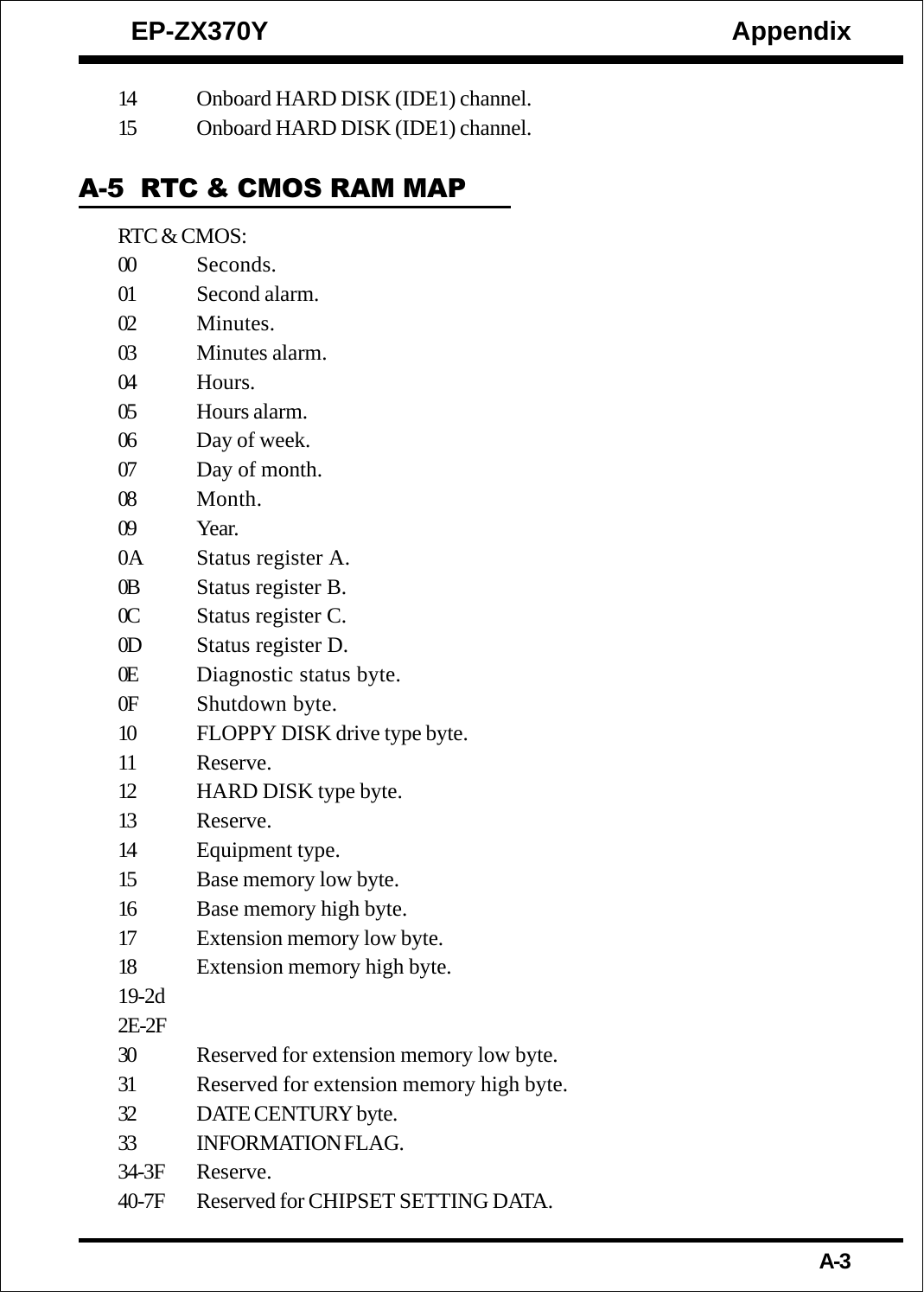# Page Left Blank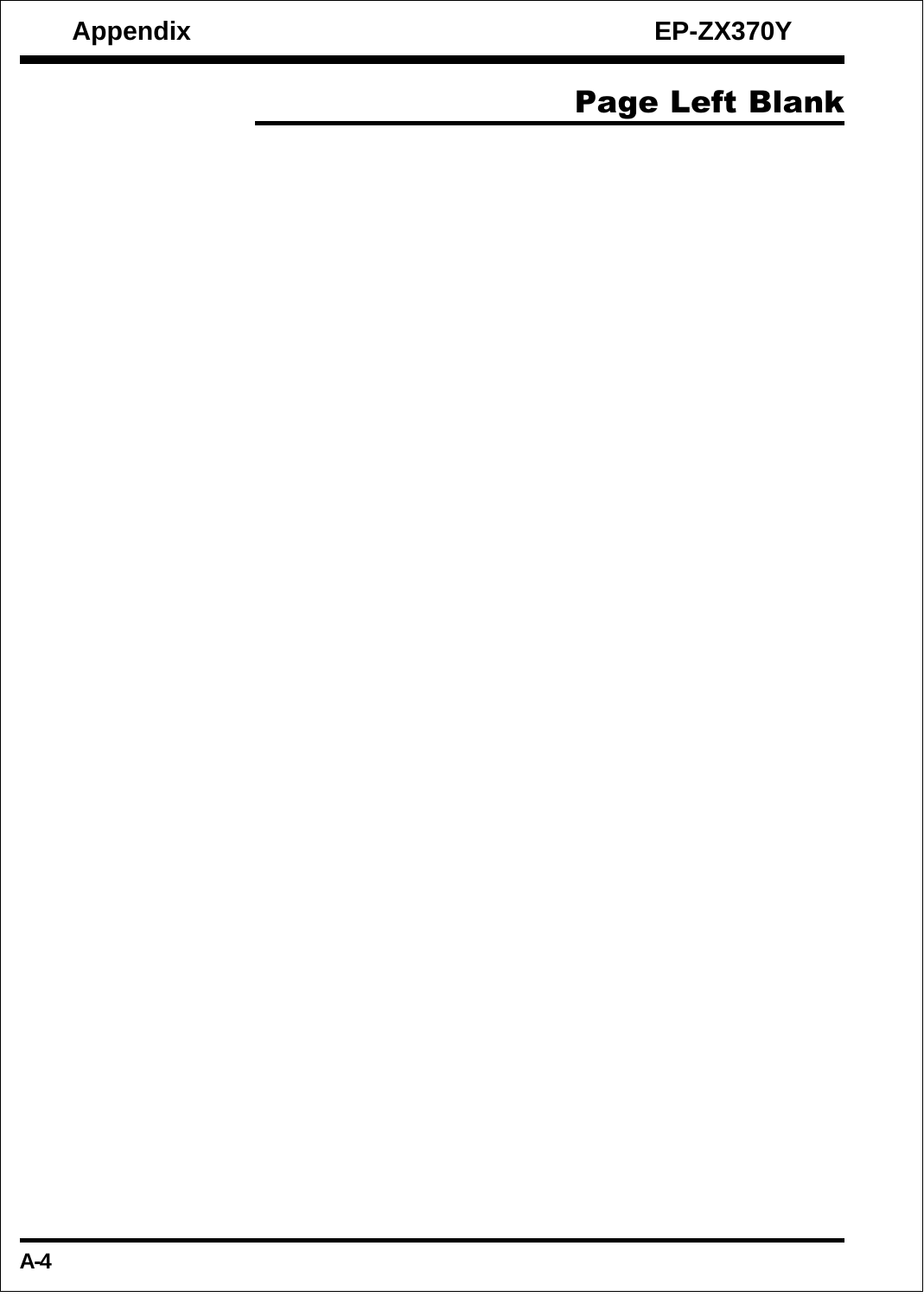### Appendix B:

### B-1 POST CODES

|                    | ISA POST codes are typically output to I/O port address 80h.                                                                                                          |  |
|--------------------|-----------------------------------------------------------------------------------------------------------------------------------------------------------------------|--|
| POST (hex)         | <b>DESCRIPTION</b>                                                                                                                                                    |  |
| 01-02              | Reserved.                                                                                                                                                             |  |
| $\Omega$           | Turn off OEM specific cache, shadow.                                                                                                                                  |  |
| $\boldsymbol{0}$ 3 | 1. Initialize EISA registers (EISA BIOS only).                                                                                                                        |  |
|                    | 2. Initialize all the standard devices with default values                                                                                                            |  |
|                    | Standard devices includes.                                                                                                                                            |  |
|                    | DMA controller (8237).                                                                                                                                                |  |
|                    | Programmable Interrupt Controller (8259).                                                                                                                             |  |
|                    | Programmable Interval Timer (8254).<br>$\overline{\phantom{0}}$                                                                                                       |  |
|                    | RTC chip.<br>$\overline{\phantom{a}}$                                                                                                                                 |  |
| 04                 | Reserved                                                                                                                                                              |  |
| 05                 | 1. Keyboard Controller Self-Test.                                                                                                                                     |  |
| 06                 | 2. Enable Keyboard Interface.                                                                                                                                         |  |
| 07                 | Reserved.                                                                                                                                                             |  |
| 08                 | Verifies CMOS's basic R/W functionality.                                                                                                                              |  |
| C1                 | Auto-detection of onboard DRAM & Cache.                                                                                                                               |  |
| $\mathbb{C}^5$     | Copy the BIOS from ROM into E0000-FFFFF shadow RAM so that                                                                                                            |  |
|                    | POST will go faster.                                                                                                                                                  |  |
| 08                 | Test the first 256K DRAM.                                                                                                                                             |  |
| 09                 | OEM specific cache initialization. (if needed)                                                                                                                        |  |
| 0A                 | 1. Initialize the first 32 interrupt vectors with corresponding Interrupt<br>handlers. Initialize INT numbers from 33-120 with Dummy<br>(Spurious) Interrupt Handler. |  |
|                    | 2. Issue CPUID instruction to identify CPU type.                                                                                                                      |  |
|                    | 3. Early Power Management initialization. (OEM specific)                                                                                                              |  |
| <b>OB</b>          | 1. Verify the RTC time is valid or not.                                                                                                                               |  |
|                    | 2. Detect bad battery.                                                                                                                                                |  |
|                    | 3. Read CMOS data into BIOS stack area.                                                                                                                               |  |
|                    | 4. PnP initializations including. (PnP BIOS only)                                                                                                                     |  |
|                    | Assign CSN to PnP ISA card.<br>$\overline{\phantom{0}}$                                                                                                               |  |
|                    | Create resource map from ESCD.                                                                                                                                        |  |
|                    | 5. Assign IO & Memory for PCI devices. (PCI BIOS only)                                                                                                                |  |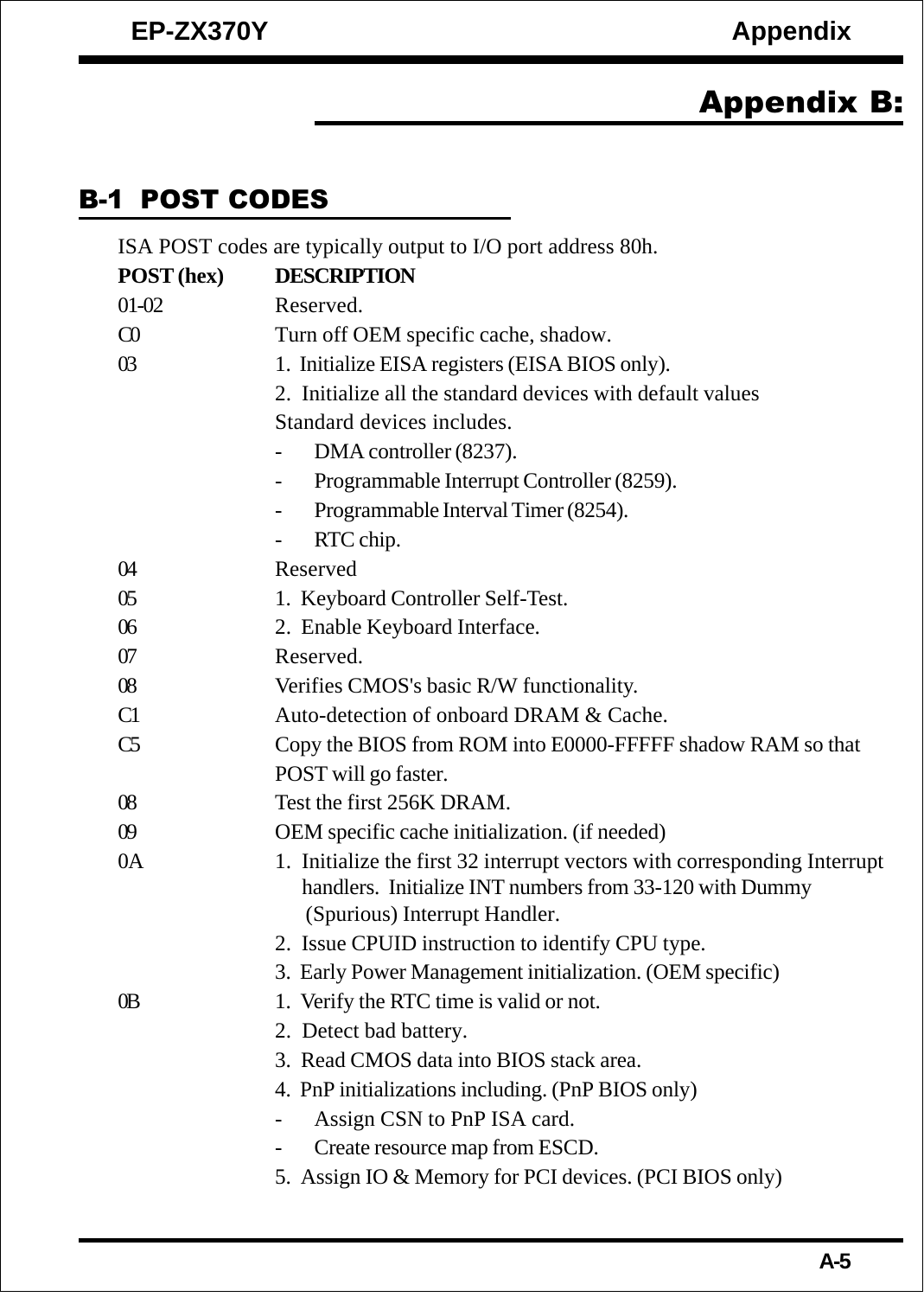| <b>Appendix</b> | <b>EP-ZX370Y</b>                                                            |
|-----------------|-----------------------------------------------------------------------------|
| $\alpha$        | Initialization of the BIOS Data Area. (40:ON - 40:FF)                       |
| 0D              | 1. Program some of the Chipset's value according to Setup.                  |
|                 | (Early Setup Value Program)                                                 |
|                 | 2. Measure CPU speed for display & decide the system clock speed.           |
|                 | 3. Video initialization including Monochrome, CGA, EGA/VGA. If              |
|                 | no display device found, the speaker will beep.                             |
| Œ               | 1. Test video RAM. (If Monochrome display device found)                     |
|                 | 2. Show messages including.                                                 |
|                 | Award Logo, Copyright string, BIOS Data code & Part No.                     |
|                 | OEM specific sign on messages.<br>$\overline{\phantom{a}}$                  |
|                 | Energy Star Logo. (Green BIOS ONLY)                                         |
|                 | CPU brand, type & speed.                                                    |
|                 | Test system BIOS checksum. (Non-Compress Version only)                      |
| 0F              | DMA channel 0 test.                                                         |
| 10              | DMA channel 1 test.                                                         |
| 11              | DMA page registers test.                                                    |
| $12 - 13$       | Reserved.                                                                   |
| 14              | Test 8254 Timer 0 Counter 2.                                                |
| 15              | Test 8259 interrupt mask bits for channel 1.                                |
| 16              | Test 8259 interrupt mask bits for channel 2.                                |
| 17              | Reserved.                                                                   |
| 19              | Test 8259 functionality.                                                    |
| $1A-1D$         | Reserved.                                                                   |
| 1E              | If EISA NVM checksum is good, execute EISA initialization.                  |
|                 | (EISA BIOS only)                                                            |
| 1F-29           | Reserved.                                                                   |
| 30              | Detect Base Memory & Extended Memory Size.                                  |
| 31              | 1. Test Base Memory from 256K to 640K.                                      |
|                 | 2. Test Extended Memory from 1M to the top of memory.                       |
| 32              | 1. Display the Award Plug & Play BIOS Extension message.<br>(PnP BIOS only) |
|                 | 2. Program all onboard super I/O chips (if any) including COM ports,        |
|                 | LPT ports, FDD port  according to setup value.                              |
| $33-3B$         | Reserved.                                                                   |
| 3C              | Set flag to allow users to enter CMOS Setup Utility.                        |
| 3D              | 1. Initialize Keyboard.                                                     |
|                 | 2. Install PS2 mouse.                                                       |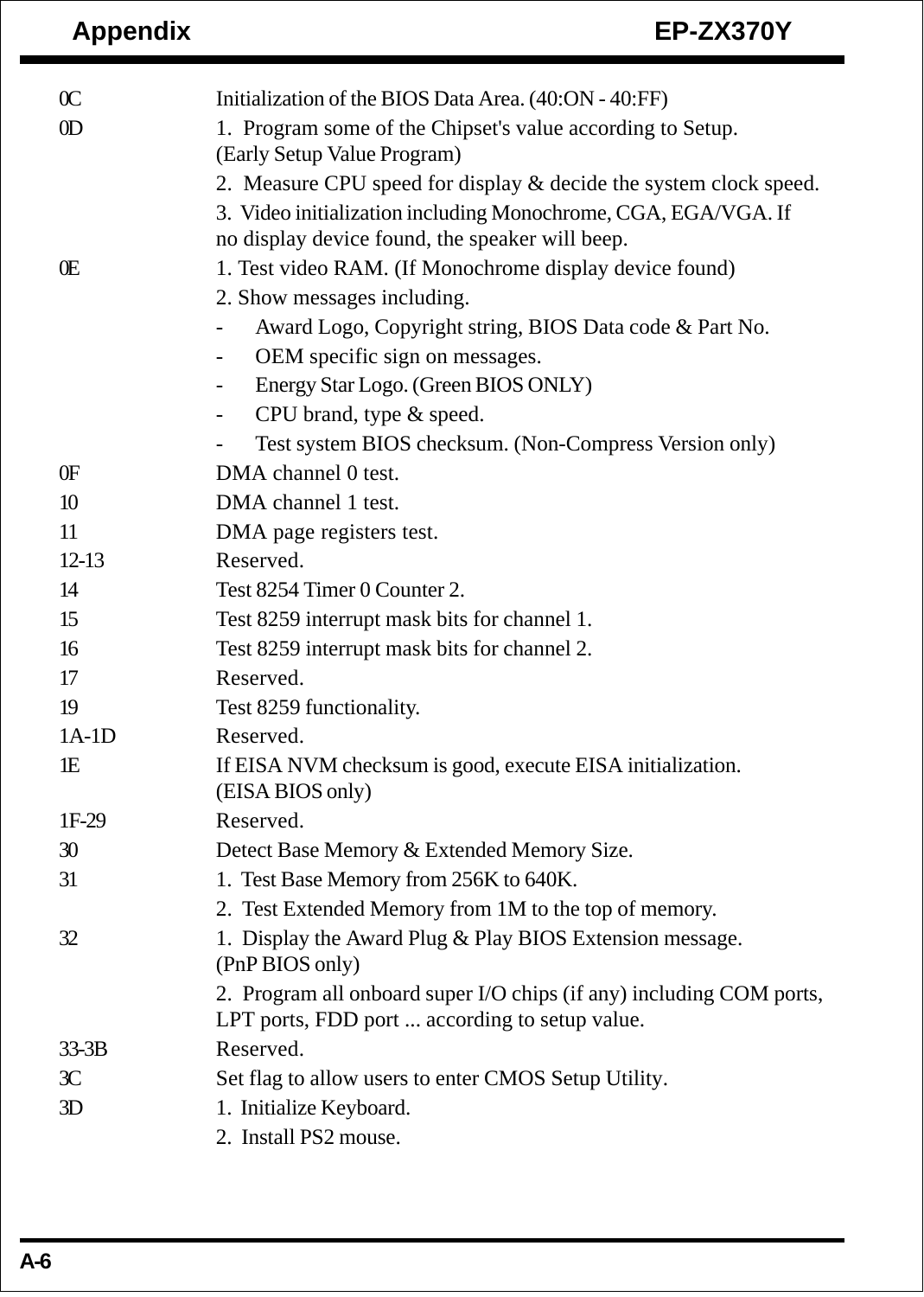| 3E    | Try to turn on Level 2 cache.                                                                                                           |  |
|-------|-----------------------------------------------------------------------------------------------------------------------------------------|--|
|       | Note: Some chipset may need to turn on the L2 cache in this stage.                                                                      |  |
|       | But usually, the cache is turn on later in POST 61h.                                                                                    |  |
| 3F-40 | Reserved.                                                                                                                               |  |
| BF    | 1. Program the rest of the Chipset's value according to Setup.<br>(Later Setup Value Program)                                           |  |
| 41    | 2. If auto-configuration is enabled, program the chipset with<br>pre-defined Values.                                                    |  |
| 42    | Initialize floppy disk drive controller.                                                                                                |  |
| 43    | Initialize Hard drive controller.                                                                                                       |  |
| 45    | If it is a PnP BIOS, initialize serial & parallel ports.                                                                                |  |
| 44    | Reserved.                                                                                                                               |  |
| 45    | Initialize math coprocessor.                                                                                                            |  |
| 46-4D | Reserved.                                                                                                                               |  |
| 4E    | If there is any error detected (such as video, kb), show all error<br>messages on the screen $\&$ wait for user to press <f1> key.</f1> |  |
| 4F    | 1. If password is needed, ask for password.                                                                                             |  |
|       | 2. Clear the Energy Star Logo. (Green BIOS only)                                                                                        |  |
| 50    | Write all CMOS values currently in the BIOS stack area back into the<br>CMOS.                                                           |  |
| 51    | Reserved.                                                                                                                               |  |
| 52    | 1. Initialize all ISA ROMs.                                                                                                             |  |
|       | 2. Later PCI initializations. (PCI BIOS only)                                                                                           |  |
|       | assign IRQ to PCI devices.                                                                                                              |  |
|       | initialize all PCI ROMs.                                                                                                                |  |
|       | 3. PnP Initialzations. (PnP BIOS only)                                                                                                  |  |
|       | assign IO, Memory, IRQ & DMA to PnP ISA devices.                                                                                        |  |
|       | initialize all PnP ISA ROMs.                                                                                                            |  |
|       | 4. Program shadows RAM according to Setup settings.                                                                                     |  |
|       | 5. Program parity according to Setup setting.                                                                                           |  |
|       | 6. Power Management Initialization.                                                                                                     |  |
|       | Enable/Disable global PM.<br>$\frac{1}{2}$                                                                                              |  |
|       | APM interface initialization.                                                                                                           |  |
| 53    | 1. If it is NOT a PnP BIOS, initialize serial & parallel ports.                                                                         |  |
|       | 2. Initialize time value in BIOS data area by translate the RTC time                                                                    |  |
|       | value into a timer tick value.                                                                                                          |  |
| 60    | Setup Virus Protection. (Boot Sector Protection) functionality<br>according to Setup setting.                                           |  |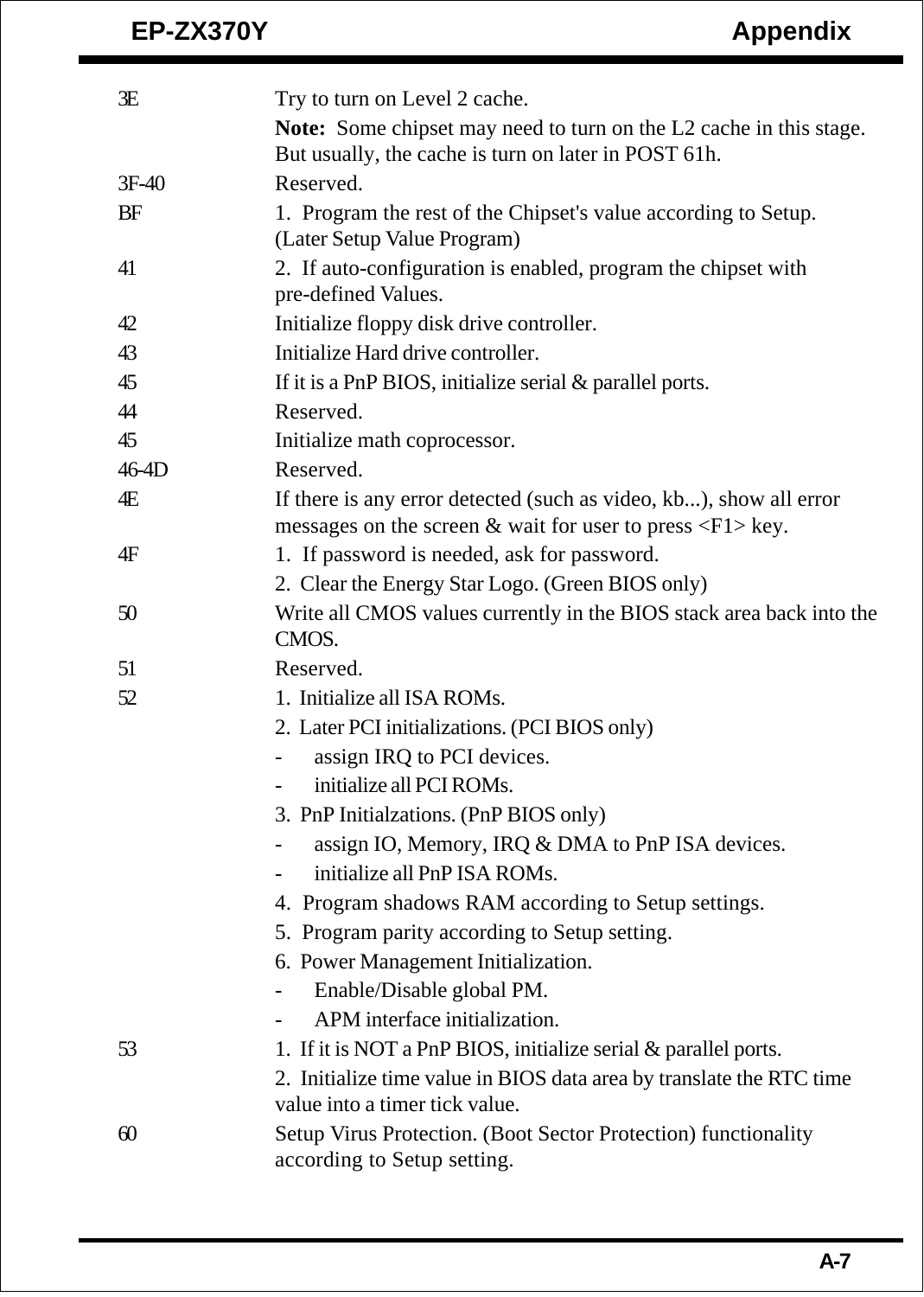| <b>Appendix</b> | <b>EP-ZX370Y</b>                                                                                          |
|-----------------|-----------------------------------------------------------------------------------------------------------|
| 61              | 1. Try to turn on Level 2 cache.                                                                          |
|                 | Note: If L2 cache is already turned on in POST 3D, this part will be<br>skipped.                          |
|                 | 2. Set the boot up speed according to Setup setting.                                                      |
|                 | 3. Last chance for Chipset initialization.                                                                |
|                 | 4. Last chance for Power Management initialization. (Green BIOS<br>only)                                  |
|                 | 5. Show the system configuration table.                                                                   |
| 62              | 1. Setup daylight saving according to Setup value.                                                        |
|                 | 2. Program the NUM Lock, typematic rate & typematic speed<br>according to Setup setting.                  |
| 63              | 1. If there is any changes in the hardware configuration, update the<br>ESCD information. (PnP BIOS only) |
|                 | 2. Clear memory that have been used.                                                                      |
|                 | 3. Boot system via INT 19H.                                                                               |
| FF              | System Booting. This means that the BIOS already pass the control<br>right to the operating system.       |

### B-2 Unexpected Errors:

| POST (hex) | <b>DESCRIPTION</b>                     |  |
|------------|----------------------------------------|--|
| BO.        | If interrupt occurs in protected mode. |  |
| B1         | Unclaimed NMI occurs.0                 |  |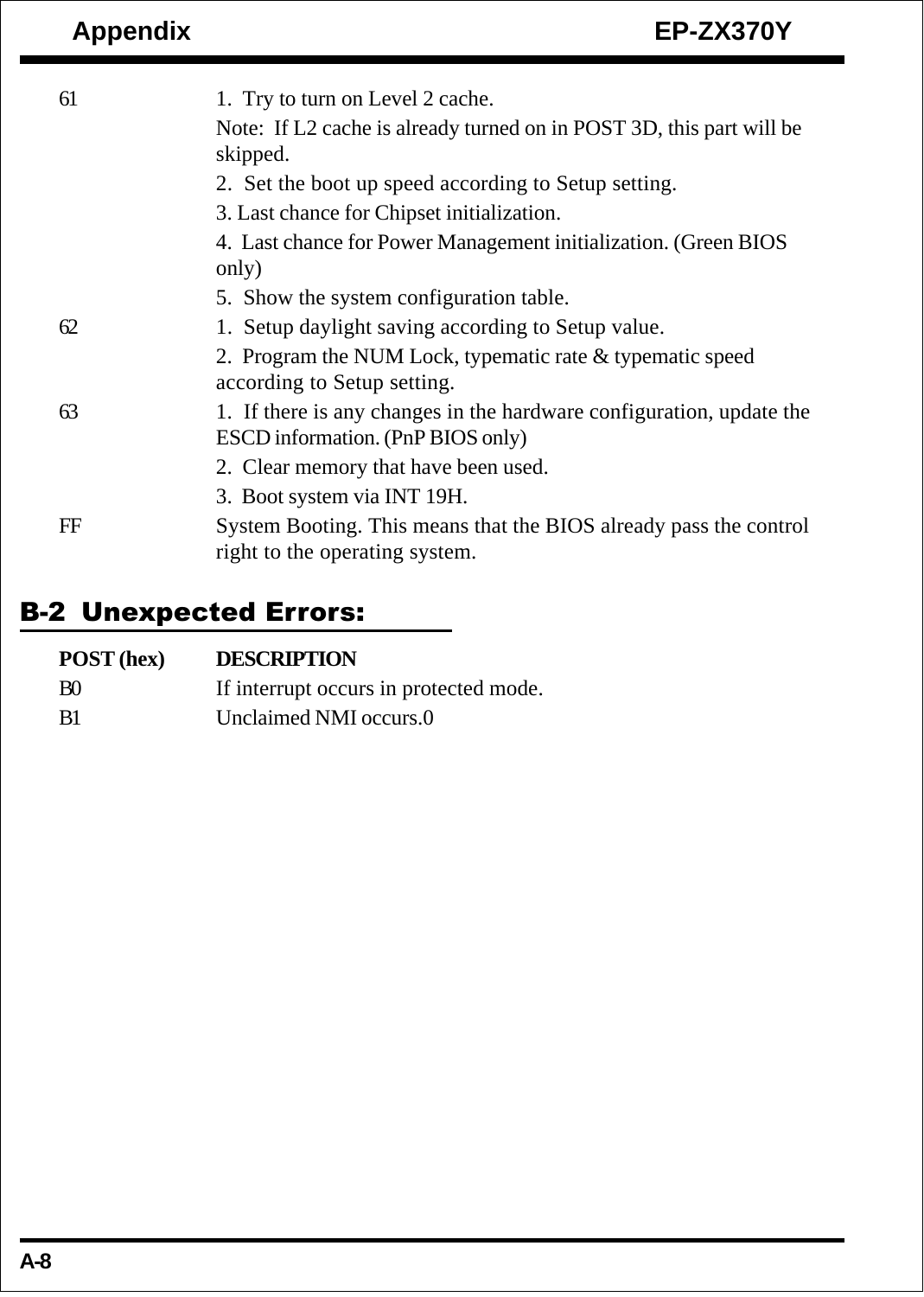### Appendix C

#### **NOTE:**

The "**LOAD SETUP DEFAULTS**" function loads the system default data directly from ROM and initializes the associated hardware properly. This function will be necessary when you accept this mainboard, or the system CMOS data is corrupted.

#### ROM PCI/ISA BIOS(2A69KPA9) CMOS SETUP UTILITY AWARD SOFTWARE, INC.

| STANDARD CMOS SETUP                            | SUPERVISOR PASSWORD                        |  |
|------------------------------------------------|--------------------------------------------|--|
| <b>BIOS FEATURES SETUP</b>                     | <b>USER PASSWORD</b>                       |  |
| <b>CHIPSET FEATURES SETUP</b>                  | <b>IDE HDD AUTO DETECTION</b>              |  |
| POWER MANAGEMENT SETUP                         | <b>HDD LOW LEVEL FORMAT</b>                |  |
| PNP/PCI CONFIGURA                              | <b>ETUP</b><br>Load SETUP Default (Y/N)? Y |  |
| <b>INTEGRATED PERIPH</b>                       | SAVING                                     |  |
| <b>LOAD SETUP DEFAULTS</b>                     |                                            |  |
| <b>ESC: QUIT</b>                               | $\downarrow$ $\rightarrow$ :SELECT ITEM    |  |
| F10:Save & Exit Setup                          | $(Shift)F2$ : Change Color                 |  |
| Load Setup Defaults Except Standard COMS SETUP |                                            |  |

#### **LOAD SETUP DEFAULTS**